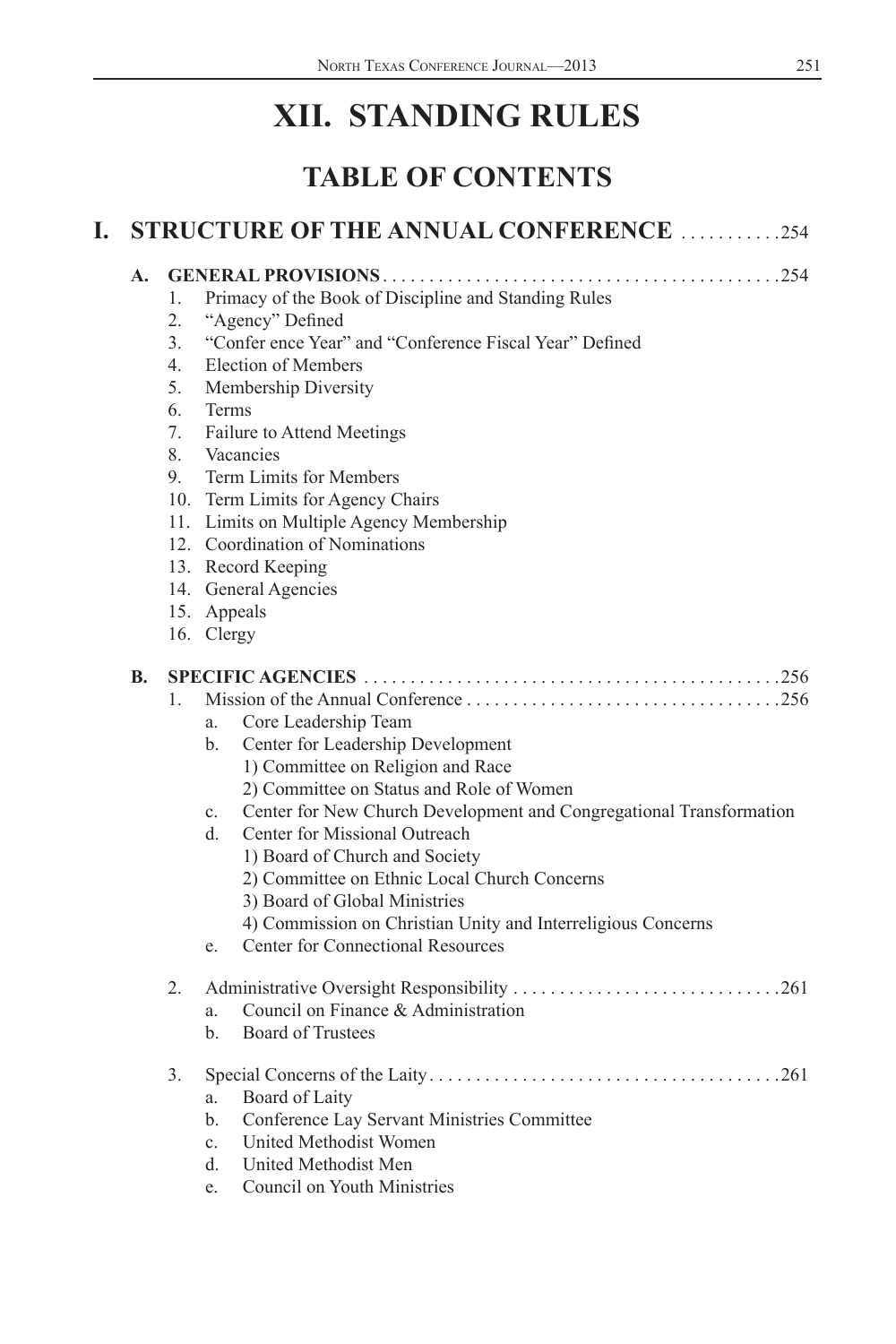|    | 4.                                                      | Board of Ordained Ministry<br>a.<br>Committee on Administrative Review<br>b.<br>Committee on Joint Review<br>c.                                                                                                                                                                                                                     |      |
|----|---------------------------------------------------------|-------------------------------------------------------------------------------------------------------------------------------------------------------------------------------------------------------------------------------------------------------------------------------------------------------------------------------------|------|
|    | 5.                                                      | Committee on Episcopacy<br>a.                                                                                                                                                                                                                                                                                                       |      |
|    |                                                         | Episcopal Residence Committee<br>b.                                                                                                                                                                                                                                                                                                 |      |
|    | 6.                                                      | Board of Pension and Health Benefits<br>a.                                                                                                                                                                                                                                                                                          |      |
|    | 7.                                                      | Conference Nominating Committee<br>a.<br><b>Memoirs Committee</b><br>b.<br>Courtesy and Resolutions Committee<br>$c_{-}$<br>Commission on Archives and History<br>d.<br><b>Standing Rules Committee</b><br>e.                                                                                                                       |      |
|    |                                                         |                                                                                                                                                                                                                                                                                                                                     |      |
| A. | $1_{-}$<br>2.<br>3.<br>4.<br>5.<br>6.<br>7.<br>8.<br>9. | Conference Fiscal Year<br>Apportionments Based on Conference Fiscal Year<br>Conference Books<br>Disposition of Interest<br><b>Agency Spending</b><br>Conference-Wide Appeals<br>Auditing<br>Apportionments<br><b>Ethical Fiscal Principles</b><br>10. District Superintendent Salaries<br>11. Annual Conference Move Effective Date |      |
| В. | 2.<br>3.<br>$4_{\cdot}$                                 | 1. Death Records<br>Biographical Information<br>Legal Descriptions of Conference Property<br><b>Statistics</b>                                                                                                                                                                                                                      |      |
| C. | 1.                                                      | Method of Calculation<br><b>Further Guidelines</b>                                                                                                                                                                                                                                                                                  |      |
| D. |                                                         |                                                                                                                                                                                                                                                                                                                                     | 268  |
| Е. |                                                         | Housing Allowances<br>Parsonages<br>Annual Conference Moving Fund<br>1. Funding<br>2. Eligibility for Funding<br>3. Method of Payment<br>4. Moving Procedures                                                                                                                                                                       | .269 |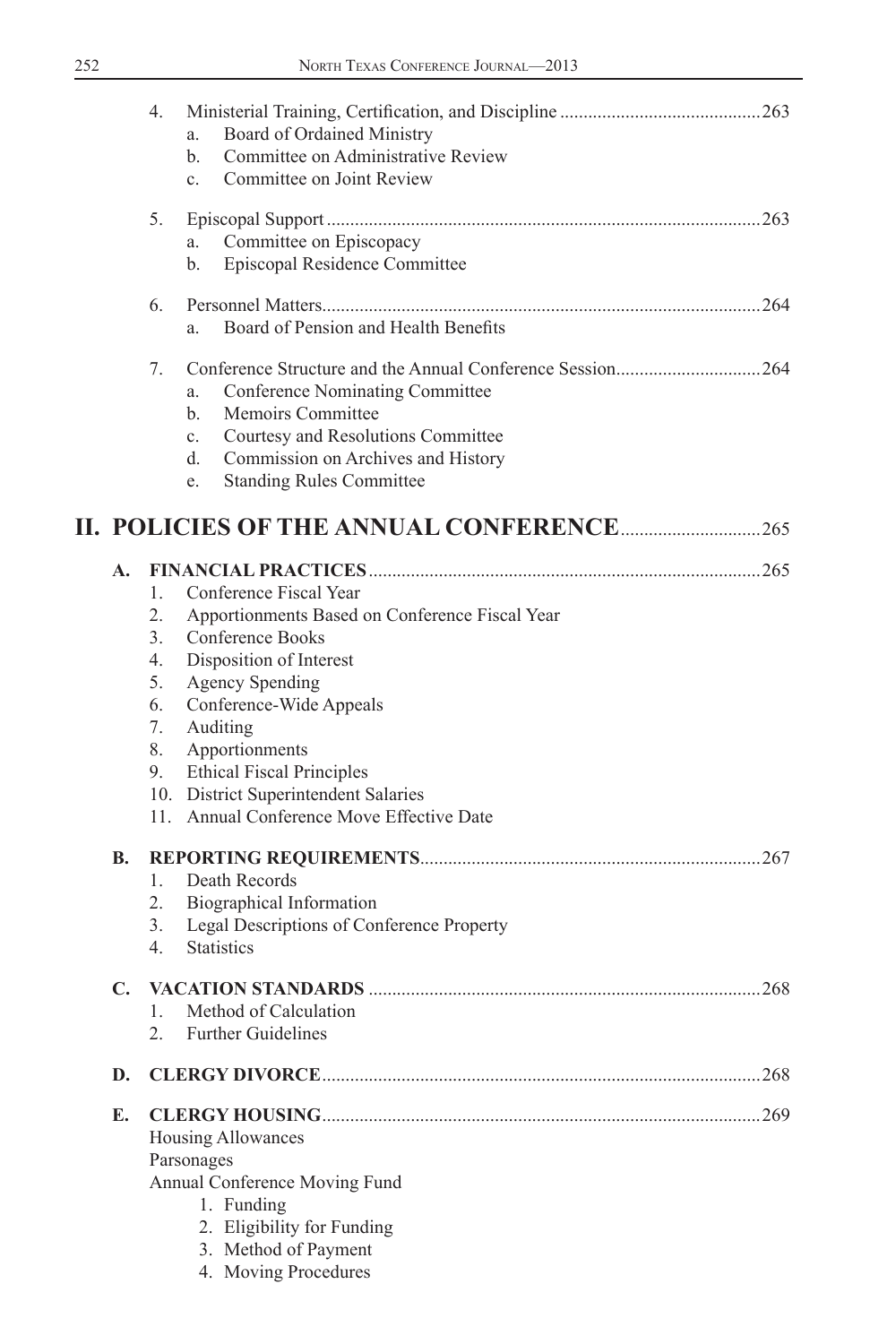| F. | Policy Statement for Defining Sexual Misconduct<br>1.<br>2.<br>Procedures for Reporting Clergy Sexual Misconduct Introduction<br>3.<br>Education within the Conference Relating to Sexual Misconduct<br>Responsibility of the Local Church<br>4.<br>5.<br>Priority of the Book of Discipline |  |
|----|----------------------------------------------------------------------------------------------------------------------------------------------------------------------------------------------------------------------------------------------------------------------------------------------|--|
| G. |                                                                                                                                                                                                                                                                                              |  |
| Н. |                                                                                                                                                                                                                                                                                              |  |
|    | Conflict of Interests<br>1.                                                                                                                                                                                                                                                                  |  |
|    | 2 <sub>1</sub><br>Local Church Officers                                                                                                                                                                                                                                                      |  |
|    | 3 <sub>1</sub><br>Amending or Suspending Standing Rules                                                                                                                                                                                                                                      |  |
|    | <b>III. PROCEDURES FOR MEETINGS OF THE ANNUAL</b>                                                                                                                                                                                                                                            |  |
|    |                                                                                                                                                                                                                                                                                              |  |
| A. |                                                                                                                                                                                                                                                                                              |  |
|    | Lay-Clergy Equalization<br>1.                                                                                                                                                                                                                                                                |  |
|    | Election of Local Church Members to Annual Conference<br>2.                                                                                                                                                                                                                                  |  |
|    | 3.<br>Notice of Legislative Items                                                                                                                                                                                                                                                            |  |
|    | Proposed Amendments to Standing Rules<br>4.                                                                                                                                                                                                                                                  |  |
|    | 5.<br>Notice of Procedural Rules                                                                                                                                                                                                                                                             |  |
| В. | <b>RULES OF ORDER FOR ANNUAL CONFERENCE SESSIONS 289</b>                                                                                                                                                                                                                                     |  |
|    | Purpose of Rules of Order<br>1.                                                                                                                                                                                                                                                              |  |
|    | 2.<br>Definitions                                                                                                                                                                                                                                                                            |  |
|    | 3.<br>Order of Business                                                                                                                                                                                                                                                                      |  |
|    | Authority of the Presiding Bishop<br>$4_{\cdot}$                                                                                                                                                                                                                                             |  |
|    | 5.<br>Opening a Question for Debate                                                                                                                                                                                                                                                          |  |
|    | Obtaining the Floor<br>6.                                                                                                                                                                                                                                                                    |  |
|    | 7.<br>Limits on Speakers                                                                                                                                                                                                                                                                     |  |
|    | Types and Precedence of Motions<br>8.                                                                                                                                                                                                                                                        |  |
|    | 9.<br><b>Tabling Related Motions</b>                                                                                                                                                                                                                                                         |  |
|    | 10. Referring Matters to Agency                                                                                                                                                                                                                                                              |  |
|    | 11. Substitutes                                                                                                                                                                                                                                                                              |  |
|    | 12. Moving for a Vote on the Previous Question                                                                                                                                                                                                                                               |  |
|    | 13. No Motion After Speech                                                                                                                                                                                                                                                                   |  |
|    | 14. Reconsideration                                                                                                                                                                                                                                                                          |  |
|    | 15. Voting Generally                                                                                                                                                                                                                                                                         |  |
|    | 16. Dividing the Question<br>17. Robert's Rules of Order                                                                                                                                                                                                                                     |  |
|    |                                                                                                                                                                                                                                                                                              |  |
|    | By Function<br>a.                                                                                                                                                                                                                                                                            |  |
|    | By Rank<br>b.                                                                                                                                                                                                                                                                                |  |
|    |                                                                                                                                                                                                                                                                                              |  |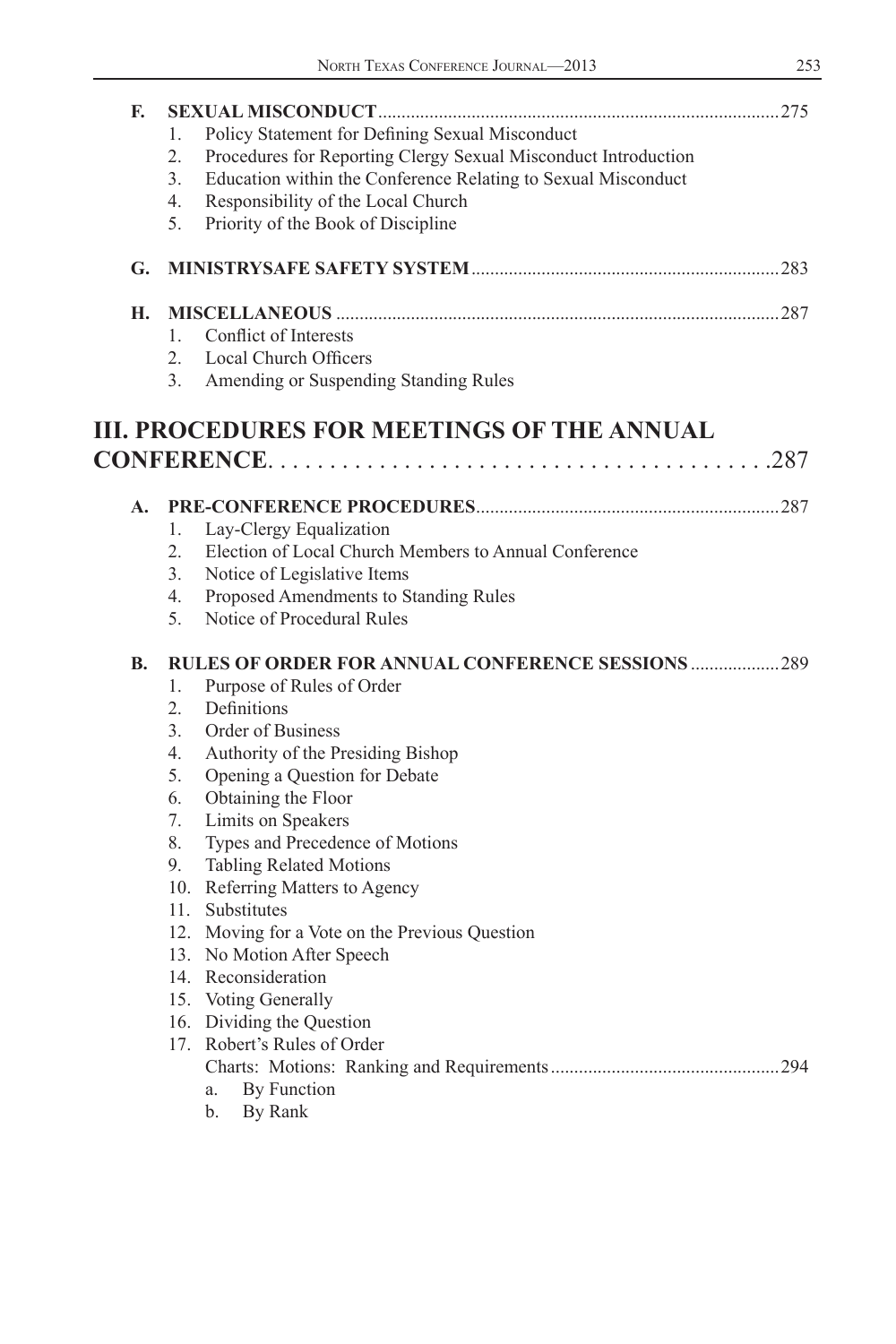# <span id="page-3-0"></span>**STANDING RULES OF THE NORTH TEXAS ANNUAL CONFERENCE**

These standing rules are composed of three parts: 1) structure of the North Texas Annual Conference ("Annual Conference"); 2) policies of the Annual Conference; and 3) rules of procedure for the conduct of Annual Conference sessions.

# **I. STRUCTURE OF THE ANNUAL CONFERENCE**

# **A. GENERAL PROVISIONS**

1. *Primacy of Book of Discipline and Standing Rules*. These General Provisions apply to all Agencies except where the current version of *The Book of Discipline of the United Methodist Church* ("Book of Discipline") or specific Standing Rules otherwise provide.

2. "*Agency"* In these Standing Rules, the word "Agency" means a conference-level group that performs the work of the North Texas Annual Conference, whether that group is called a Council, Board, Division, Commission, Committee, Team, Group or Task Force. It does not include boards of trustees or boards of directors of Annual Conference related institutions.

3. *"Conference Year; Conference Fiscal Year."* "Conference year" means the period from the close of one regularly scheduled session of the Annual Conference through the close of the following year's regularly scheduled session of the Annual Conference. "Conference Fiscal Year" means January 1 through December 31.

4. *Election of Members*. Members and Chairs of the Agencies shall be nominated by the Conference Nominating Committee and elected by the Annual Conference. There shall be an opportunity for additional nominations from the floor. When persons are nominated from the floor of the Annual Conference, the nominator will indicate which person from the Conference Nominating Committee's report is to be replaced by the nominee. Substitute nominations should be in the same category of inclusivity as the person in the Conference nominating Committee's report. Votes on substitute nominees will be made individually prior to the vote on the full report.

5. *Membership Diversity.* Except where the *Book of Discipline* or these Standing Rules otherwise provide, membership on all Agencies shall include one third clergy, one third laywomen, and one third laymen insofar as possible. In addition, special attention shall be given to inclusive representation from the ethnic churches, districts, small membership churches, and town and country churches.

6. *Terms.* Persons shall be nominated to serve a four year term on an Agency. No person shall be nominated for a position without previously agreeing to serve if elected. Persons elected shall begin their terms of office at the close of the Annual Conference session at which they are elected. In the event of new agencies being formed, shorter terms may be permitted to allow for rotation of members to maintain agency continuity.

7. *Failure to Attend Meetings.* Persons who are absent without cause for half or more of an Agency's meetings during the Conference Year will thereby automatically remove themselves from the membership of the Agency and shall be replaced by the Conference Nominating Committee.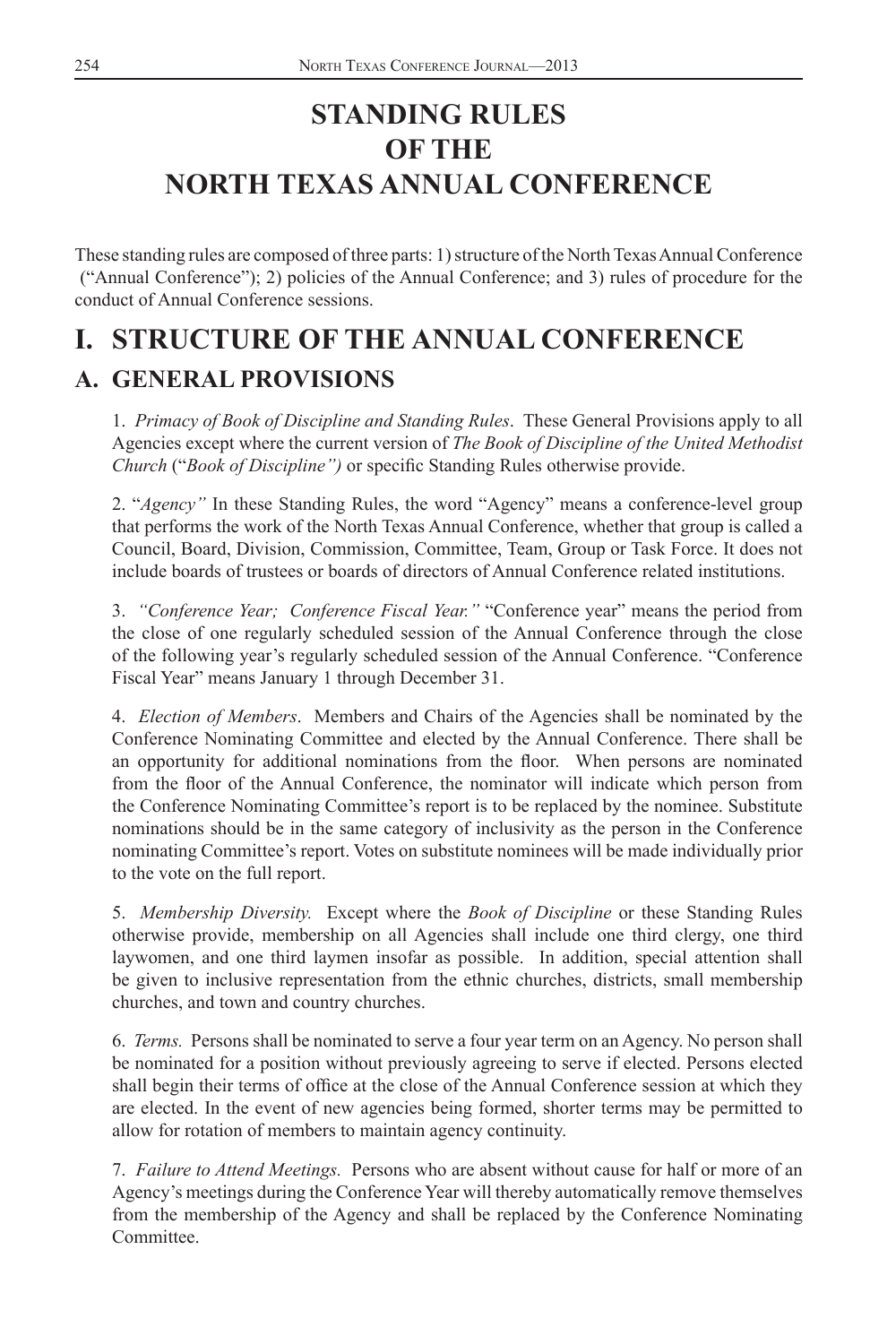8. *Vacancies*. The Conference Nominating Committee is authorized to fill any Agency vacancies between sessions of the Annual Conference, unless the *Book of Discipline* otherwise provides. Persons appointed to fill vacancies shall serve only the remainder of the Conference year in which they are appointed. They may be elected to that position at the first regularly scheduled Annual Conference session following their appointment, in which case they will serve the remainder of the term of the person they replace. If the term of the person they replace would normally expire at the Annual Conference, then they may be elected to a full term either as member or chair without the partial year they served filling the vacancy counting toward the term limit as covered in Provision 9 and Provision 10 below.

9. *Term Limits for Members.* No elected person may serve more than eight successive years on any one Agency. A person may, however, be re-elected to an Agency on which that person has previously served his or her term limit after non-membership for four years.

10. *Term Limits for Agency Chairs and Team Representatives.* No person may serve as Chair or Team Representative of any Agency for more than four consecutive years, nor may any person chair or be a team representative on any combination of Agencies for a total of more than six years in any eight year period.

11. *Limits on Multiple Agency Membership.* No person shall serve on more than two Agencies at the same time, except as an *ex officio* member. In computing these limits, membership which occurs by virtue of holding some other Agency position shall not be counted. In applying these limits, the nominators shall be guided by the policies of diffusing power throughout the Annual Conference and limiting the agency workload required of any particular individual. Therefore, both the responsibilities and the workload of the various Agencies shall be taken into consideration in making Nominations.

12. *Coordination of Nominations*. All nominations of persons to Agencies shall be reported to the Assistant to the Bishop/Director of Missional Outreach and the Core Leadership Team in order to promote inclusivity and compliance with the Standing Rules on Limits on Multiple Agency Membership.

13. *Record Keeping.* In order to assist the Annual Conference in enforcing these General Provisions, each Annual Conference *Journal* shall indicate after the name of each Agency member the year in which the person's current term expires and whether it is the person's first or second consecutive term with that Agency. Each Annual Conference Journal shall also indicate member ethnicity after the name of each Agency member. The report of the Annual Conference Nominating Committee shall indicate member ethnicity after the name of each person in its report.

14. *General Agencies.* Members of the general agencies of the United Methodist Church from the Annual Conference will be ex officio members of the corresponding Agency.

15. *Appeals.* Any Agency has the right to appeal to the Annual Conference regarding a decision affecting its work made by any other Agency, except where otherwise provided in the *Book of Discipline*.

16. *Clergy.* In these Standing Rules, the word "clergy" refers to the following members of the North Texas Annual Conference unless some specific Standing Rule otherwise provides: (1) elders in full connection; (2) deacons in full connection; (3) probationary members; (4) commissioned ministers; (5) associate members; and (6) local pastors under full-time and part-time appointment to a pastoral charge.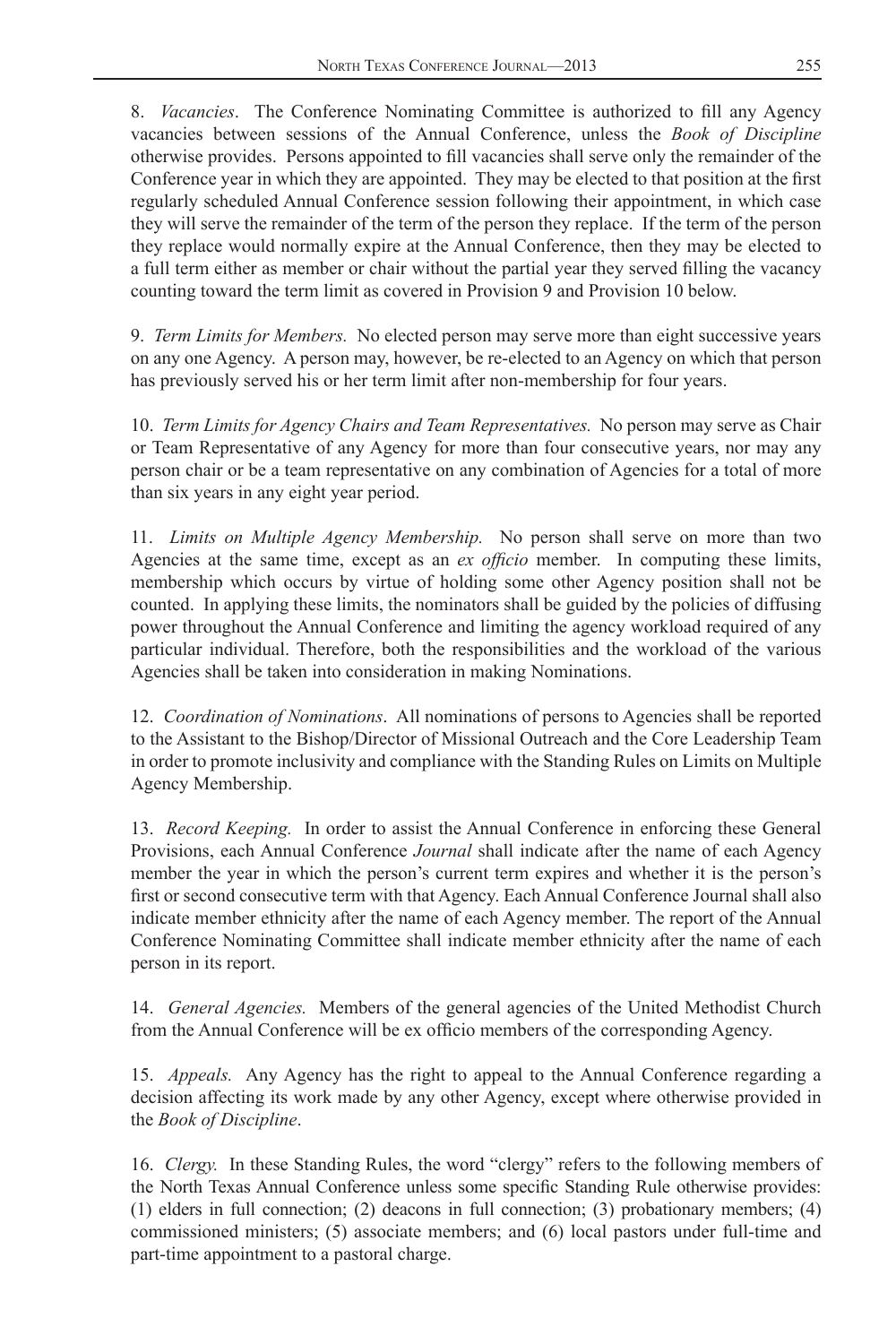# <span id="page-5-0"></span>**B. SPECIFIC AGENCIES**

### 1. Mission of the Annual Conference

### a*. Core Leadership Team*

The Core Leadership team will oversee the implementation of the decisions of the Annual Conference, working through four Centers: the Center for Leadership Development, the Center for New Church Development & Congregational Transformation, the Center for Missional Outreach, and the Center for Connectional Resources. The priorities of the Core Leadership Team will be accountability, advocacy, goal-setting, planning, coordination, communications and making decisions between annual conference sessions as permitted by the *Book of Discipline.*

The Core Leadership Team will develop measurable outcomes for being and becoming an anti-racist, multi-cultural church, where racial and cultural differences are viewed and utilized as assets. It will be responsible for integrating anti-racist thinking into our process and structure. The Core Leadership Team will provide for the functions and maintain the connectional relationships required by ¶654 (Commission on Native American Ministries) and 646 (Commission on Communications) of the *BOD.*

The Core Leadership Team will consider recommendations from the Directors of the Four Centers for any additional work groups needed to address the priorities of their Centers, requesting that those approved be "populated" initially during the 2010-11 conference year by the new Conference Nominating Committee and thereafter elected by the Annual Conference upon nomination by the Conference Nominating Committee.

The Core Leadership Team will be convened by the Bishop and will include the Conference Lay leader, one lay member elected by each district, three at-large members appointed by the Bishop, one District Superintendent and the four Center Directors.

### b. *Center for Leadership Development*

The Center for Leadership Development will address the priority of developing young, diverse, lay and clergy principled Christian leaders. It will encourage faith development and discipleship and provide a system that creates, empowers and supports a culture of principled Christian leaders.

It will include the Board of Ordained Ministry (BOM) which is required by *BOD*  ¶635.1, the Committee on Administrative Review which is required by *BOD s*¶636 and other BOM Sub-Committees as determined by BOM. It will include the Board of Laity (¶631.1), the Committee on Lay Servant Ministries (¶631.6), the United Methodist Women which is required by *BOD* ¶647, and the United Methodist Men which is required by *BOD* ¶648. It will also include the Conference Council on Youth Ministries (CCYM) (¶649.1).

The Center for Leadership Development will also provide for the functions and maintain the connectional relationships required by ¶625.1 (Commission on Equitable Compensation), ¶630 (Board of Discipleship), ¶650 (Council on Young Adult Ministry), and ¶634.1 (Board of Higher Education and Campus Ministry).

It will also provide for the functions and maintain the connectional relationships required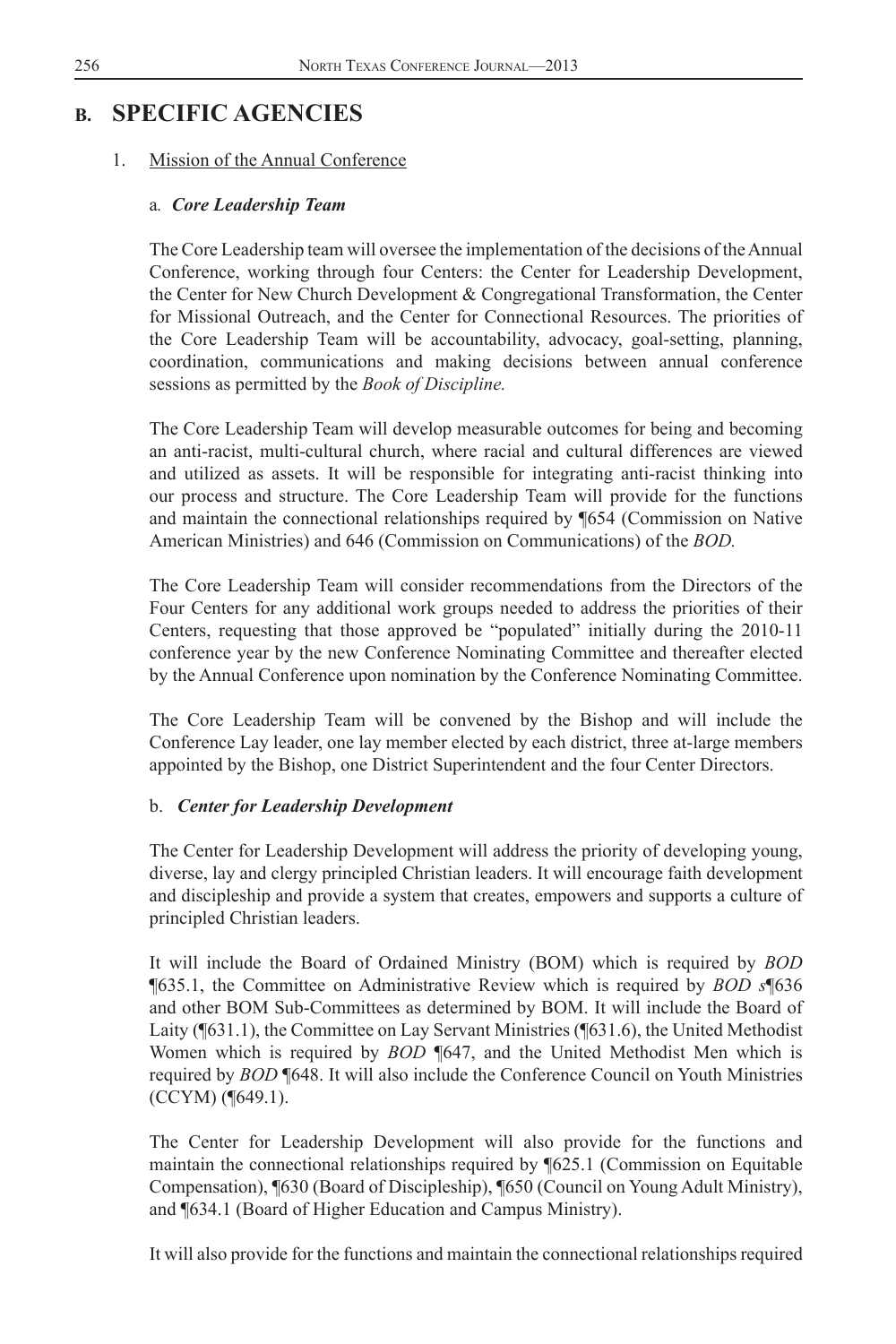by *BOD* ¶643 (Committee on Religion and Race) and ¶644 (Committee on the Status and Role of Women).

### *i. Committee on Religion and Race*

The NTC Committee on Religion and Race (BOD ¶643) shall be constituted and function in accordance with the *Book of Discipline* to provide for the functions of this ministry and maintain the connectional relationship between the General Commission on Religion and Race and the conference, district, and local church by empowering the Church to pursue racial equity and cultural competency thus building more vital and vibrant UM congregations.

The NTC Committee on Religion and Race shall be composed of eight members elected by the annual conference (with attention to inclusion of clergywomen, youth, young adults, older adults, persons from churches with small memberships, people with disabilities. This membership should reflect the widest sense of racial, ethnic, tribal, and cultural diversity). The elected members shall serve for one or two quadrenniums. The elected members shall be divided into two classes (four persons for a 4-year term; four persons for an 8-year term) in order to provide for the rotation of participation while maintaining board continuity. Work and funding of the NTC Committee on Religion and Race shall be coordinated through the Center for Leadership Development.

The NTC Committee on Religion and Race shall adhere to the guiding purpose, mission, direction and responsibilities outlined in the BOD ¶643, focusing on major priorities of issues related to promoting equity in the systems, policies and processes of the institution; and equipping the church's leaders and ministries to demonstrate inter-cultural competency so that, a) local churches will be relevant in changing communities and diverse cultures, b) annual conference clergy and laity, Cabinet, Board of Ordained Ministry and Board of Laity, and staff parish committees will create systems that promote inclusiveness and are equitable for all, and c) developing culturally competent leaders and ministries to serve the community and world (*BOD* ¶643). The committee members will determine the frequency of their meetings as well as the location and duration.

### *ii. Committee on the Status and Role of Women*

The NTC Committee on the Status and Role of Women (BOD ¶644) shall be constituted and function in accordance with the *Book of Discipline* to provide for the functions of this ministry and maintain the connectional relationship between the General Commission on the Status and Role of Women and the conference, district, and local church to ensure gender bias and discrimination against women is challenged, confronted and justice prevails for female clergy and laity serving in the local church, community and world.

The NTC COSROW Committee shall be composed of eight members elected by the annual conference (with attention to inclusion of clergywomen, youth, young adults, older adults, persons from churches with small memberships, people with disabilities, and racial and ethnic persons, *BOD* ¶610.5) and, by virtue of their offices, the person or persons(s) serving as member(s) of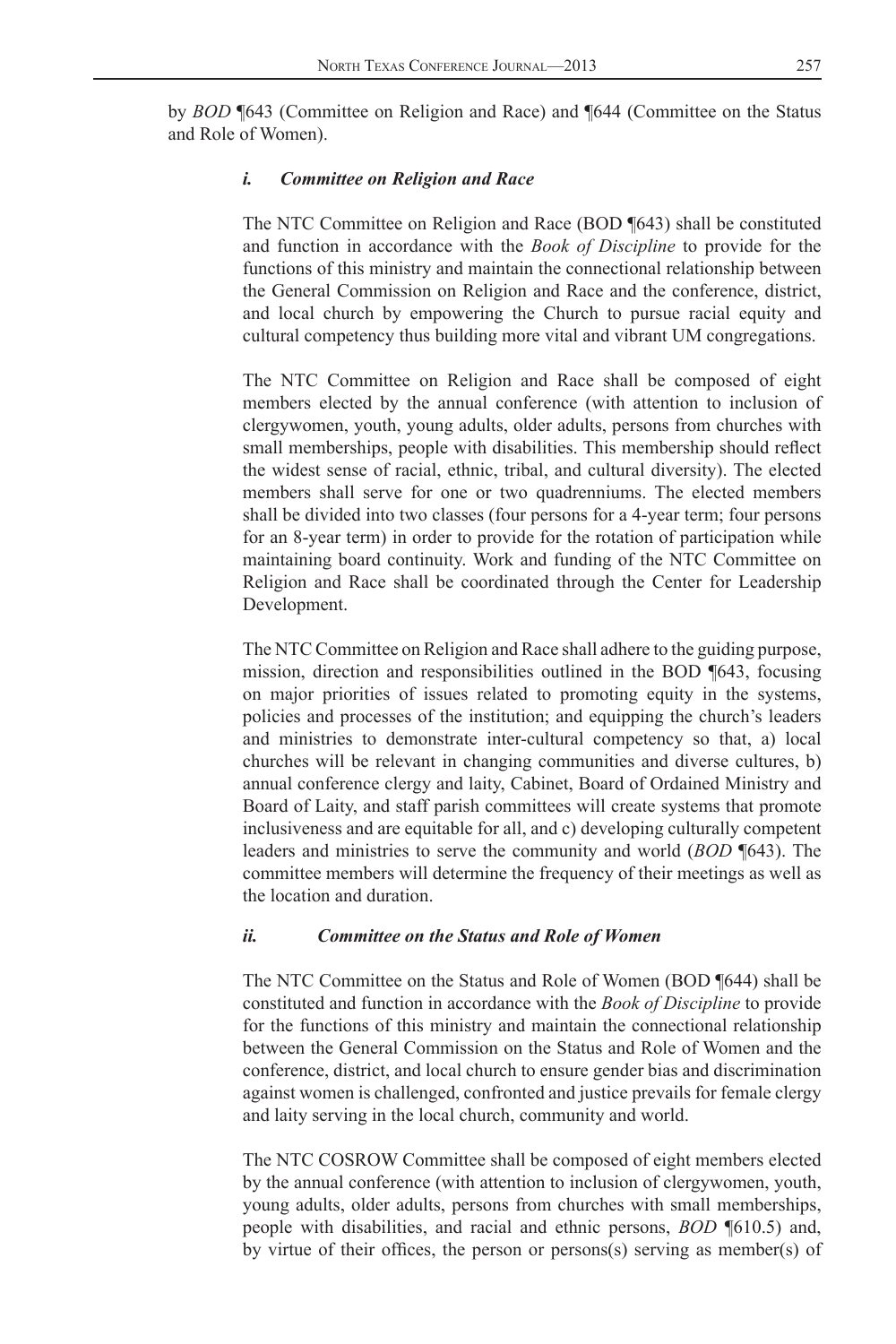the General Commission on the Status and Role of Women from the annual conference shall be a member of the conference COSROW, as well as a member named by the conference United Methodist Women (*BOD* ¶644.2 and 710.6). The chairperson of the commission shall be a woman. The elected members shall serve for one or two quadrenniums. The elected members shall be divided into two classes (four persons for a 4-year term; four persons for an 8-year term) in order to provide for the rotation of participation while maintaining board continuity. Work and funding of the Board shall be coordinated through the Center for Leadership Development.

The NTC COSROW shall adhere to the guiding purpose, mission, direction and responsibilities outlined in the BOD ¶2101-2103. The NTC COSROW will focus on major priorities of issues related to women (*BOD* ¶644), a) to gather, interpret and transmit information on the status and role of all women at the conference, district and local church level, b) work in tandem with the UMW to champion full inclusion of women in decision-making structures, c) develop processes to inform and sensitize leadership within the conference at all levels on issues that affect women, d) to review sexual harassment policies and procedures, by working in consultation with the NTC CART Crisis Team(s) and enlisting the support of the bishop, cabinet and conference staff in policies, plans and practices related to those priorities, e) remain a feedback loop with GCOSROW on progress and effectiveness of efforts at the local level, and f) participate in connectional programs, plans and resources from the GCOSROW as needed. The committee members will determine the frequency of their meetings as well as the location and duration.

### c. *Center for New Church Development and Congregational Transformation*

The Center for New Church Development and Congregational Transformation will address the priority of starting new faith communities and transforming existing congregations.

It will also provide for the functions and maintain the connectional relationships required by BOD ¶645 (Commission on the Small Membership Church).

### d. *Center for Missional Outreach*

The Center for Missional Outreach will address the priorities of ministry with the poor and improving global health.

It will also provide for the functions and maintain the connectional relationships required by *BOD* ¶632.1 (Ethnic Local Church Concerns), ¶642 (Commission on Christian Unity and Interreligious Concerns), ¶653 (Committee on Disabilities), ¶629.1 (Board of Church and Society), ¶ 633.1 (Board of Global Ministries), and ¶633.5 (Committee on Parish Community Development).

### i**.** *Board of Church and Society*

The Board of Church and Society (*BOD* ¶629.1) shall be constituted and function in accordance with the *Book of Discipline* to provide for the functions of this ministry and maintain the connectional relationship between the General Board of Church and Society and the conference, district, and local church.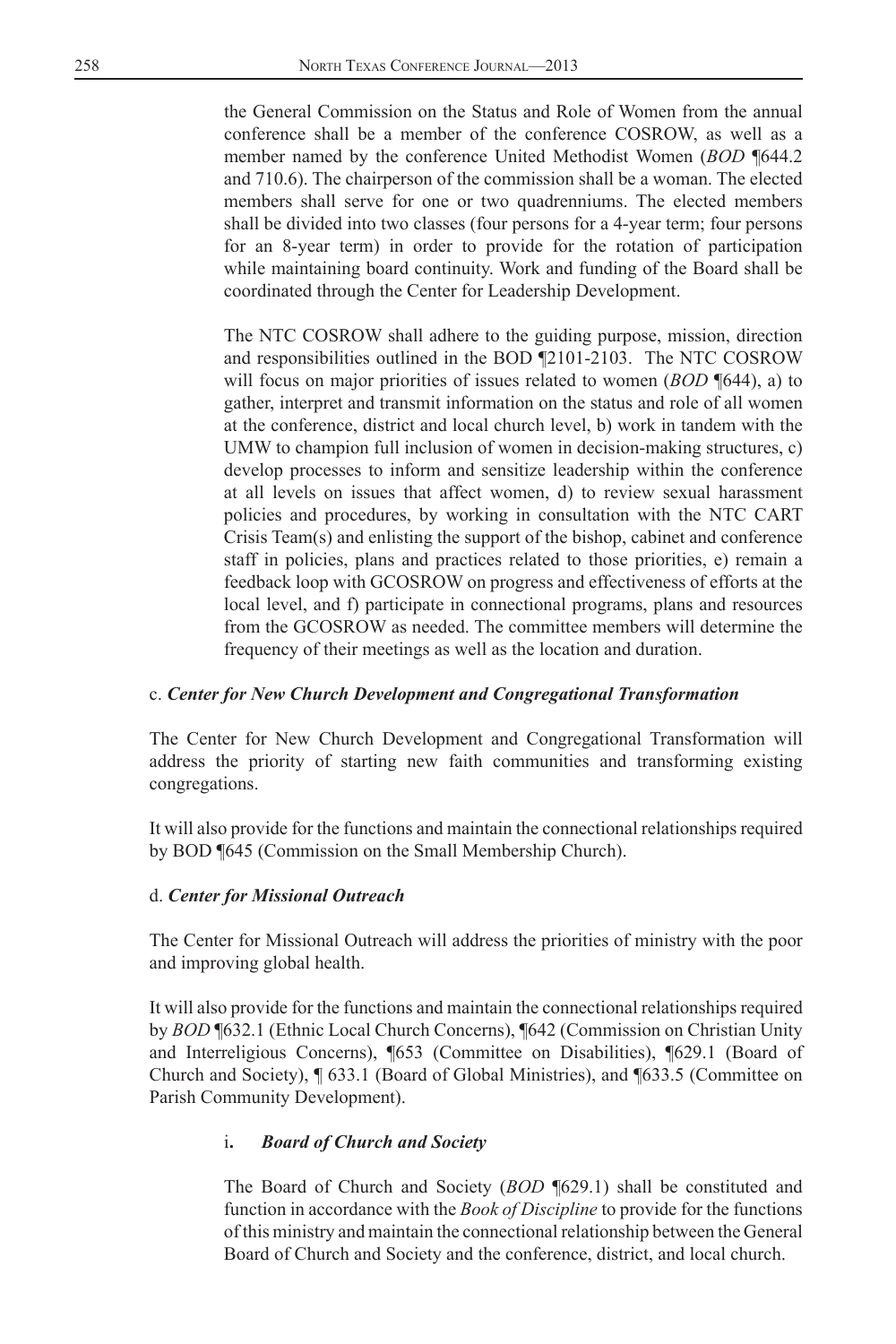The Board of Church and Society shall be composed of eight members elected by the annual conference (clergy, laywomen, and laymen, with intentional effort to include clergywomen, youth, young adults, older adults, persons from churches with small memberships, people with disabilities, and racial and ethnic persons [*BOD* **[610.5]**) and, by virtue of their offices, the mission coordinator for social action of the conference United Methodist Women and member(s) of the General Board of Church and Society from the annual conference (*BOD* ¶629.2). The elected members shall serve for a quadrennium. Initially, the elected members shall be divided into two classes (four persons for a 2-year term; four persons for a 4-year term) in order to provide for the rotation of participation while maintaining board continuity. Work and funding of the Board shall be coordinated through the Center for Missional Outreach.

The Board of Church and Society shall name a conference Peace with Justice Coordinator (*BOD* ¶629.2) and shall develop and promote programs on church and society within the bounds of the conference that include prison ministry and reform concerns. The Board may divide its membership into committees which shall cooperate with one another to advance the respective and mutual concerns of their respective areas in social education, service, witness, and action (*BOD* ¶629.3). Programs shall be developed that provides education and action on issues confronting the Church consistent with the Social Principles and the policies adopted by the General Conference. (¶629.4), with primary attention to empowering the local church and to implement the missional priorities and focus areas of the North Texas Conference.

#### ii**.** *Committee on Ethnic Local Church Concerns*

The Committee on Ethnic Local Church Concerns shall be constituted and function in accordance with the *Book of Discipline*.

The Committee on Ethnic Local Church Concerns shall be composed of eight members elected by the annual conference (clergy, laywomen, and laymen, with the majority of the membership being representative of racial and ethnic people, reflecting the racial and ethnic constituencies and local churches of the annual conference. Care shall be taken, where feasible, to ensure balance of membership with clergy and laity, men and women, youth and young adults (*BOD* ¶632.3). The members shall serve for a quadrennium. Initially, the elected members shall be divided into two classes (four persons for a 2-year term; four persons for a 4-year term) in order to provide for the rotation of participation while maintaining board continuity. Work and funding of the Committee shall be coordinated through the Center for Missional Outreach. Additionally, the Center for Leadership Development and the Center for New Church Development and Congregational Transformation are available to partner with the Committee in the development and implementation of the Committee's goals and priorities.

The Committee on Ethnic Local Church Concerns shall provide for (a) keeping the vision of the ethnic local church concerns before the annual conference; (b) providing guidance and resources to churches in the annual conference as they minister with and to ethnic constituencies; (c) coordinating annual conference strategies related to ethnic local church concerns, including general church emphases and initiatives; (d) providing a forum for dialogue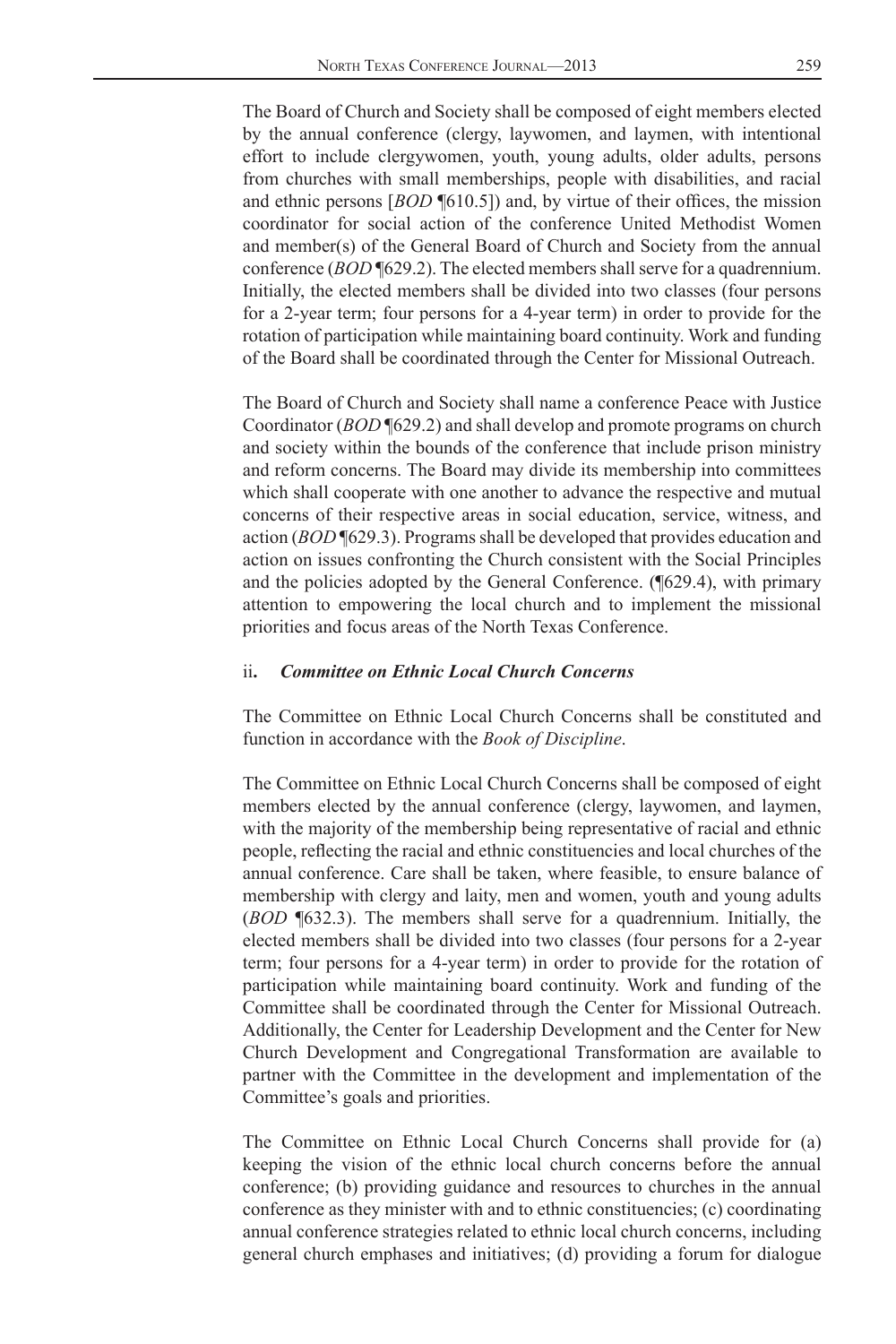among the ethnic constituencies, as well as with annual conference agencies; (e) providing training for annual conference and congregational leaders; (f) promoting and interpreting ethnic local church concerns to the annual conference; (g) working to identify and nurture leaders, lay and clergy, of ethnic communities (*BOD* ¶632.2); and (h) maintaining primary attention to empowering the local church to implement the missional priorities and focus areas of the North Texas Conference.

#### iii**.** *Board of Global Ministries*

The Board of Global Ministries shall maintain the connectional relationship and provide for global ministry responsibilities related to the objectives and scope of work of the General Board of Global Ministries (*BOD* ¶¶1302-1303) in accordance with the *Book of Discipline*.

The Board of Global Ministries shall be composed of twelve members elected by the annual conference (1/3 clergy, 1/3 laywomen, and 1/3 laymen, with intentional effort to include clergywomen, youth, young adults, older adults, persons from churches with small memberships, people with disabilities, and racial and ethnic persons [*BOD* **[**610.5]) and, by virtue of their offices, the Mission Coordinator of Education and Interpretation of the conference United Methodist Women and member(s) of the General Board of Global Ministries from the annual conference (*BOD* ¶633.2). The elected members shall serve for a quadrennium. Initially, the elected members shall be divided into two classes (six persons for a 2-year term; six persons for a 4-year term) in order to provide for the rotation of participation while maintaining board continuity. Work and funding of the Board shall be coordinated through the Center for Missional Outreach.

The Board of Global Ministries shall designate the necessary committees, individual secretaries, coordinators, and other leaders to carry out the policies and promote all phases of the work

#### iv**.** *Commission on Christian Unity and Interreligious Concerns*

The Commission on Christian Unity and Interreligious Concerns shall provide for the functions and maintain the connectional relationships with the General Commission on Christian Unity and Interreligious Concerns in accordance with the *Book of Discipline*.

The Commission on Christian Unity and Interreligious Concerns shall be composed of eight members elected by the annual conference [with the recommendation of two United Methodists from each district (also complying with *BOD* [610.5), one of whom shall be the district coordinator for Christian unity and interreligious concerns]. Laypersons shall be professing members of The United Methodist Church. Membership shall also include any United Methodists residing within the conference bounds who are members of the following: the General Commission on Christian Unity and Interreligious Concerns, the governing board of the National Council of the Churches of Christ in the U.S.A., the World Methodist Council, the United Methodist delegation to the most recent World Council for Churches Assembly, and the United Methodist delegation to the most recent plenary meeting of the Churches Uniting in Christ (*BOD* ¶642.2). The elected members shall serve for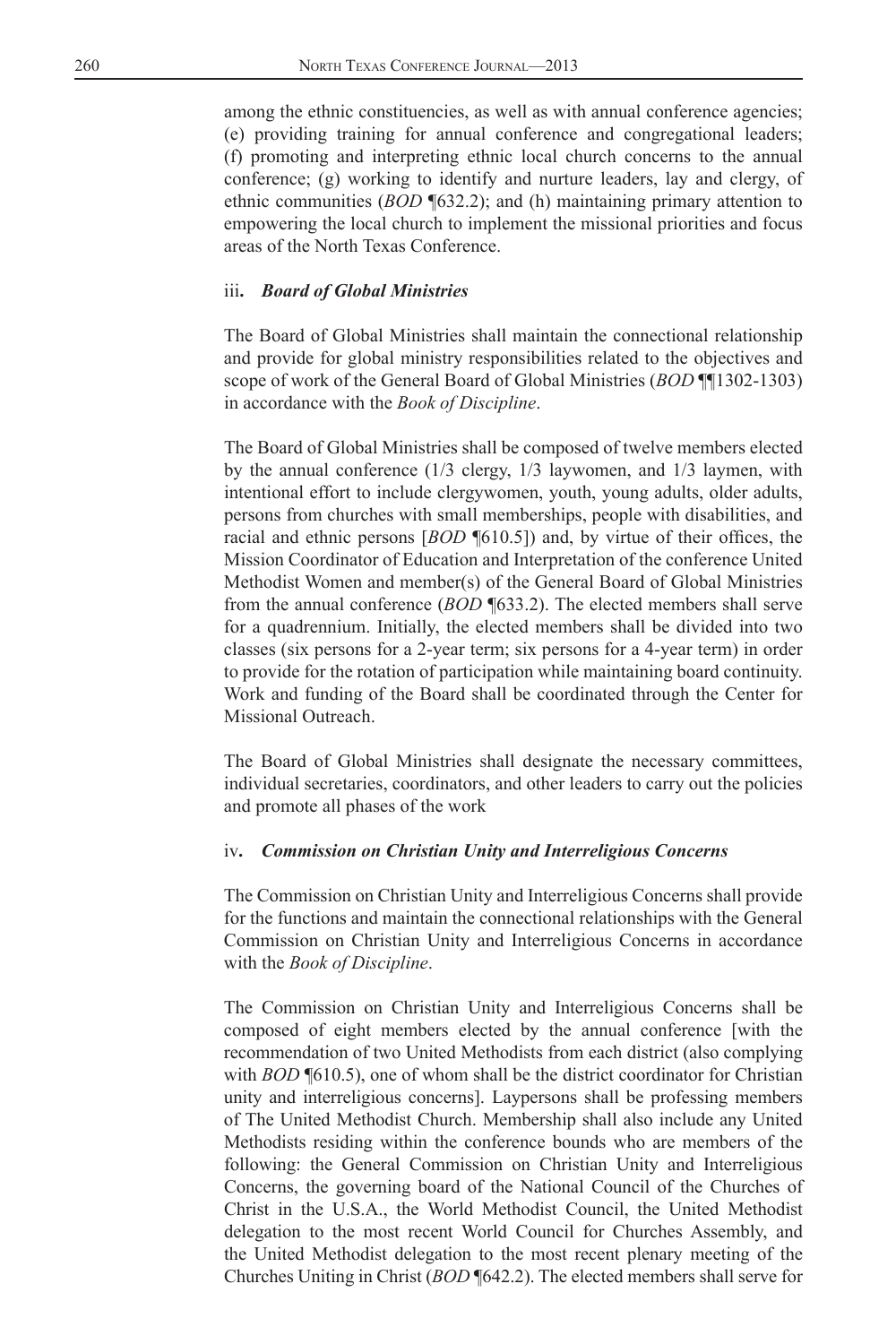<span id="page-10-0"></span>a quadrennium, initially, one person from each district for a 2-year term and one person from each district for a 4-year term in order to provide for the rotation of participation while maintaining board continuity. Work and funding of the Commission shall be coordinated through the Center for Missional Outreach.

### e. *Center for Connectional Resources*

The Center for Connectional Resources will provide the necessary services to leverage our resources and support our efforts to address the priorities of the Annual Conference.

It will include the Council on Finance and Administration (¶611), the Board of Trustees which is required by *BOD* ¶640, the Board of Pension and Health Benefits which is required by *BOD* ¶639.1, and the Committee on Archives and History which is required by *BOD* ¶641.1.

### 2. Administrative Oversight Responsibility

### a. C*ouncil on Finance & Administration*

The Council on Finance and Administration shall be constituted and shall function in accordance with the *Book of Discipline*. The Director of the Center for Connectional Resources shall be accountable to the Annual Conference through the Council on Finance and Administration and shall have responsibilities and rights accorded by the *Book of Discipline* to the Conference Treasurer. No member of the Council on Finance and Administration shall be a member of any other Agency, or a trustee or member of the board of directors of a conference institution that is supported either partially or totally by the Council on Finance and Administration

### b. *Board of Trustees*

The Board of Trustees shall function and be constituted in accordance with the *Book of Discipline*. The Board of Trustees will provide for the administrative oversight functions previously performed by the Property and Liability Insurance Committee, the Bridgeport Camp & Conference Center Board of Directors, and the Prothro Center at Lake Texoma Board of Directors.

### 3. Special Concerns of the Laity

### a. *Board of Laity*

The Board of Laity shall be constituted and function in accordance with the *Book of Discipline*.

The Board of Laity consists of a Chair plus eleven members. The Chair of the Board of Laity is the Conference Lay Leader. The members of the Board of Laity are: the District Lay Leaders; the President of United Methodist Women; the President of United Methodist Men; the President of the Council on Youth Ministries; the Chair of the Conference Lay Servants Committee; and the Lay Leader Elect.

*Selection of Annual Conference Lay Leader*: The Board of Laity shall nominate a Lay Leader Elect who will serve as the Associate Lay Leader for a four year term. The Associate Lay Leader will help with the duties of the Lay Leader as set forth in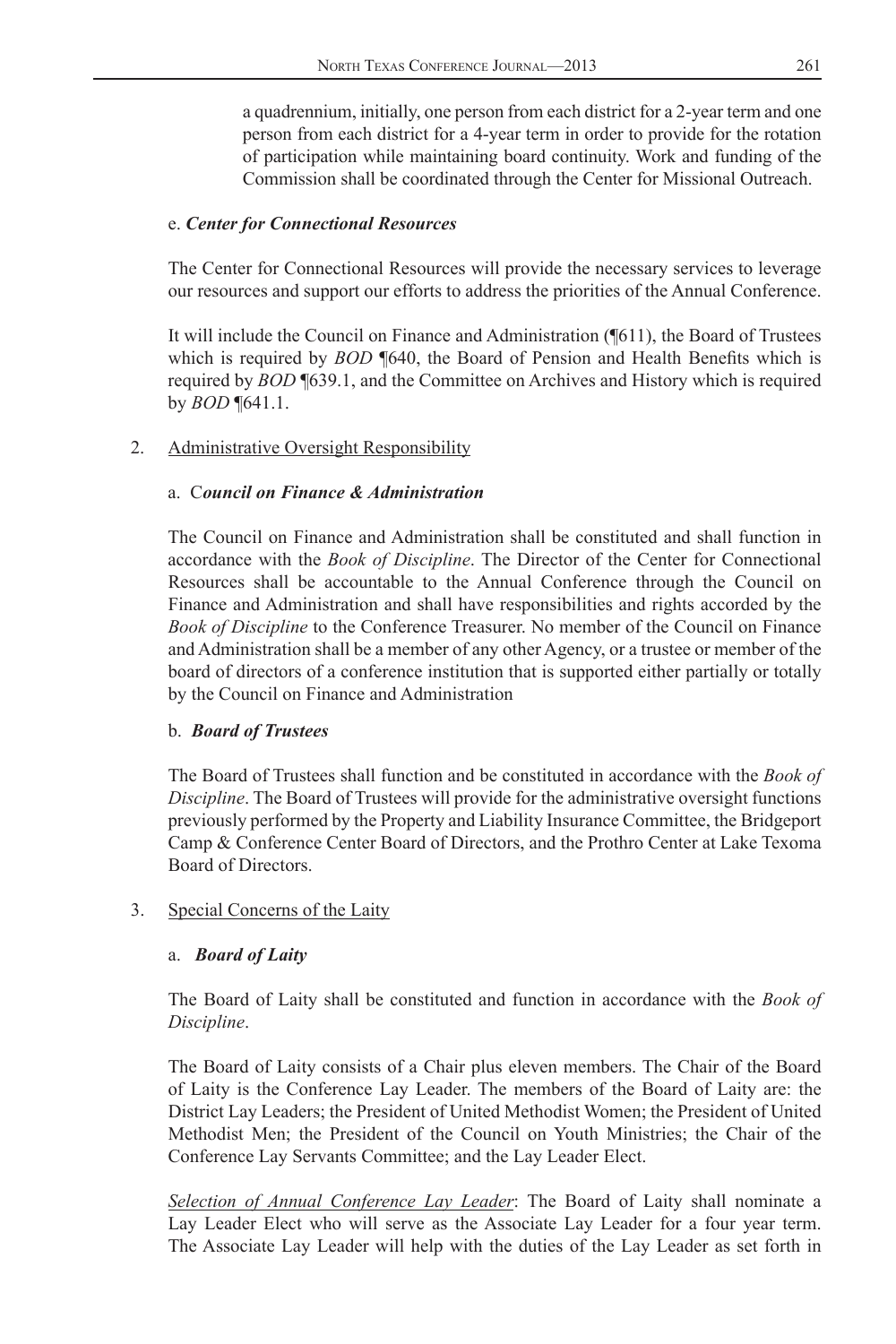the guidelines established by the Board of Laity. On the expiration of the term of the incumbent Lay Leader, the Lay Leader Elect will become Lay Leader and will serve a four year term.

Duties: In addition to the duties and responsibilities as determined by the *Book of Discipline* and other sections of the Annual Conference Rules, the Conference Lay Leader shall be part of the non-appointed cabinet (or equivalent) and represent the Laity during the Ordination Service of the Annual Conference.

### b*. Conference Lay Servant Ministries Committee*

The Conference Lay Servant Ministries Committee will develop and administer the Certified Lay Servant Program, including recruiting, training, certifying, and re-certifying lay speakers. The Conference Lay Servant Ministries Committee will also work to promote the use of lay speakers to fulfill the purposes and functions described in the *Book of Discipline*.

The Committee consists of a Chair plus twenty-one members. The Chair will be the Conference Director of Lay Servant Ministries. The members will be the Director of Lay Servant Ministries from each district, a clergy person from each District appointed by the respective District Superintendent, and three at large members from each district appointed by the respective District Director of Lay Servant Ministries. The Conference Director of Lay Servant Ministries, the District Directors of Lay Servant Ministries and the at large members must be current certified Lay Servants.

### c. *United Methodist Women*

The Annual Conference United Methodist Women shall be constituted and function according to the *Book of Discipline*. Representatives from United Methodist Women shall also be designated to other Agencies of the Annual Conference as recommended by the *Book of Discipline* or as provided by these Standing Rules.

### d. *United Methodist Men*

The Annual Conference United Methodist Men shall be constituted and function according to the "Manual for Annual Conference and District Boards of Discipleship." Representatives from United Methodist Men shall also be designated to other Agencies of the Annual Conference when these Standing Rules so provide.

### e. *Council on Youth Ministries*

The Council on Youth Ministries shall be constituted and function according to the *Book of Discipline*. Representatives from the Council on Youth Ministries shall also be designated to other Agencies of the Annual Conference when these Standing Rules so provide.

Connect to the Kingdom (C2K) shall be a self-sustaining ministry of the North Texas Conference related to the Conference Council on Youth Ministries. A board of directors shall be composed of youth members of the CCYM, adults in ministry with youth, pastors and other persons whose knowledge and expertise inform the ministry and leadership of Connect to the Kingdom  $(C2K)$ . There shall be an ex-officio board member (a pastor or professional staff member) from each United Methodist church where Connect to the Kingdom (C2K) programs reside. The board of directors shall be nominated and elected by the Conference Council on Youth Ministries.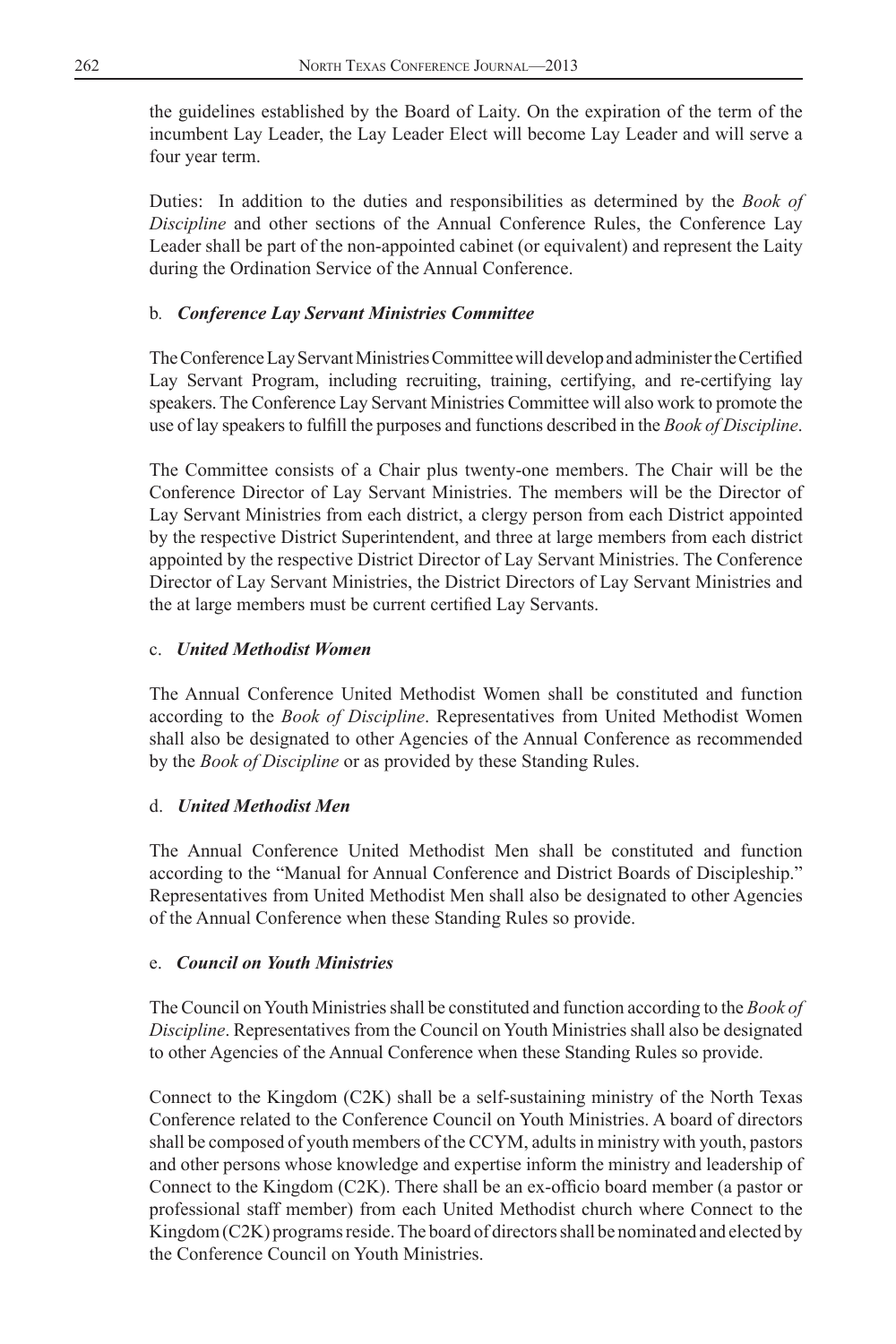#### <span id="page-12-0"></span>4. Ministerial Training, Certification, and Discipline

#### a. *Board of Ordained Ministry*

The Board of Ordained Ministry shall fulfill the functions described in the Book of *Discipline*. It shall study and interpret the ministerial resources and needs of the Annual Conference with due regard to the church as a united, multi-cultural, and anti-racist institution in consultation with the Bishop and the Cabinet. Duties shall be those assigned to it in the *Book of Discipline*. The Board of Ordained Ministry will discuss and take action as it deems appropriate regarding proposals from its divisions and committees. The Board of Ordained Ministry shall inquire of each District Superintendent about the life and official administration of each member of the Annual Conference in his or her District and report to the Annual Conference as to whether all clergy members are blameless in their life and official administration.

The Board of Ordained Ministry consists of a Chair and up to sixty-three members. They shall be nominated and elected according to the *Book of Discipline*. At the beginning of each quadrennium there shall be at least one member from each district on the Board of Ordained Ministry. Persons shall not be added to the Board of Ordained Ministry or its divisions during the quadrennium except to fill vacancies or new divisions. However, when for any reason a district no longer has a representative on the Board of Ordained Ministry, the Board of Ordained Ministry shall designate one of its members to be a liaison with that district, pending the appointment of a new district representative in accordance with ¶635(1)(a) of the 2008 *Book of Discipline*. The Board of Ordained Ministry may assign additional duties to each division.

The Board of Ordained Ministry shall organize itself into divisions and committees so as to carry out its responsibilities effectively and to fulfill the requirements of the *Book of Discipline*.

### b. *Committee on Administrative Review*

The Committee on Administrative Review shall be constituted and function in accordance with the *Book of Discipline*.

### c. *Committee on Joint Review*

The Committee on Joint Review shall be constituted and function in accordance with the *Book of Discipline*.

### 5. Episcopal Support

#### a. *Committee on Episcopacy*

The Committee on Episcopacy will function as provided in the *Book of Discipline*. It will meet at least annually. The Committee on Episcopacy shall be convened by the Bishop and shall elect a chair, a vice-chair, and a secretary. The Bishop and the Chair are authorized to call additional meetings when desired.

The Committee on Episcopacy shall be elected at the Annual Conference session following the General Conference. The Committee on Episcopacy consists of three lay women, three laymen, three clergy members, and three at-large members nominated by the Committee on Nominations and elected by the Annual Conference. One of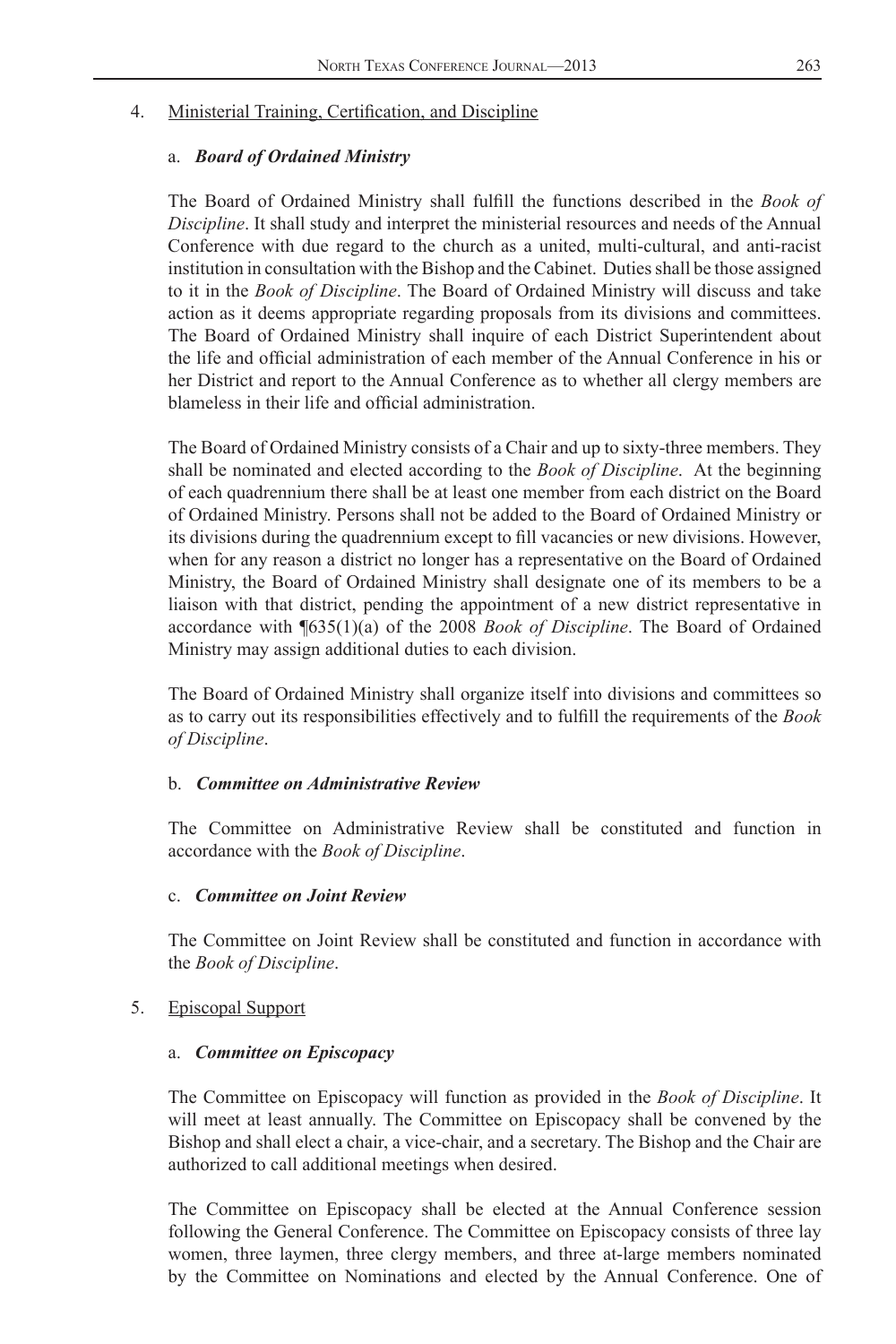<span id="page-13-0"></span>the lay members must be the Conference Lay Leader. The Bishop will appoint three additional members of the Committee on Episcopacy. The lay and clergy members of the Jurisdictional Committee on Episcopacy serve as *ex officio* members with vote.

### b. *Episcopal Residence Committee*

The Episcopal Residence Committee will function as provided in the *Book of Discipline*. It will consist of the Chair of the Committee on Episcopacy, the Chair of the Board of Trustees, and the Chair of the Council on Finance and Administration.

### 6. Personnel Matters

### a. *Board of Pension and Health Benefits*

The Board of Pension and Health Benefits shall be constituted and function in accordance with the *Book of Discipline*. It will provide for and contribute to the support, relief, assistance and pensioning of clergy and their families, other church workers and lay employees, except as otherwise provided by the General Board of Pension and Health Benefits. It will also provide to all clergy who qualify and other persons who qualify access to the best life, hospital, accident, and disability insurance coverage possible with the funds available for that purpose. The Board of Pension and Health Benefits shall discuss and take action as it deems appropriate regarding proposals under its jurisdiction.

The Board of Pension and Health Benefits should consist of twenty-one members: onethird laywomen, one-third laymen, and one-third clergy. They will be elected for terms of eight years and arranged in classes. A vacancy in the membership of the board may be filled by the board for the remainder of the conference year in which the vacancy occurs. At its next session, the Annual conference shall fill the vacancy for the remainder of the unexpired term. The Director of Connectional Resources/Treasurer/Benefits Officer, a representative of the cabinet, and a representative of the Council on Finance and Administration also serve as ex-officio members.

### 7. Conference Structure and the Annual Conference Session

### a. *Conference Nominating Committee*

The Conference Nominating Committee is responsible for developing and implementing a plan to identify persons who are willing, qualified, and able to serve as members of the Agencies of the annual conference, with attention given to representing the cultural and ethnic diversity of conference membership, in order to have available the knowledge of all cultures within the conference. The Conference Nominating Committee nominates members and Chairs of Agencies for election by the Annual Conference except where otherwise provided in the *Book of Discipline* or these Standing Rules. The Conference Nominating Committee will also maintain a list of persons willing to serve on Agencies, thus acting as a resource for the Core Leadership Team and the Bishop.

The Conference Lay Leader will chair the Conference Nominating Committee, which will also include the four District Superintendents and four at-large lay members nominated by the districts and elected by the Annual Conference.

Prior to the nomination of the at-large lay members by the districts, the District Superintendent will remind the district meeting of the need for inclusiveness in the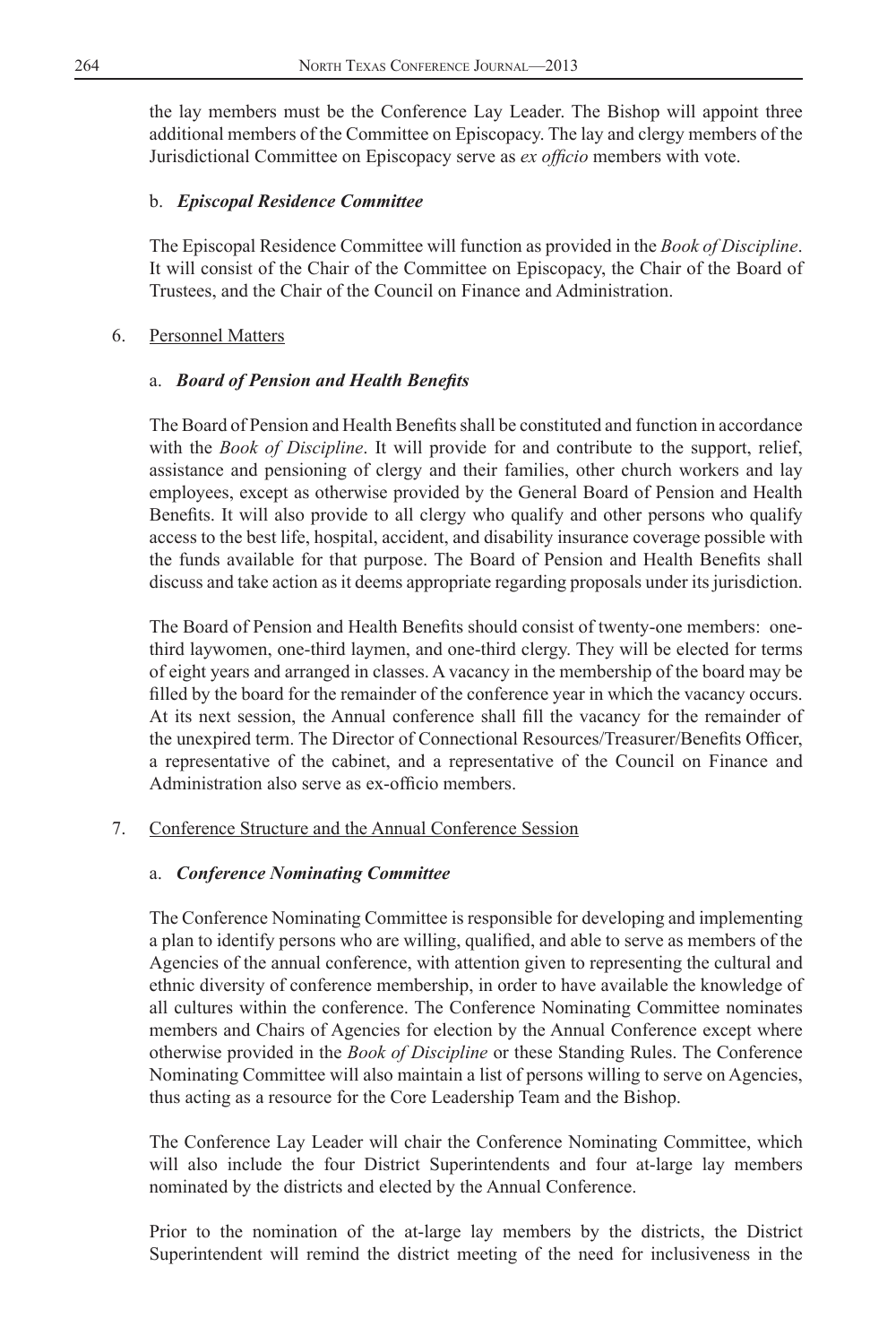<span id="page-14-0"></span>election of the members of the Conference Nominating Committee. The District Superintendent will also remind the district meeting of the limits on multiple agency membership contained in these Standing Rules. At-large lay members of the Conference Nominating Committee will be elected for a four-year term. A person so elected may serve only one four-year term, and will be eligible to be elected again only after being off the Conference Nominating Committee for at least two years.

For the conference year 2010–11, the Conference Nominating Committee will be empowered to "populate" any additional work groups requested by the Core Leadership Team. Thereafter, in 2011–12 and following, the Conference Nominating Committee will make nominations to the Annual Conference, which will elect members of the work groups.

### b. *Memoirs Committee*

The Memoirs Committee shall ensure the publication in the Conference *Journal* of suitable memorials for deceased professional members of the Annual Conference and their spouses.

The Memoirs Committee consists of a Chair, a retired member of the Annual Conference, and the Conference Secretary.

### c. *Courtesy and Resolutions Committee*

The Courtesy and Resolutions Committee is responsible for the amenities of the Annual Conference, including presenting the Bishop's spouse to the Annual Conference, introducing special guests, and writing formal statements of gratitude for services rendered to the Conference.

The Courtesy and Resolutions Committee consists of a Chair plus four members.

### d*. Commission on Archives and History*

The Commission on Archives and History shall be organized and function in accordance with the *Book of Discipline* and shall relate to the General Commission on Archives and History. It consists of a Chair plus ten members. The Commission on Archives and History may, if necessary, select up to three additional members.

### e*. Standing Rules Committee*

The Standing Rules Committee oversees and recommends structural changes in the standing rules of the Annual Conference. The Standing Rules Committee consists of a Chair and seven members.

# **II. POLICIES OF THE ANNUAL CONFERENCE**

### **A. FINANCIAL PRACTICES**

1. *Conference Fiscal Year.* The fiscal year of the Annual Conference is January 1 through December 31.

2. *Apportionments to be made based on Conference Fiscal Year*. The apportionments to the local churches shall be made on the basis of the Conference Fiscal Year.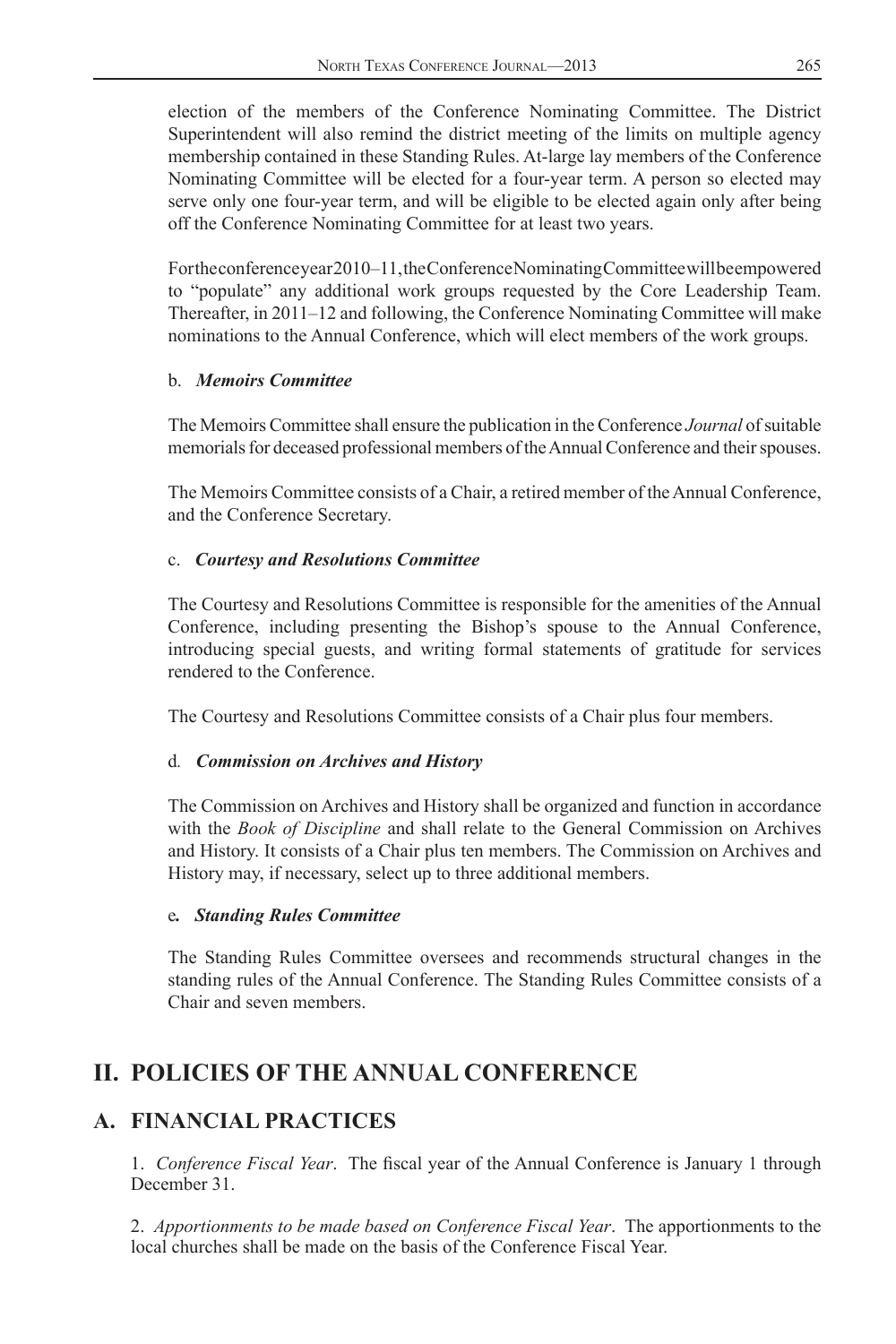3. *Conference Books*. The Conference Treasurer's books shall be closed annually at 12:00 noon on January 11 (or the next working day, if January 11 falls on a weekend or holiday), and no funds received by the Conference Treasurer after that time shall apply toward Conference Apportionments of the year just completed.

4. *Disposition of Interest*. Interest earned on any funds (excluding designated trusts) managed by the Conference Treasurer shall be declared general funds of the North Texas Annual Conference and administered by the Conference Council on Finance and Administration.

5. Agency Spending. No Agency shall incur financial obligations that exceed current appropriations, and beginning balances where applicable, for any reason except by specific approval of the Core Leadership Team and the Council on Finance and Administration. New items must be submitted first to the Core Leadership Team and, if approved, must also be submitted to the Council on Finance and Administration for appraisal and consideration for the current year. No Agency shall include requests for funds other than those required for its own operation or program, except that Teams and Groups may request funds for the benefit of their own Task Forces. Requests for funds for the same cause or concern shall be granted to only one Agency.

6. *Conference-Wide Appeals*. When application is made to the Annual Conference for the privilege of special conference-wide financial appeal, whether by special collection, campaigns, or otherwise, the application shall be referred to the Council on Finance and Administration before final action is taken thereon. The Council on Finance and Administration shall investigate the application and its possible relation to other obligations of the conference, and in light of the facts make recommendations to the Annual Conference.

7. *Auditing*. The Council on Finance and Administration shall nominate to the Annual Conference an auditing firm which shall audit the Conference Treasurer's books annually. All institutions receiving financial support from the Annual Conference, either by direct apportionment or by special offerings, shall, if requested, submit an annual auditor's report acceptable to the Council on Finance and Administration reflecting the receipt and disbursement of the financial support received from the Annual Conference. Such reports shall be provided to the Council on Finance and Administration by October 1 of each year for the previous fiscal year.

8. *Apportionments*. The Conference Treasurer, with the assistance of the District Superintendents, shall annually compute the apportionment decimal for each church. By September 1, the Conference Treasurer shall provide the amounts for each church's apportionments for the following year.

9. *Ethical Fiscal Principles*. The following ethical principles apply to the appropriation and disbursement of funds by the Annual Conference:

a. Funds contributed for a designated purpose should be used strictly for the purpose designated, and administered efficiently, without waste or duplication, in order to obtain maximum effect from the use of available funds.

b. Net proceeds from the sale of Annual Conference property are capital funds and should be appropriated to the use which the property was intended to serve. If this is not feasible, priority should be given to the most similar purpose for which the funds can be used effectively or to capital improvements within reasonable geographical proximity; but district lines should not be controlling and the entire community or metropolitan area should be considered. Likewise, funds received by way of indemnity for loss or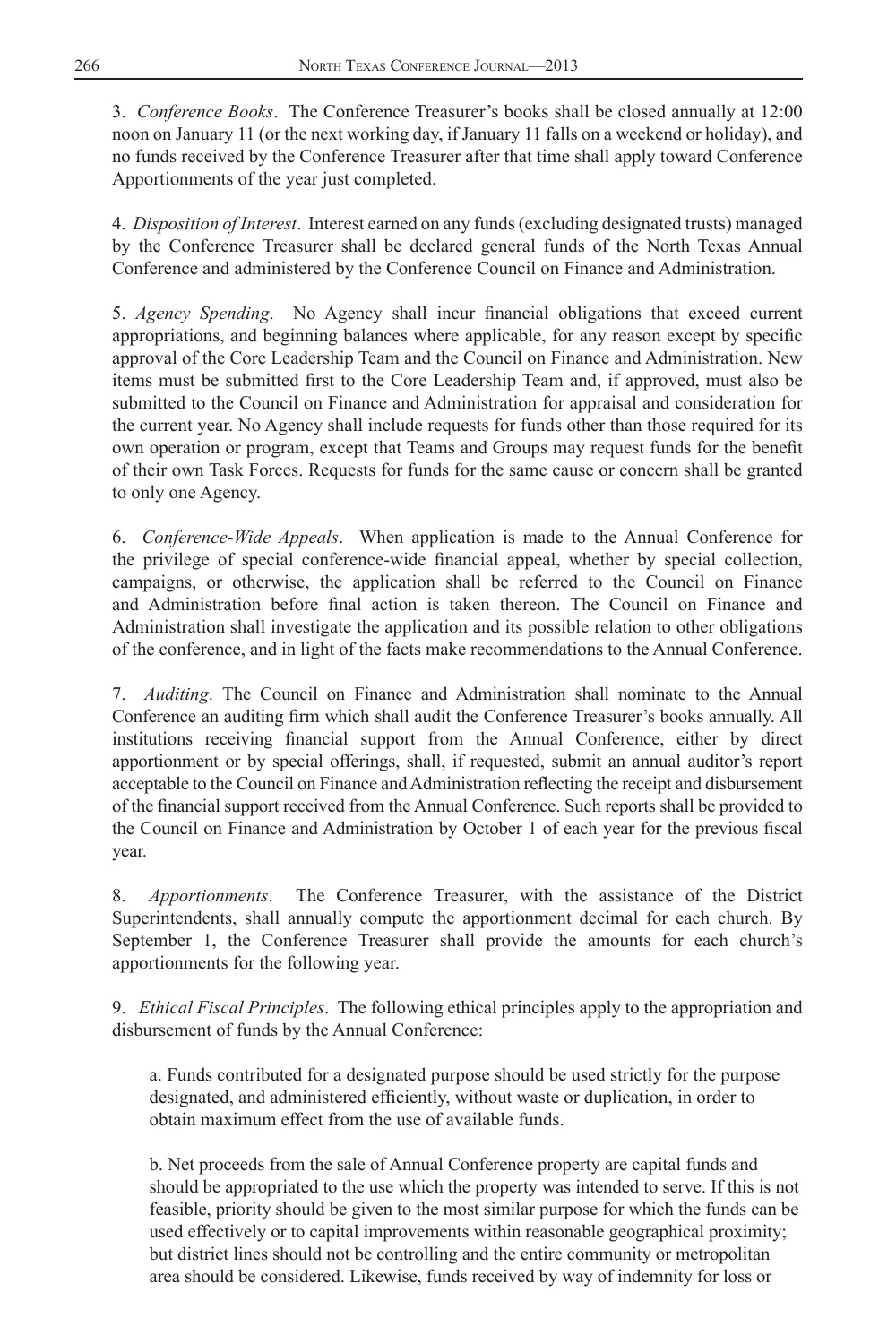<span id="page-16-0"></span>destruction of any capital assets of the Annual Conference should be treated as capital assets and should be used for similar purposes if restoration of the property is feasible.

 10. The salary of a district superintendent shall be adjusted annually by the average percentage change in the base compensation of all full-time pastors appointed to serve local churches or appointments for which the conference is responsible as calculated by the conference treasurer. This adjustment shall begin in 2008, using the 2007 base compensation level as the initial base. In addition, the compensation level is to be evaluated by the Council on Finance and Administration every five years in relationship to North Texas Conference pastoral salaries and other annual conferences.

 11. The effective date for Annual Conference moves and clergy retirements is July 1. Thus when a pastoral change comes at Annual Conference, the salary of the previous appointment shall be paid through June 30, and the salary in the new appointment shall begin July 1. The official moving day for Annual Conference moves is the Thursday after the last Sunday in June. The first Sunday at the new appointment for Annual Conference moves is the first Sunday in July.

## **B. REPORTING REQUIREMENTS**

1. *Death Records*. The minister who is in charge of the funeral services of any clergy member of the Annual Conference, or the spouse, widow, or widower of a clergy member of the Annual Conference, will supply the Conference Secretary with a memoir containing the date of birth, date of death, date of final rites, and place of burial of the deceased. To the extent possible, the minister will also supply a recent photograph of the deceased and date of entrance into the Annual Conference. For clergy members who transferred into the Annual Conference, the minister will, if possible, inform the Conference Secretary the deceased's date of transfer into the Annual Conference, the conference from which transferred, and appointments in other conferences. If the minister in charge of the funeral cannot supply this information, the Conference Secretary will use his or her best efforts to supply the missing information. All of this information should be sent to the Conference Secretary immediately following the funeral.

2. *Biographical Information*. Each member of the clergy and each diaconal minister shall file with the Conference Secretary a historical sketch of his or her life on a form to be furnished by the Conference Secretary. This document will become that person's record.

3. *Legal Descriptions of Conference Property*. Each District Superintendent shall furnish to the Secretary of the Board of Trustees a legal description of each piece of property in his or her District on or before December 1 of each year. The District Superintendents shall also provide a statement as to where the deeds evidencing ownership of these properties are kept. The information provided annually shall be accurate as of December 1.

4. *Statistics*. Each District Superintendent shall furnish the required district statistics to the Conference Statistician. In order to facilitate these reports, the following procedures will be followed:

a. Each church and pastor shall submit the Annual Conference report for auditing on the Check-Out Day specified by the Cabinet. Check-Out Day is the date when local churches turn in statistical information for the preceding year on forms provided by the Conference Statistician. The Annual Conference report shall be submitted to the District Statistician (see below).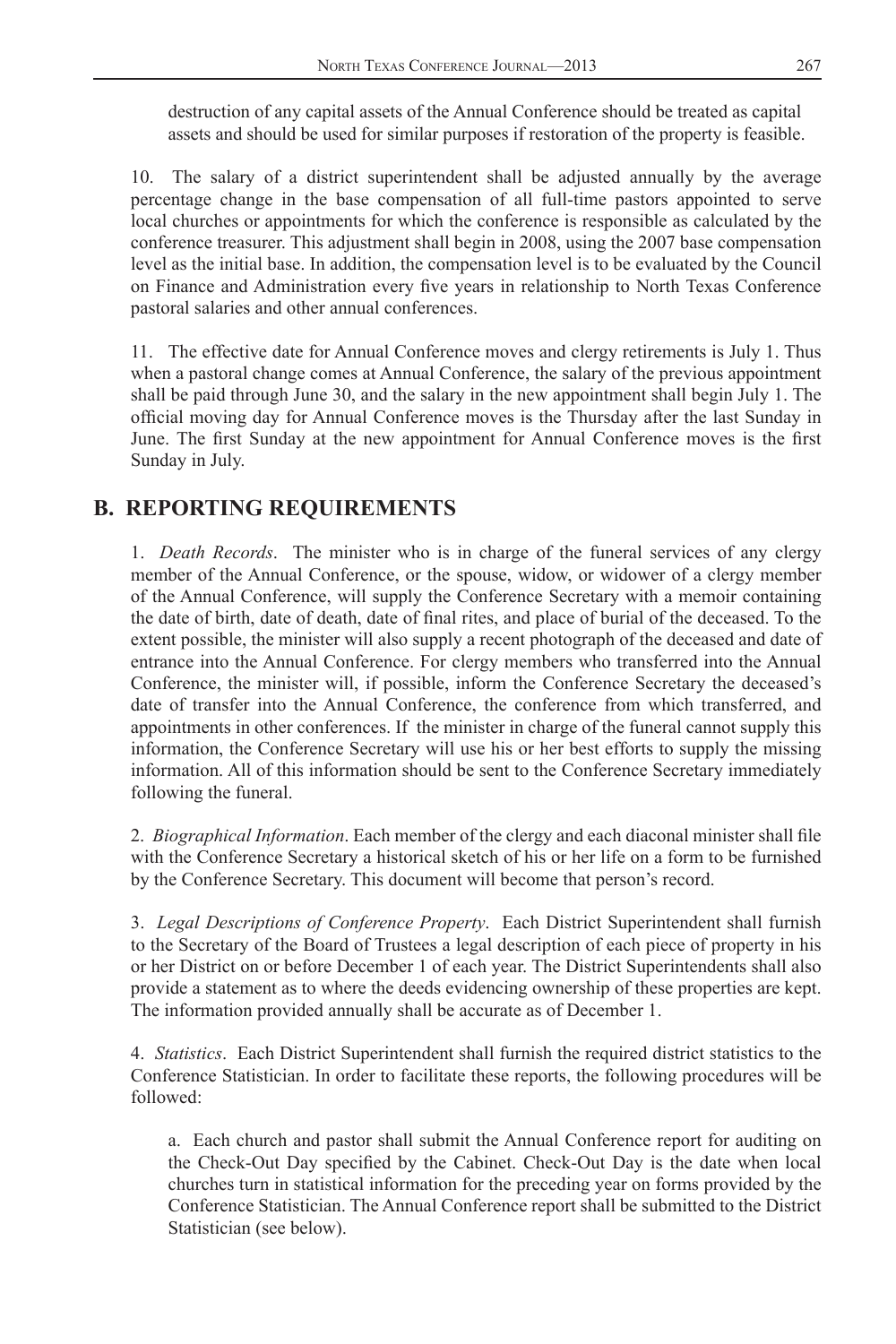<span id="page-17-0"></span>b. Each District Superintendent shall appoint a District Statistician. The District Statistician shall check each Annual Conference report for accuracy, consistency, and completeness. The District Statistician then forwards the Annual Conference reports to the District Secretary, who in turn forwards them to the Conference Statistician.

c. Each pastor in charge shall also report to his or her District Superintendent on Check-Out Day any money borrowed necessary to pay current church obligations for the Conference Fiscal Year, or any delinquent church bills which have not been paid by the close of the Conference Fiscal Year.

# **C. VACATION STANDARDS**

The following are minimum vacation standards for clergy and diaconal ministers of the North Texas Annual Conference.

1. Method of Calculation

The vacation is calculated according to the number of years of service, using the following formula:

1–4 years of service --- two weeks (two Sundays) 5–9 years of service --- three weeks (three Sundays) 10+ years of service --- four weeks (four Sundays)

2. Further Guidelines

In applying the standards:

a. "years of service" shall be determined by years served as a full-time United Methodist commissioned minister, probationary member, diaconal minister, local pastor, associate member, deacon in full connection, or elder in full connection. In computing a person's "years of service," time spent in all categories shall be cumulated and all shall count toward the person's total "years of service."

b. The length of vacation is set by the Annual Conference, but the most suitable time for both the employing entity and the clergy or diaconal ministers and their families must be determined by consultation between the clergy or diaconal minister and the employing entity.

# **D. CLERGY DIVORCE**

"Where marriage partners, even after thoughtful consideration and counsel, are estranged beyond reconciliation, we recognize divorce as regrettable, but recognize the right of divorced persons to remarry. We express our deep concern for the care and nurture of the children of divorced and/ or remarried persons. We encourage that either or both of the divorced parents be considered for custody of minor children of the marriage. We encourage an active, accepting, and enabling commitment of the church and our society to minister to the members of divorced families," (The *Book of Discipline of the United Methodist Church*, 1984)

The *Discipline* rightly makes no distinction between divorce occurring among the laity or clergy. We recognize the possibility of congregations being nurturing communities, and, thus for Christian love to grow in the midst of the painful circumstances surrounding a clergy or layperson's divorce.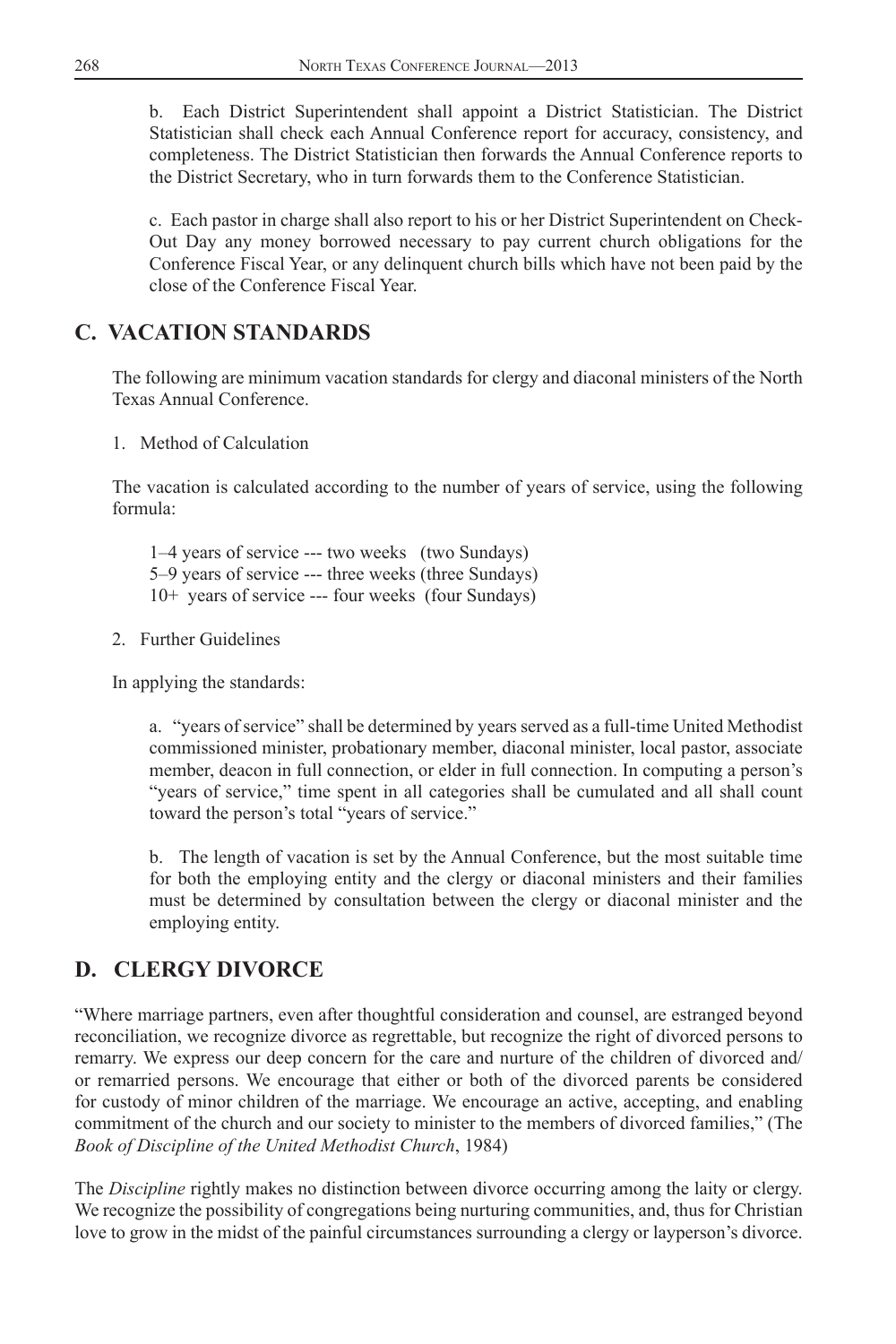<span id="page-18-0"></span>The North Texas Conference also can be a caring and nurturing community for the clergy at divorce. The conference recognizes its responsibility to respond to divorcing clergy in as pastoral a manner as possible. To this end, the North Texas Conference of the United Methodist Church suggests the following for our clergy as well as their spouses in the event of divorce.

1. The clergy member will have taken every action possible toward reconciliation within the marriage. This shall include extensive counseling with a reputable marriage counselor, preferably with both partners to the marriage participating but, where impossible, with at least the clergy member's participation.

2. In consultation with the District Superintendent, the divorcing clergy and/or spouse may request a meeting of the following persons:

- a. The Chairperson of the Division of Conference Relations, presider.
- b. The District Superintendent of the clergy member's district.
- c. The district member of the Division of Conference Relations.
- d. Two peers chosen by the clergy member involved.
- 3. This meeting will:
	- a. Pastorally respond to the divorce
	- b. Offer help/guidance, if requested, to:
		- 1) The clergy member
		- 2) The divorcing spouse
		- 3) The clergy member's peers, and/or
		- 4) The respective Pastor-Parish Committee

c. Refer divorcing persons to special seminars and workshops on divorce which are available periodically in the community.

## **E. CLERGY HOUSING**

1. In the event of the death of a member of the clergy occupying a parsonage, the surviving spouse and family shall be granted the privilege of using the parsonage for a period of time not to exceed sixty (60) days.

2. Housing Standards for Elders in Full Connection.

In this section on Housing Standards for Elders in Full Connection, including Housing Allowances and Parsonage standards, the word "clergy" means "elders in full connection." The standards on Housing Allowances and parsonages apply to those churches that have elders in full connection and that are not receiving an equitable salary support.

The size and make-up of clergy families, and the size, location, and type of housing provided for clergy families by local churches is a major factor in the well-being of clergy families. As such, it has an impact on the effectiveness of clergy.

Although it is clear that no one single provision for housing will completely satisfy all the needs of every clergy family and every local church, the goal is to best satisfy the needs of all.

### **Housing Allowances**

While parsonages have been the traditional means of providing housing for clergy families, there are those local church settings and situations where a housing allowance can be an effective and efficient means of providing housing for clergy families.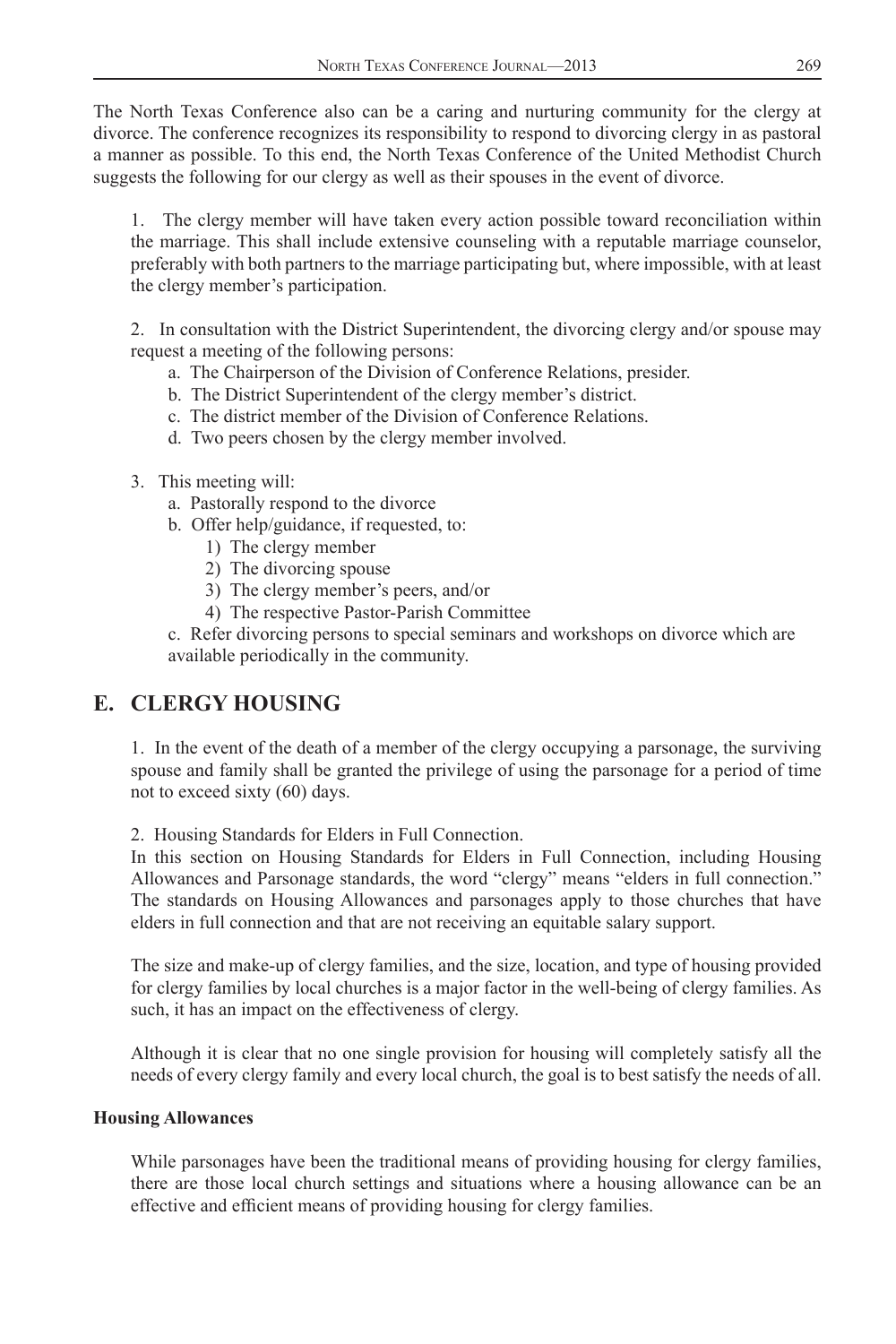However, it must be understood that if a house is purchased by a clergy family, there is the potential for financial hardship and difficulties related to the sale of a house when an appointment change is made.

It must also be understood that a housing allowance will have no effect on the tenure of a pastor, neither increasing nor decreasing the potential length of a pastorate.

1. If a housing allowance is provided by a local church, the amount shall be sufficient to allow for the rental\lease\purchase of housing that meets the parsonage standards of the annual conference.

2. A utility allowance shall be paid separately from the housing allowance. Utilities are considered part of the minimum equitable compensation package.

The amount of the housing allowance and of the utility allowance shall be reviewed on an annual basis to ensure that the amount is adequate.

The District Superintendent, in consultation with the pastor and the Pastor-Parish Relations Committee, shall be responsible for ensuring that these standards are met.

### **Parsonages**

- 1. Size
- a. In order to accommodate all family sizes as reasonably as possible, and to allow for the greatest flexibility in meeting the needs of clergy families, the parsonage shall contain at least three bedrooms, with four recommended.
	- b. There shall be at least two full baths.
	- c. There shall be at least one large living area, with two living areas recommended.
	- d. There shall be at least one dining area.
	- e. There shall be a garage or covered carport adjacent to the house.
	- f. The total area of living space shall be approximately 2,000 sq. ft. or more.
- 2. Location
	- a. The parsonage shall be located in a residential neighborhood. (It should not be on a major thoroughfare, nor adjacent to commercial businesses.
	- b. The parsonage shall be located where it will allow for adequate privacy for the clergy family.
- 3. Interior

a. The kitchen shall include all standard modern appliances (oven, cooktop, dishwasher, disposal, and refrigerator).

b. There shall be a washer and dryer for laundry.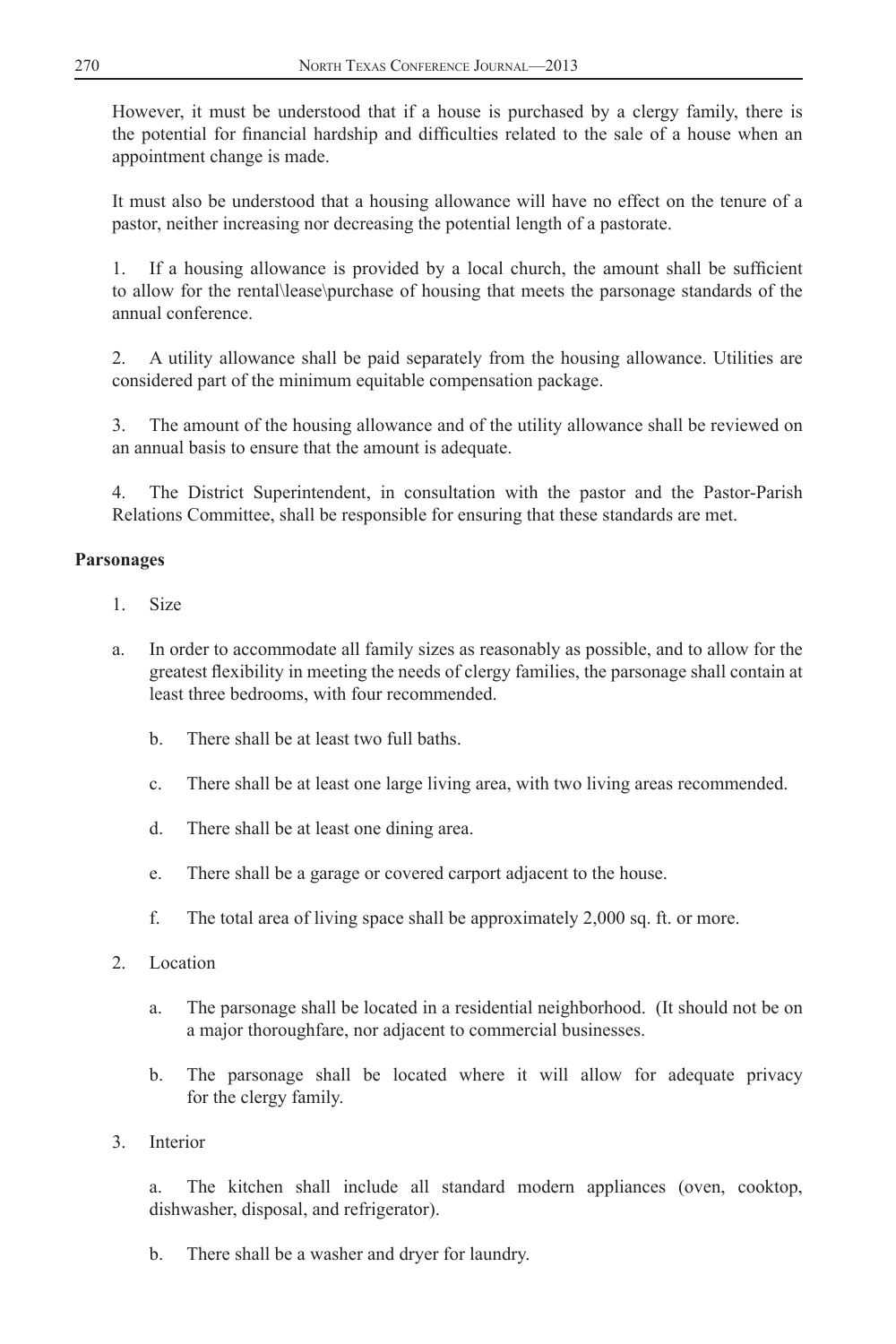c. There shall be adequate heating and cooling, with central air and heat whenever possible.

d. The parsonage shall have window treatments in every room (e.g., blinds, drapes, or shutters).

e. The clergy family shall be responsible for all other furnishings.

f. All interiors of newly built parsonages shall be accessible for persons with disabilities, including a minimum of (1) one bathroom that has an accessible shower, commode, and lavatory, (2) passageways, garage, rooms, and entrances that are accessible, and (3) consideration is given to the landscaping of the yard.

g. When an appointment is made in which a member of the parsonage family has a disability, the District Superintendent shall see that the existing parsonage be fitted with aids that will enable it to be suitable for persons with disabilities to the extent that the structure of the existing parsonage can be renovated. Consideration for grant moneys from conference agencies shall be given to these churches.

4. Exterior

a. The outside of the parsonage shall be landscaped to complement the house, with adequate shrubs, bushes, and trees.

b. A safe, fenced area shall be provided in the backyard for children and/or pets.

c. The mowing and the upkeep of the yard are to be negotiated between the pastor and the Board of Trustees.

5. Utilities

a. The local church shall pay for the cost of all utilities, including basic television access, except for personal long distance phone calls.

b. In order to minimize fees and deposits, the utilities, including the telephone, shall be in the name of the local church, unless this results in a higher rate schedule.

6. Maintenance

a. The local church Board of Trustees is responsible for the upkeep and repair of the parsonage, including the appliances, and there shall be an annual inspection of the parsonage and property by the Trustees, with a written report made at the local church's annual Charge Conference. It is suggested that all parsonages have an inspection by an engineering or contracting inspector every five years, starting ten years after they have been purchased or built.

b. The clergy family is responsible for minor upkeep and repairs, and for any damage done to the parsonage by a member or pet of the clergy family, including that caused by smoking.

- 7. Change of Pastors
	- a. When there is an impending change of pastors, the pastor shall notify the local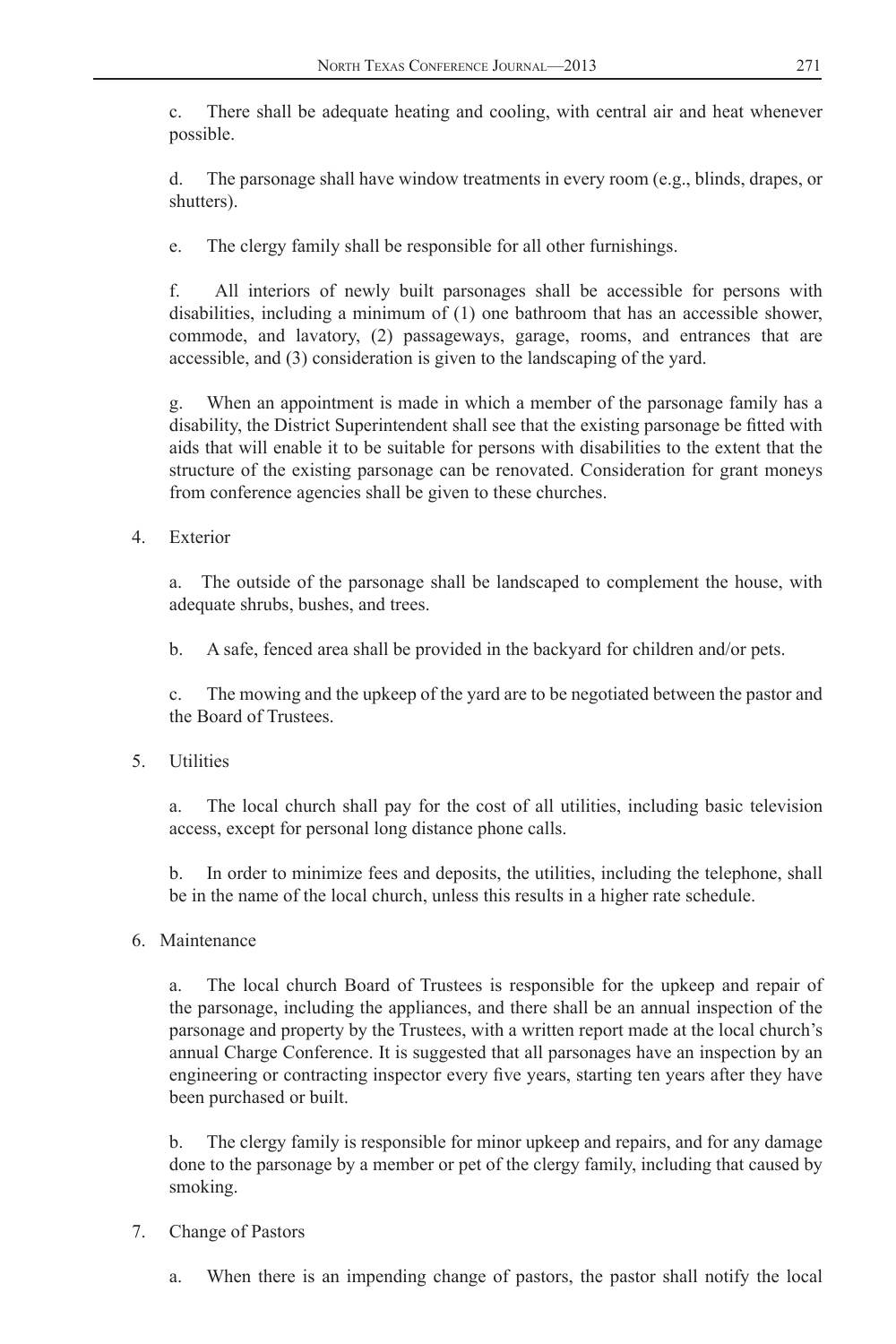church Board of Trustees, and the clergy family and Trustees shall ensure that the parsonage is as clean as possible. Major repairs should be made before the new clergy family arrives.

b. The Trustees shall contact the new clergy family before any painting or refurbishing is done, in order to have their preferences, needs, and suggestions incorporated into any work done on the parsonage.

8. Disposition of Church Owned Furniture

a. Following the 1994 Annual Conference, churches will begin the process of providing unfurnished parsonages, except for the items listed above in C.

9. Compliance

a. The Board of Trustees of each local church shall make a written report on or before its Charge Conference in 1996, demonstrating either compliance with these standards or specific plans to come into compliance with these standards.

b. The District Superintendent, in consultation with the pastor, the Board of Trustees, and the Pastor-Parish Relations Committee shall be responsible for ensuring that these standards are met.

c. Lay member(s) of Annual Conference is(are) responsible for taking these standards back to every local church Board of Trustees.

# **Annual Conference Moving Fund**

- 1. Funding
	- a. The North Texas Conference shall establish a "Moving Fund" to be assessed through a Conference apportionment. This fund shall be of sufficient amount to pay for the number of qualifying moves in any given year. In this section on Annual Conference Moving Fund, "clergy" refers to those entitled to funding from the moving fund, as described more specifically in section 2 below.
	- b. For eligible full-time moves, payment will be made as follows:
		- (1) for the actual cost up to 45% of the Texas Max 3 Tariff as stated in the "Moving Allowance Chart" (which shall automatically reflect any changes in the Texas Max 3 Tariff);
		- (2) Replacement Cost Insurance for an estimated value of the shipment up to \$50,000 will be provided for all full-time moves. (The additional cost of a shipment value of \$50,001-100,000 may be taken out of the stipend);
		- (3) A \$300 stipend is also available which may be used for other documented moving expenses the clergy family incurs.
	- c. For eligible part-time moves, payment up to a total of \$500 will be made for a moving company and personal expenses.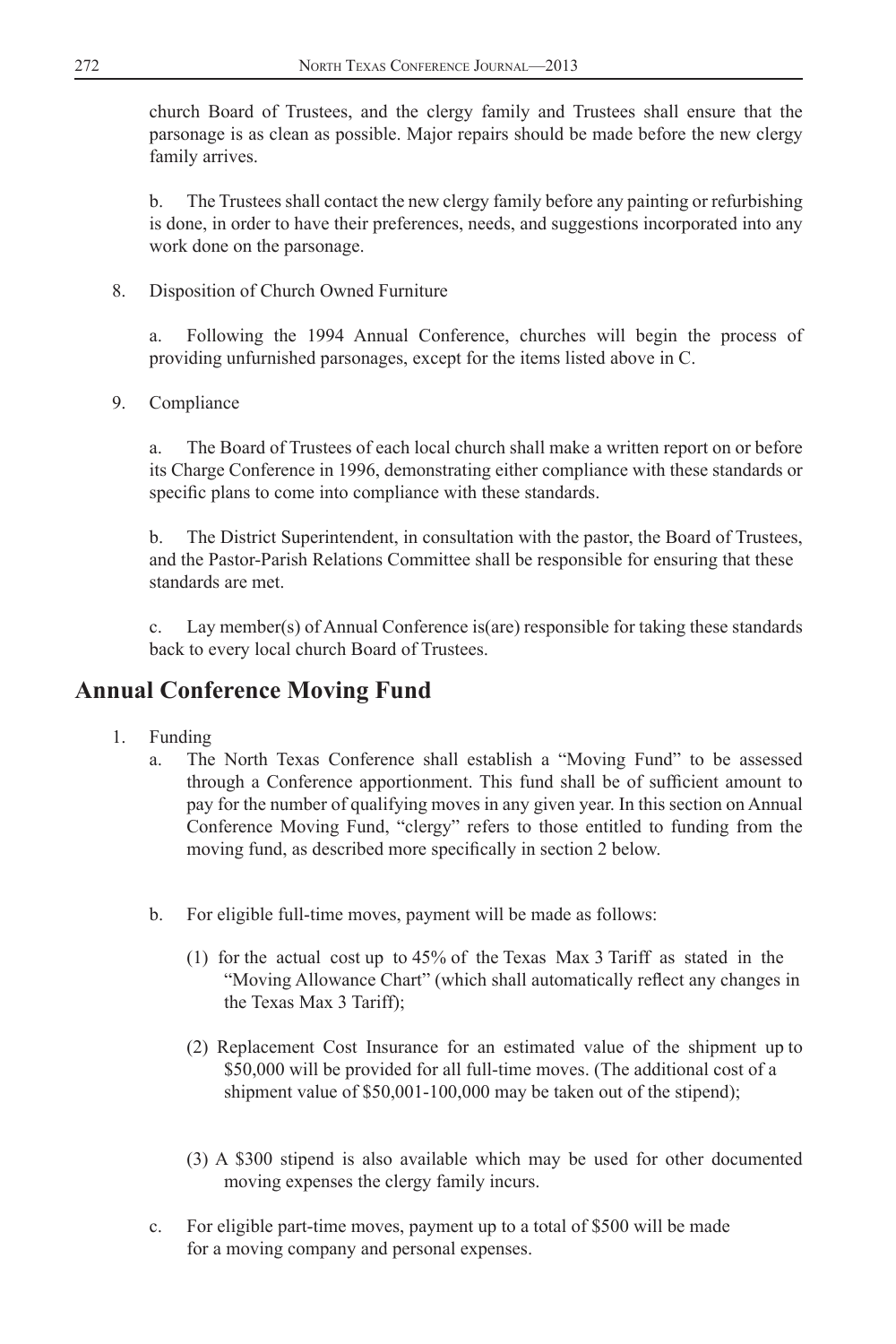#### 2. Eligibility for Funding

a. Those elders in full connection, probationary members, commissioned ministers preparing for ordination as elders in full connection, associate members, or full-time local pastors, who are appointed to a local church in the North Texas Annual Conference, and other elders in full connection, probationary members, commissioned ministers preparing for ordination as elders in full connection, associate members, or full-time local pastors for whom the North Texas Annual Conference is the salary paying unit (such as District Superintendents, Conference Council Directors, Wesley Foundation Directors, etc.) shall be eligible to receive funds.

b. Retiring elders in full connection, probationary members, commissioned ministers preparing for ordination as elders in full connection, associate members, or full-time local pastors shall be eligible to receive funds for one move into housing not already owned or supported by a local church after retirement, up to the maximum amount allowable. Retired elders in full connection, probationary members, commissioned ministers preparing for ordination as elders in full connection, associate members, and local pastors who are appointed by the Bishop to serve active, full-time appointments shall be eligible for moves up to the maximum amount allowed. In circumstances in which a clergy member planning to retire moves prior to the retirement date, reimbursement for a move made within one year prior to the retirement date shall be made upon retirement, contingent upon the presentation of documentation of costs incurred.

c. Less than full-time appointments to local churches with parsonages will be allocated up to the \$500 per move.

d. If an elder in full connection, probationary member, commissioned minister preparing for ordination as elder in full connection, associate member, or full-time local pastor from another Conference is to be appointed to a local church in the North Texas Annual Conference, the North Texas Annual Conference will pay the cost of the move from the border of the North Texas Conference, up to the maximum amount allowed.

e. If an elder in full connection, probationary member, commissioned minister preparing for ordination as elder in full connection, associate member, or full-time local pastor of the North Texas Annual Conference transfers to another Conference, and the receiving Conference does not pay the full cost of the move, the North Texas Conference will pay the cost of the move up to the border of the North Texas Conference, up to the maximum amount allowed.

f. Those elders in full connection, probationary members, commissioned ministers preparing for ordination as elders in full connection, and associate members, or fulltime local pastors who go on Leave of Absence, or who surrender their credentials, either voluntarily or involuntarily, will not be eligible to receive any North Texas Annual Conference moving funds, except in the case of those going on disability leave or the family of an elder in full connection, a probationary member, a commissioned minister preparing for ordination as an elder in full connection, an associate member, or a fulltime local pastor who dies while under appointment who shall be eligible to receive funds for the initial move into housing not already owned or supported by a local church, up to the maximum amount allowable.

Those persons who change or move houses, but who do not change appointments, will not be eligible to receive any North Texas Conference moving funds.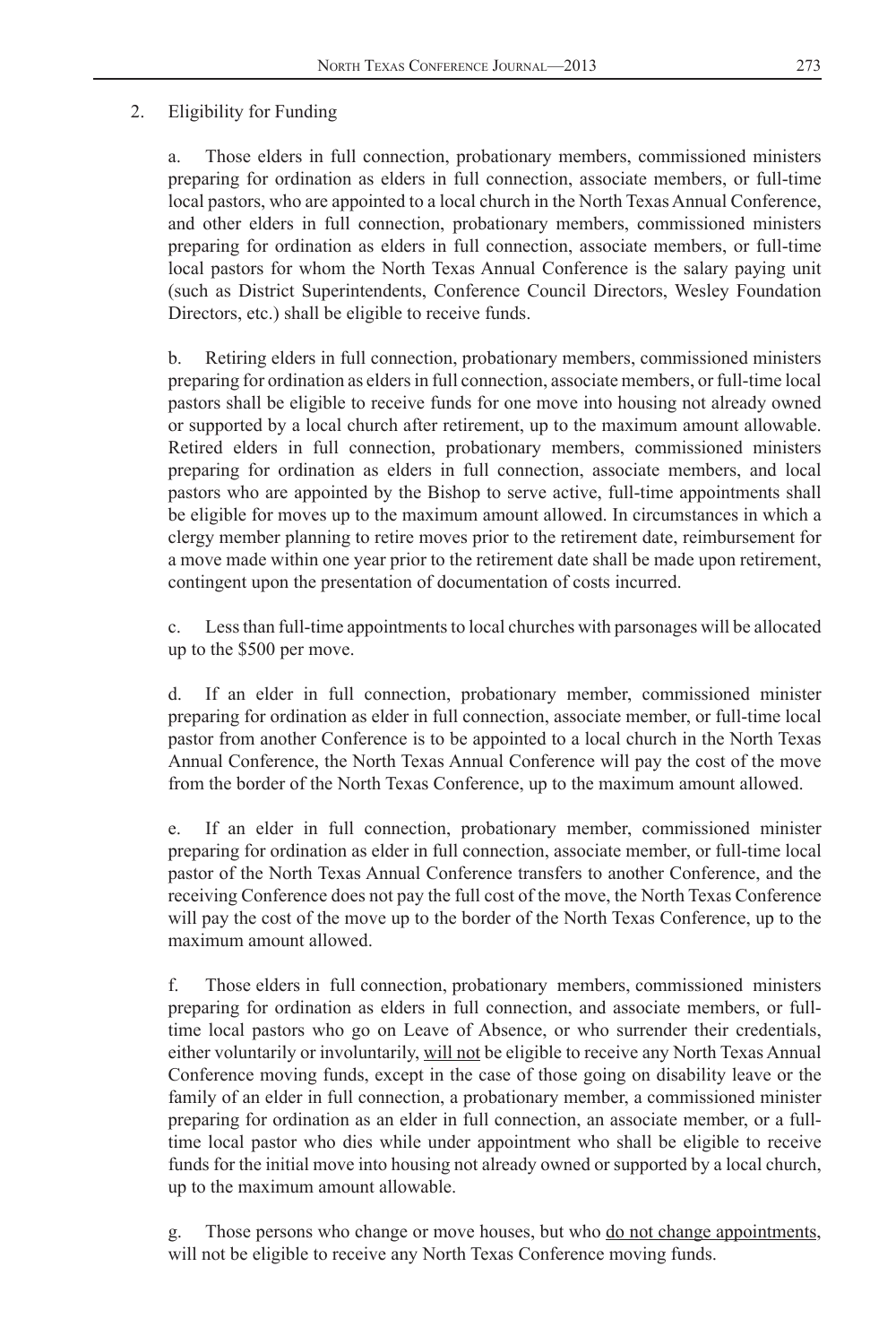h. Those persons who change appointments, but who do not change houses, will not be eligible to receive any North Texas Conference moving funds.

i. If either or both clergy or a clergy couple living in one house change appointments, and move to one house, they will be eligible to receive funds for only the cost of the one move, up to the maximum amount allowable. If two houses are involved, at either the beginning point or ending point, they will be eligible to receive funds for both moves, each up to the maximum amount allowable.

j. In no case shall the Conference pay more than the actual documented expense of any eligible move.

3. Method of Payment

a. A list of movers that will bill the Annual Conference directly will be provided by the receiving District Superintendent. All expenses that are within the Annual Conference Allowance will be billed directly to the Annual Conference by those moving companies. The receiving church and moving clergy/family will not be responsible for any part of the expense that is within the Annual Conference Allowance. If a moving company is used that will not bill the Annual Conference directly, then the moving clergy/family is responsible for the bill and will be reimbursed by the Annual Conference for all documented expenses that are within the Annual Conference Allowance. Any documented expenses paid by the moving clergy/family are to be submitted to the receiving District Superintendent. The receiving District Superintendent shall then submit these documented expenses to the Annual Conference Treasurer. The Annual Conference Treasurer will be the final arbitrator concerning any question about moving costs, documentation, or payments. The Conference Treasurer shall issue payment to the moving company or the entity that incurred the expense.

b. A written estimate must be submitted to the receiving District Superintendent by June 15 for moves in July, and within one week of the announcement of a midyear move. The District Superintendent will then give approval to the moving company or the entity incurring the expense for the move. Arrangements for payment of any expenses in excess of the Annual Conference Allowance must be made prior to the move.

- 4. Moving Procedures
	- **a. Receiving** DS gives to the clergy the Moving Packet which includes Moving Procedures, moving companies that will bill the Annual Conference, and the current Moving Allowance sheet
	- **b. Clergy gets estimates from at least two moving companies** of his/her choice and chooses the one he/she wishes to use. He/she can work out payment with the Annual Conference, if the company is not on the list, by having the mover call the Conference Treasurer at 972-526-5000.
	- **c. Clergy submits the estimates** (including his/her choice) to the **receiving DS** for approval with an estimate of any other expenses that may be incurred.
	- **d. Receiving DS approves the move and calls the moving company** with that approval by **June 15** or as soon as the clergy gets the estimate with a mid-year move.
	- **e. Receiving DS mails** copies of chosen estimate, DS Check Sheet and Moving Insurance Information Sheet to Conference Treasurer.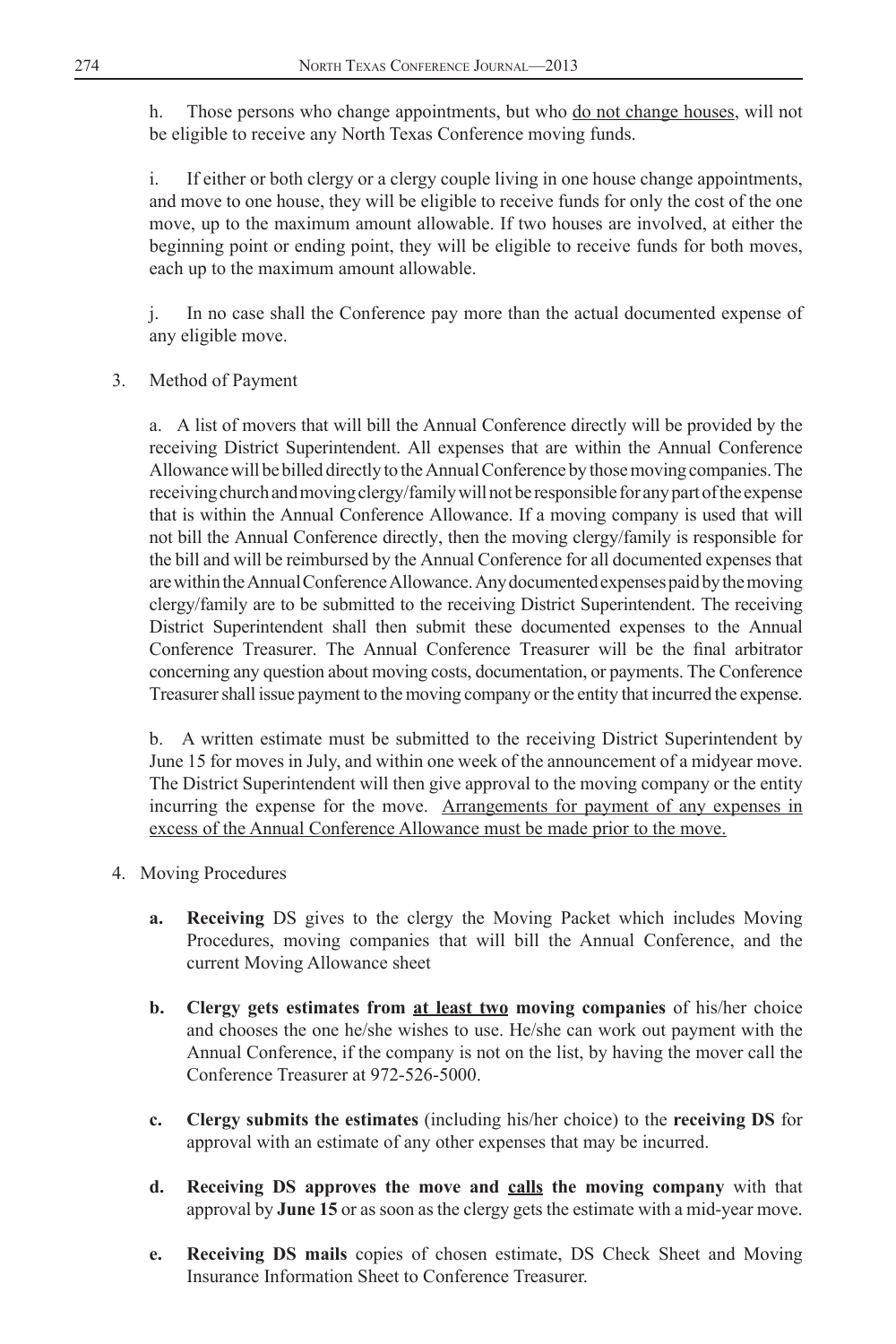- <span id="page-24-0"></span>**f. Receiving DS mails** Conference Treasurer copies of any expenses incurred by clergy or receiving charge.
- **g. Conference Treasurer** reimburses those expenses and pays moving companies.

| <b>MOVING ALLOWANCE</b><br>(based on 12,000 pounds)   |                    |                             |  |  |  |  |
|-------------------------------------------------------|--------------------|-----------------------------|--|--|--|--|
| Miles                                                 | Texas Tariff Max 3 | 2012 Allowance 45% of Max 3 |  |  |  |  |
| All moves under 40 miles will receive a 40 mile rate. |                    |                             |  |  |  |  |
| 40 or less                                            | \$5,986            | \$2,694                     |  |  |  |  |
| $41 - 60$                                             | \$6,215            | \$2,797                     |  |  |  |  |
| $61 - 80$                                             | \$6,445            | \$2,900                     |  |  |  |  |
| $81 - 100$                                            | \$6,674            | \$3,003                     |  |  |  |  |
| 101-120                                               | \$6,903            | \$3,106                     |  |  |  |  |
| $121 - 140$                                           | \$7,132            | \$3,209                     |  |  |  |  |
| 141-160                                               | \$7,332            | \$3,299                     |  |  |  |  |
| 161-180                                               | \$7,561            | \$3,402                     |  |  |  |  |
| 181-200                                               | \$7,790            | \$3,505                     |  |  |  |  |
| 201-220                                               | \$7,905            | \$3,557                     |  |  |  |  |
| 221-240                                               | \$8,021            | \$3,609                     |  |  |  |  |
| $241 - 260$                                           | \$8,136            | \$3,661                     |  |  |  |  |

## **F. SEXUAL MISCONDUCT**

### **1. POLICY STATEMENT FOR DEFINING SEXUAL MISCONDUCT**

The North Texas Conference of the United Methodist Church affirms the 2000 Book of Resolutions, Sexual Abuse Within the Ministerial Relationship and Sexual Harassment Within the Church, which states that sexual abuse within the ministerial relationship and sexual harassment within the Church are incompatible with biblical teachings of hospitality, justice and healing. In accordance with the current *Book of Discipline*,  $\P161(F)$ , we affirm that all human beings, both male and female, are created in the image of God, and thus have been made equal in Christ. As the promise of Galatians 3:26 states all are one in Christ, we support equity among all persons without regard to ethnicity, situation or gender.

Sexual abuse within the ministerial relationship occurs when a person within a ministerial role of leadership (pastor, educator, counselor, youth leader or other position of leadership) engages in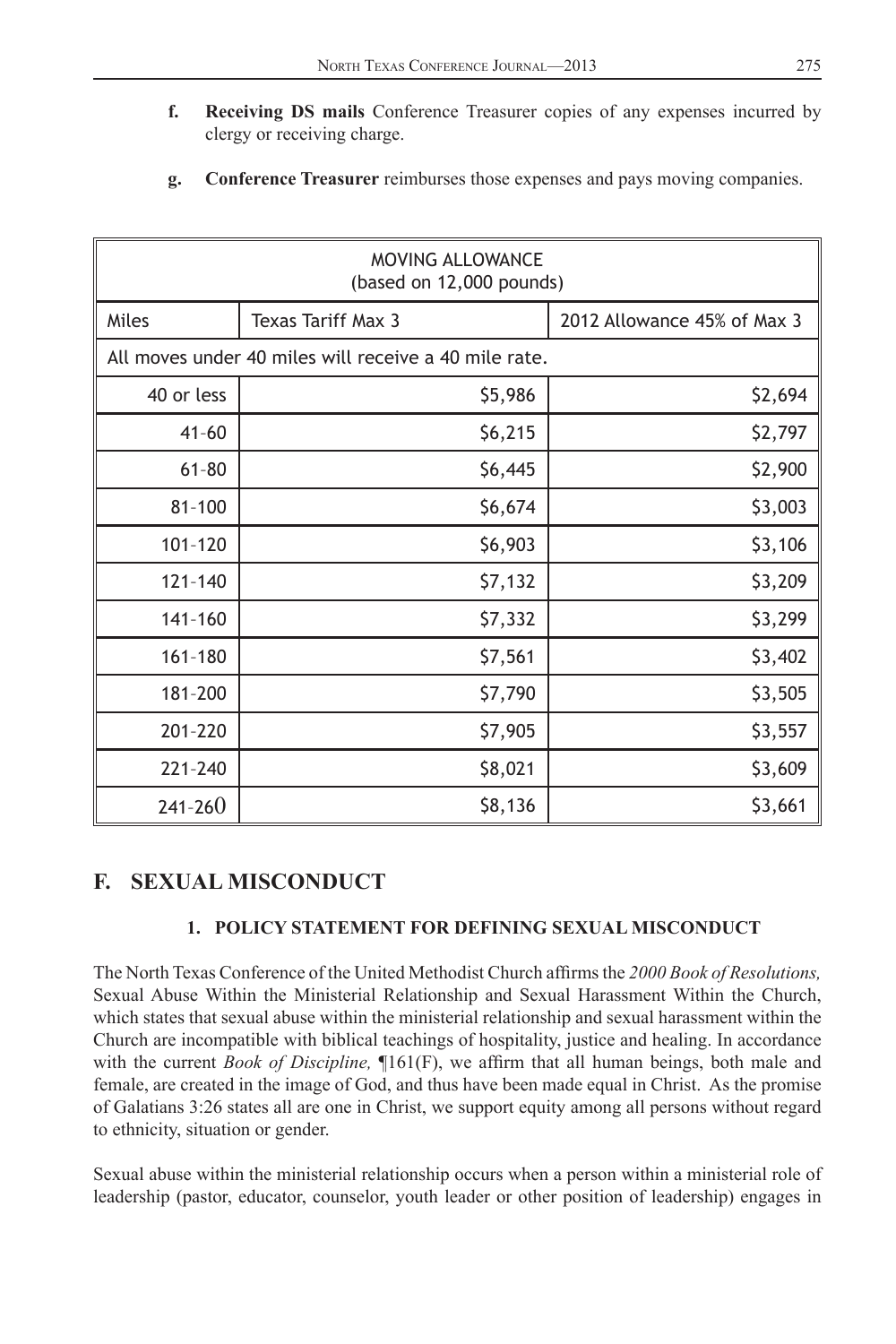sexual contact or sexualized behavior with a congregant, client, employee, student, staff member, co-worker or volunteer.

Sexual harassment is any unwelcome sexual advance or demand, either verbal or physical, that is reasonably perceived by the recipient as demeaning, intimidating or coercive. Sexual harassment includes, but is not limited to, the creation of a hostile or abusive working environment resulting from discrimination on the basis of gender (2012 *Book of Discipline* ¶161(I)).

Sexual abuse within the ministerial relationship involves a betrayal of sacred trust, a violation of the ministerial role and exploitation of those who are vulnerable. Similarly, sexual harassment must be understood as an exploitation of a power relationship rather than as an exclusively sexual issue.

Misconduct of a sexual nature within the life of the Church interferes with its moral mission. The North Texas Conference stands in opposition to the sin of misconduct of a sexual nature in the Church and society at large and commits itself to fair and expedient investigation of any charge of sexual misconduct within the Church and to take action deemed appropriate and in compliance with the *Book of Discipline*. Further, the Conference bears affirmative responsibility to create an environment of hospitality for all persons, male or female, which is free of misconduct of a sexual nature and encourages respect, equality and kinship in Christ.

Because experiencing sexual abuse or harassment, and reporting such misconduct, can be difficult and frightening, we believe that the availability of trained advocates or support teams to assist victims of sexual misconduct is important, and we are committed to continuing support for the training and availability of such advocates or support teams.

We recognize that in any incident of sexual misconduct there may be many victims, including the family, friends, and congregation of the direct victim and of the person who has engaged in the misconduct. We therefore affirm as continuing goals for the Conference not only the resolution of complaints and the reconciliation of persons directly involved, but also the healing of all such indirect victims of the misconduct.

Sexual misconduct involving a clergy person should be reported to the clergy person's district superintendent or the presiding bishop. Misconduct involving paid staff, volunteers or other nonclergy persons should be reported to the pastor-in-charge, if any, or to other appropriate persons in accordance with guidelines and procedures that may be adopted by the Conference, by local churches or by other appropriate bodies within the Church.

The North Texas Conference is committed to the continuing, broad dissemination of this Policy Statement and of any guidelines and procedures adopted by the Conference, and to the continuing education of clergy and lay persons within the Conference for the purpose of preventing sexual misconduct and increasing awareness and understanding of the Conference's relevant policies and procedures.

### **2. PROCEDURES FOR REPORTING CLERGY SEXUAL MISCONDUCT INTRODUCTION**

The North Texas Conference will not tolerate and is committed to the eradication of sexual misconduct by its clergy. The ministerial office is a position of great trust, power and responsibility, offering the opportunity for unique relationships of grace and caring. Sexual misconduct is one of the gravest violations of this trust.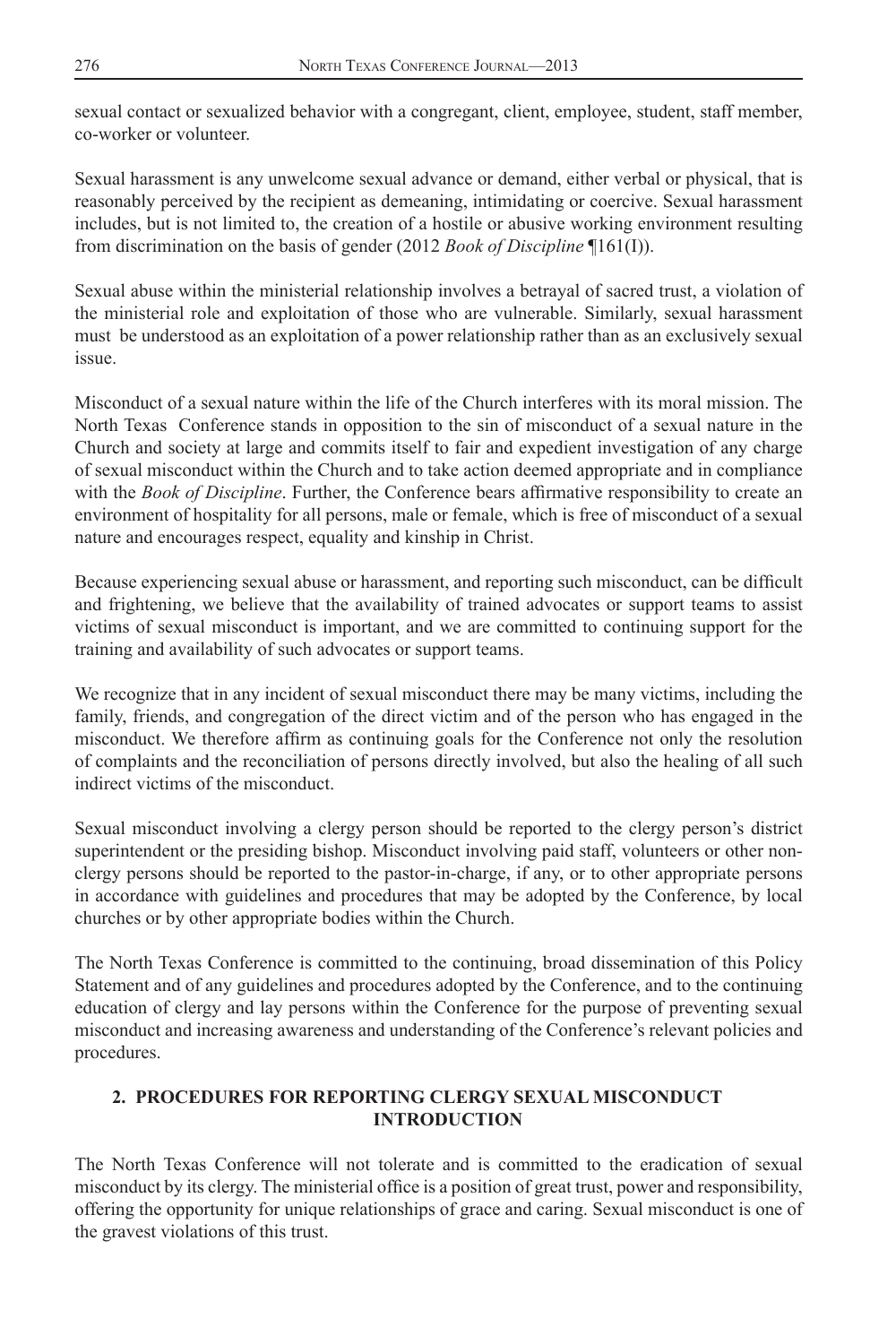These Procedures provide a process for reporting incidents of clergy sexual misconduct within the North Texas Conference. They seek to create a safe, non-threatening environment in which aggrieved persons will feel comfortable revealing allegations of sexual misconduct. It is a continuing goal of these Procedures to provide an opportunity for a reconciliation and resolution that respects and protects the rights of all parties and that acknowledges the sacred trust between clergy and the persons they serve. They are not intended to supplant or substitute for the formal complaint process set forth in the 2008 *Book of Discipline*. The use of these Procedures is voluntary, and the failure to utilize or follow them is not a chargeable offense nor can it be used as grounds for an appeal of the result of any formal complaint, review, investigation, or trial process.

The implementation of these Procedures shall be under the supervision and control of the Bishop and District Superintendents, who shall have the authority to interpret and apply the Procedures.

### **STANDARDS OF PASTORAL CONDUCT**

Pastors are accountable for their behavior with respect to the emotional, spiritual and physical well-being of persons who come to them for help or over whom they have any kind of authority. Breach of this pastoral relationship through sexual misconduct is unethical and abusive, even when sexual activity is initiated by the person to whom the pastor is ministering. Because of the trust and imbalance of power in such relationships, the person being ministered to must be presumed to be unable to give meaningful consent to any sexual activity with the pastor.

Because pastors often deal with individuals who are emotionally fragile and vulnerable, it is imperative that pastors:

- 1. be healthy psychologically, emotionally, and spiritually themselves;
- 2. have adequate preparation and education for helping individuals under their care;
- 3. have continued supervision in dealing with the inherent risks caused by dependency and/or transference; and
- 4. have the information necessary to make appropriate referrals.

Pastoral self-discipline requires self-awareness and takes the Christian standards and ordination vows seriously. Personal integrity and mature professional conduct must be brought to all relationships by every pastor in the North Texas Conference. The highest ethic of the pastor similarly prohibits any sexual behavior with a parishioner entrusted to his or her sacred care.

All clergy, single or married, have the responsibility of developing healthy personal relationships. Married clergy have covenanted to nurture and maintain their marriage relationship. When relational or sexual difficulties are present in a pastor's life, appropriate measures to address the difficulties should be taken.

Pastors who are appointed to parishes where there has been alleged sexual misconduct of their predecessor find themselves burdened with the inevitable consequences arising from the misconduct of a colleague. There is a tension between caring for a colleague and caring for the covenant of the pastoral ministry. By "protecting" a colleague, we risk perpetuating a relationship or pattern of abuse and victimization. This compromises the credibility and practice of Christian faith and ministry. Thus the present pastor should take immediate steps, consistent with these Procedures, to address the alleged misconduct.

The procedures for dealing with clergy sexual misconduct place an unfair and unavoidable burden on the victim of such misconduct. It is in the best interest of the church to empower the laity through education and open discussion about what standards of conduct they may expect from their pastors.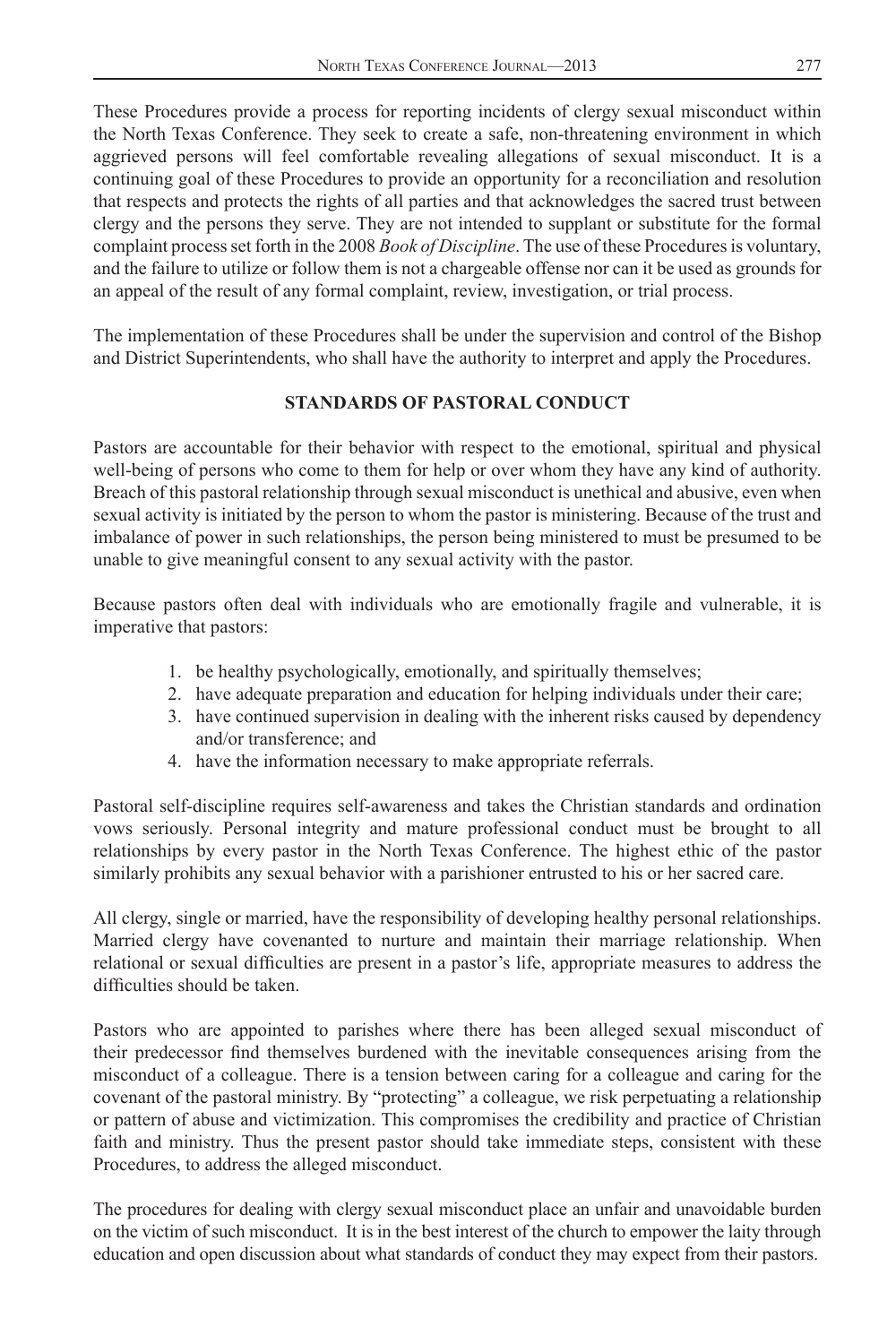### **DEFINITIONS**

For purposes of these Procedures, the following definitions shall apply:

"Sexual misconduct" includes sexual abuse and sexual harassment, as such terms are defined in the Policy Statement. Sexual misconduct may include inappropriate physical contact or verbal behavior, including, for example, behavior that creates a hostile or intimidating environment and the explicit or implicit use of power or authority to coerce someone into sexual contact. Because of the imbalance of power inherent in ministerial relationships, sexual contact between a pastor and someone with whom he or she has a ministerial relationship constitutes sexual abuse even if the other person consents to or initiates the contact. More subtle behavior not involving physical contact may also constitute sexual misconduct. Further discussion and examples of sexual misconduct are included in the brochure entitled "Maintaining Healthy Relationships: What You Should Know About Clergy Sexual Misconduct," prepared and distributed by the Division of Conference Relations of the Board of Ordained Ministry of the North Texas Conference.

An "allegation" is an initial report, either verbal or written, of an alleged incident of clergy sexual misconduct.

A "complaint" is a written and signed statement claiming misconduct, as set forth in ¶361.1(a) of the 2008 Book of Discipline.

An "aggrieved person" is a person who has experienced sexual misconduct by a pastor.

The terms "clergy" and "pastor" shall refer to all persons described in ¶361.1(a) of the 2008 Book of Discipline, which includes "local pastors, associate members, probationary members, and full members" of the North Texas Conference, "including those on leaves of all types, honorable or administrative location, or retirement."

A "Resource Person" is a trained lay volunteer person made available by the North Texas Conference to assist and support aggrieved persons in bringing an allegation or complaint of sexual misconduct, as more fully described in the North Texas Conference Procedure for Reporting Incidents of Clergy Sexual Misconduct.

The Core Leadership Team is the group given responsibility by the bishop to maintain the Resource Person program and lend guidance and accountability to the North Texas Conference in regards to abiding by the Sexual Misconduct Policies and Procedures.

### **CONFIDENTIALITY AND REPORTING**

Allegations of sexual misconduct should be kept in the strictest of confidence and disclosed only at the times and under the circumstances specifically provided in these Procedures. The spread of such allegations or accusations between colleagues in ministry or within congregations is harmful to the aggrieved person, the accused and to the integrity of the processes outlined in these Procedures and in the current Book of Discipline.

However, when clergy sexual misconduct occurs, the protection of victims, both past, present, and potential, requires that the misconduct be reported. Because of the covenant with the church which is an integral part of the pastoral office, it is a pastor's responsibility to call an offending pastor into account by immediately reporting information about sexual misconduct to his or her District Superintendent, the District Superintendent of the accused or the Bishop.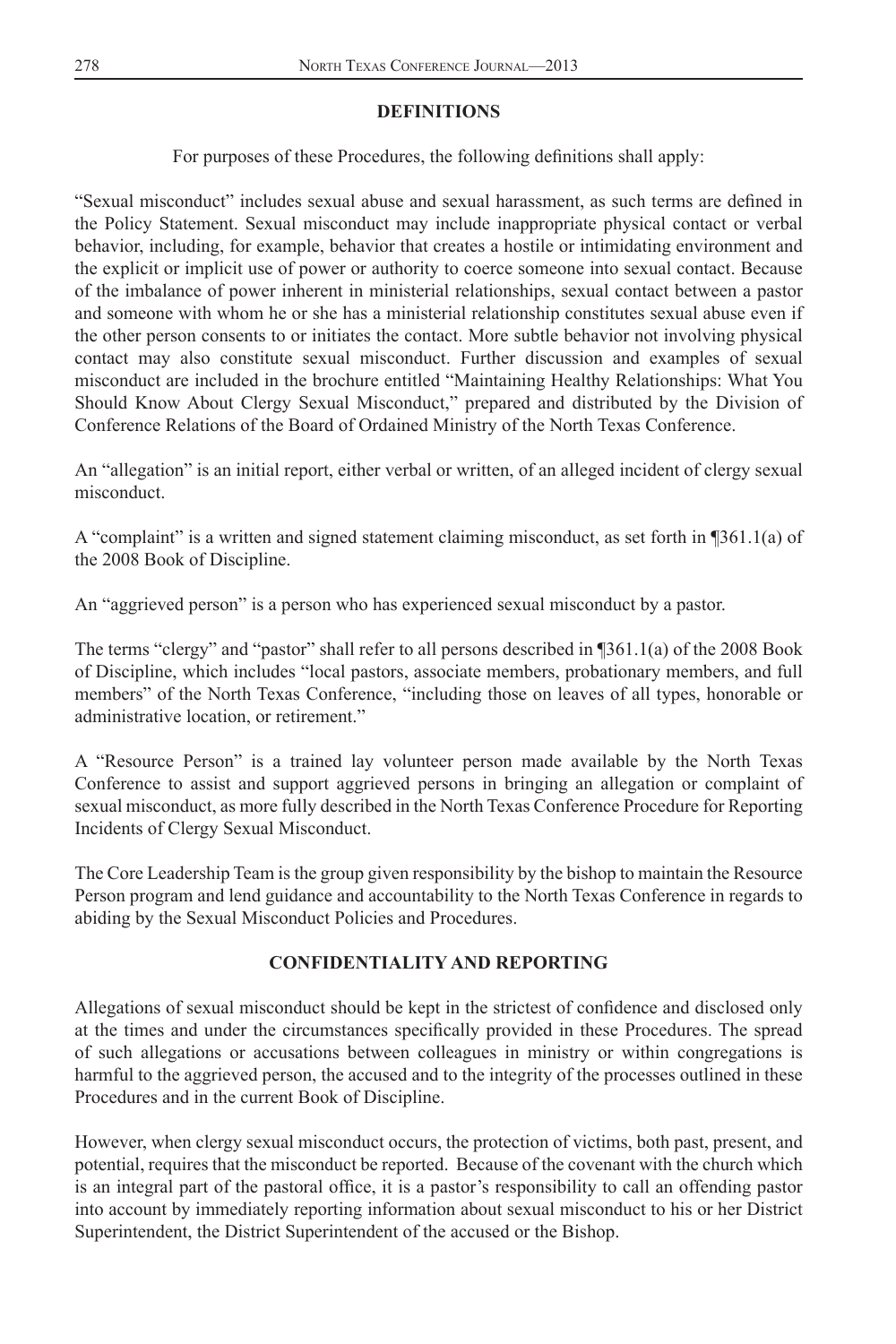Pastors who become aware of an alleged incident of sexual misconduct by another pastor are to do their utmost to encourage and support aggrieved persons and to assist in the initiation of an allegation as provided in these Procedures. Every allegation of sexual misconduct must be taken seriously, and in no case should a pastor judge the validity of the allegation.

The requirement of confidentiality shall not prevent the Bishop or the District Superintendents from discussing allegations and related information with affected congregations, Staff Pastor-Parish Relations committees or others to whom it is necessary to make such disclosure, in accordance with the Book of Discipline, in order to protect actual or potential victims, to promote healing or for other appropriate purposes.

Although truth-telling is essential, respect must also be given to the role of pastors in receiving confessions and the sanctity of confidential relations. Nothing in these Procedures shall be deemed to require or permit a pastor to report or reveal information received in confidence as contemplated by ¶341.5 of the 2012 Book of Discipline and relevant decisions of the Judicial Council.

### **PROCEDURES**

When sexual misconduct is alleged against a pastor, persons bringing allegations will be received in a respectful and caring manner. All allegations will be considered worthy of full investigation, with due respect for the presumption of innocence. Care will be taken to deal fairly and promptly with all those involved. This includes the aggrieved and his/her family, the accused and his/her family and the congregation or other institution.

The following procedures are established to facilitate the reporting of allegations of clergy sexual misconduct:

1. Aggrieved persons are encouraged to contact a District Superintendent, the Bishop or the designated representative of the Core Leadership Team. Any of these contacts may refer the aggrieved to a Resource Person. An allegation may be brought by the aggrieved person or by anyone who has verifiable knowledge or reasonable indication of sexual misconduct and is willing to pursue a resolution. This may include, for example, a pastor or lay person in whom the aggrieved person has confided or who has reliable information from other sources about the misconduct.

2. The District Superintendent, the Bishop to whom the allegation is brought or the Resource Person to whom the aggrieved has been referred shall explain these Procedures to the aggrieved person or other person bringing the allegation and advise them that use of the Procedures is not a prerequisite to an aggrieved person's ability to bring a formal complaint.

3. If an allegation is brought initially to a District Superintendent, the District Superintendent shall advise the Bishop that the allegation has been received. If the aggrieved person has not requested a Resource Person and desires one, the Bishop may assign one to assist and support the aggrieved person.

4. The Resource Person assigned shall provide full assistance to the aggrieved person throughout the process, including the following:

a. confirming that the aggrieved person understands these Procedures and the procedures contained in the *Book of Discipline*;

b. verifying and clarifying the allegation with the aggrieved person; and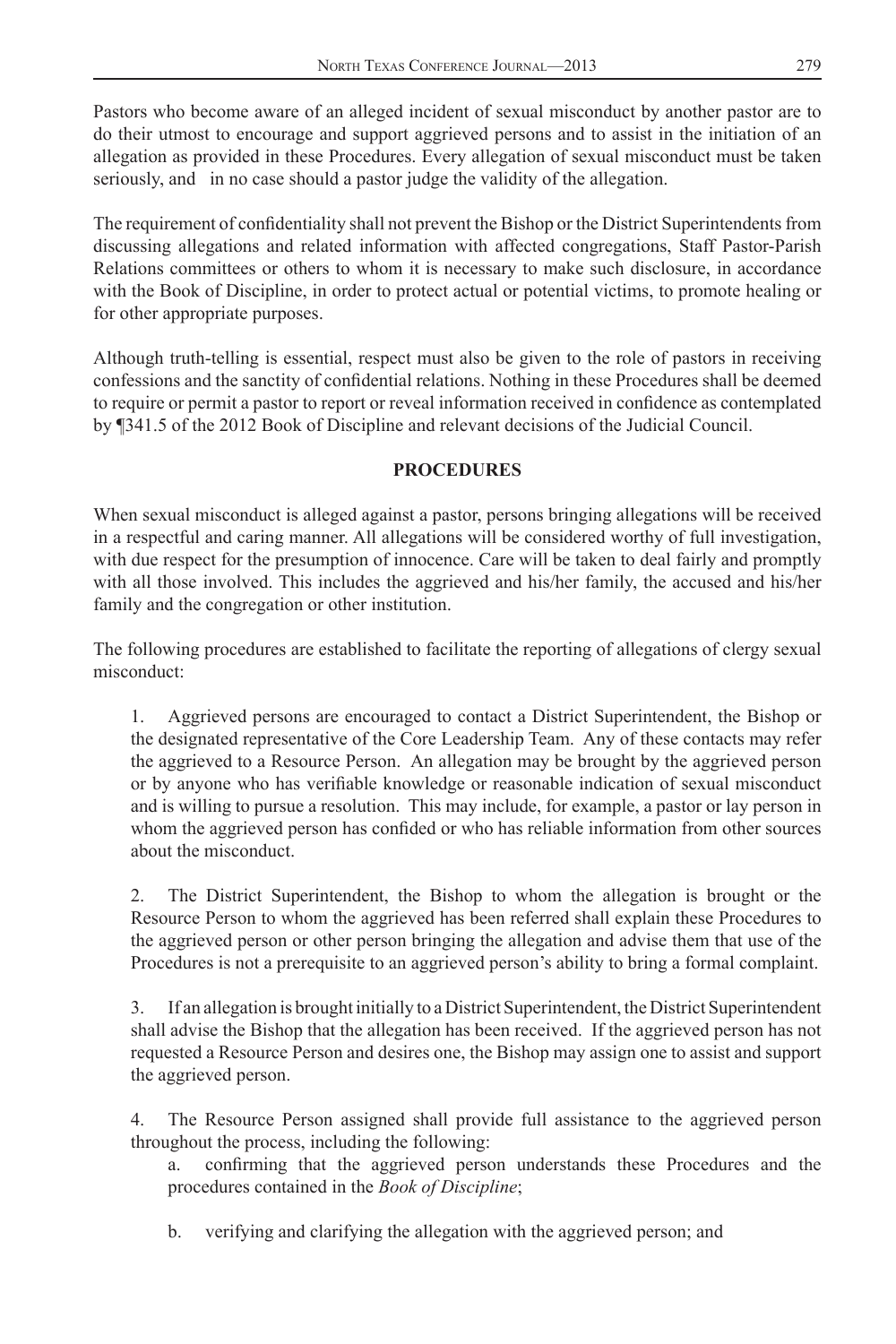c. requesting the aggrieved person to prepare, with the assistance of the Resource Person as needed, a written statement of the allegation, which shall include a description, in reasonable detail, of the alleged sexual misconduct and related events, circumstances, and dates.

5. If a complaint is forwarded to the Bishop or a District Superintendent, ¶361 of the 2012 *Book of Discipline* shall determine the process to be followed. These Procedures are not intended to limit in any way the actions the Bishop or District Superintendents may take in connection with their supervisory response to a complaint of sexual misconduct or to impose any duties on them inconsistent with the 2012 *Book of Discipline* or relevant decisions of the Judicial Council. The Resource Person may continue to assist and support the aggrieved person throughout the complaint process and may attend all meetings held in connection with the process.

Strict confidentiality shall be maintained before, during and after the conduct of the process outlined in these Procedures, and information regarding allegations shall be disclosed only in such manner and to such persons as specifically provided herein.

7. Because of the pain and disruption that necessarily accompany sexual misconduct, it may be necessary for certain actions to be taken following the conclusion of the processes outlined in these Procedures and in the 2012 *Book of Discipline*. The Bishop and District Superintendents are encouraged to take or require such actions as they deem necessary and appropriate in their best judgment, which actions may include, for example, processes for healing within the affected congregation or institution, further resolution of unresolved conflicts and support or counseling for aggrieved persons or accused pastors.

These Procedures establish a process for reporting incidents of sexual misconduct by any pastor (as defined above). They are not designed to address allegations or complaints of sexual misconduct by the Bishop or a District Superintendent. Persons who believe they have been affected by sexual misconduct by the Bishop or a District Superintendent may contact one of the Resource Persons for information and assistance in bringing a complaint in accordance with procedures contained in the current *Book of Discipline*.

### **RESOURCE PERSONS ON THE ISSUE OF SEXUAL MISCONDUCT**

Resource Persons are volunteer laypersons who have been trained to provide assistance to persons who believe they have been victims of clergy sexual misconduct. Resource Persons represent the interest of aggrieved persons at all times and shall support the aggrieved persons throughout the process. Resource Persons are expected to work cooperatively with the Bishop, the district superintendents and the Core Leadership Team.

Resource Persons shall be the initial point of contact with those procedures for any persons who desire to use them. A Person who believes that she/he may have been the victim of clergy sexual misconduct need not register an allegation or complaint and does not have to identify her/himself when requesting a Resource Person and making an initial contact.

Functions performed by Resource Persons shall include:

- 1. Explaining the church's processes and procedures
- 2. Providing resources and referrals
- 3. Helping the aggrieved person prepare a written summary of the allegation and if necessary, a formal complaint when requested by the aggrieved person.
- 4. Accompany the aggrieved person to meetings held in connection with the Procedures or in connection with the complaint process as allowed in the current *Book of Discipline.*
- 5. Calling to attention of the Bishop and the Core Leadership Team any hostile, vindictive, or insensitive situations that arise during the process or any failure to properly follow the Procedures or the complaint process outlined in the current *Book of Discipline.*
- 6. Giving feedback to the Core Leadership Team regarding the process.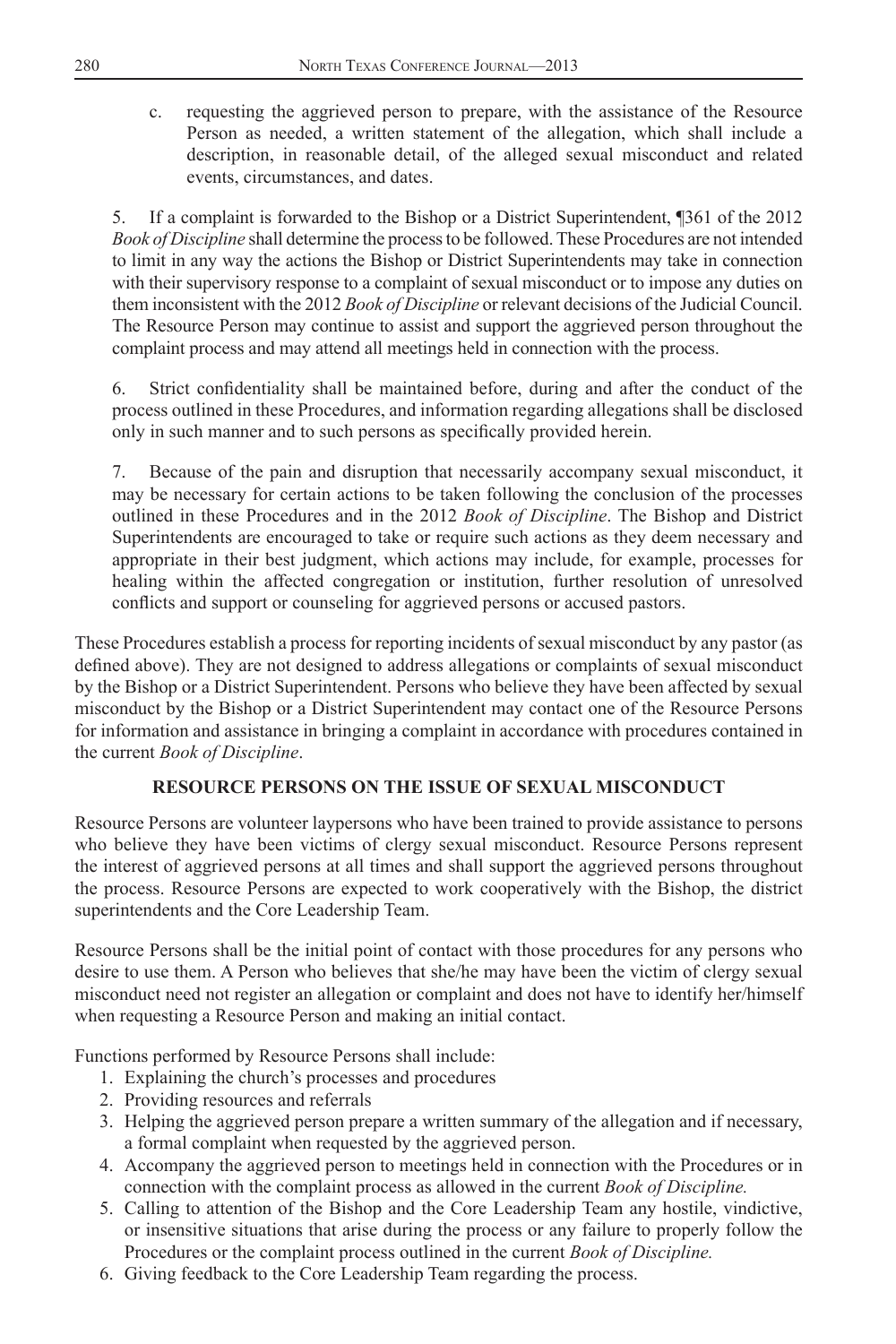### **CORE LEADERSHIP TEAM**

Under the direction of the Bishop or persons acting at the Bishop's direction, the Core Leadership Team shall have the authority and responsibility for administering the Resource Person Program, to recruit volunteers to serve as Resource Persons, to provide training and continuing education for Resource Persons, to provide annual training for the chairpersons of Staff Parish Relations Committees of the North Texas Annual Conference, and to broadly disseminate and make readily available information about the Resource Person Program.

### **RECRUITING AND TRAINING OF RESOURCE PERSONS**

The Core Leadership Team recruits individuals to become Resource Persons who are known to have the qualities needed for this sensitive volunteer role. The Core Leadership Team delegates one of its members to speak with the district Superintendent of the applicant's home church prior to discussing the invitation with the individual. Then the Core Leadership Team invites the individual to complete an application form, which includes education, work history and an authorization for a criminal background check. All applicants are interviewed by a subcommittee of the Core Leadership Team prior to being recommended to the Bishop, who writes a letter appointing the Resource Person.

The North Texas Conference is committed to the continuing education and proper training of Resource Persons. Initially, Resource Persons shall attend training recommended and planned by the Core Leadership Team, which will include the following areas:

- 1. roles and expectations of the Resource Person(s);
- 2. local organization of the United Methodist Church;
- 3. leaders and their leadership positions in the North Texas Conference;
- 4. church and community resources;
- 5. the North Texas Conference Policy Statement on Sexual Misconduct and Procedures for Reporting Incidents of Clergy Sexual Misconduct; and
- 6. The *Book of Discipline* and relevant Judicial Council rulings.

The Core Leadership Team will maintain contact with the Resource Persons and offer periodic education and training.

### **3. EDUCATION WITHIN THE CONFERENCE RELATING TO SEXUAL MISCONDUCT**

### **DISSEMINATION OF POLICIES AND PROCEDURES**

The Bishop, District Superintendents, and Resource Person(s) shall each have a copy of and thoroughly know the Policy Statement on Sexual Misconduct, Procedures for Reporting Clergy Sexual Misconduct in the North Texas Conference and be responsible for distributing such Policy and Procedures to clergy and local church chairs of Staff Parish Relations Committees, Administrative Councils, United Methodist Men, and United Methodist Women annually as these persons are elected. The clergy and the chair of the Staff Parish Relations Committee of every local church in the North Texas Conference shall have a copy of and be familiar with the Policy Statement on Sexual Misconduct, Procedures for Reporting Clergy Sexual Misconduct in the North Texas Conference and the complaint process outlined in the current Book of Discipline.

The Policy and Procedures of the North Texas Conference will be available to anyone who requests a copy.

Local churches will make available to their congregations copies of the brochure entitled "Maintaining Healthy Relationships: What You Should Know About Clergy Sexual Misconduct" and publish the name and telephone numbers of the District Superintendents and Core Leadership Team contact (s). Throughout the year, copies of the brochure will be placed in accessible locations within local churches. (An electronic copy of the brochure can be found on the North Texas Conference website at http://www.ntcumc.org under Clergy Ethics.)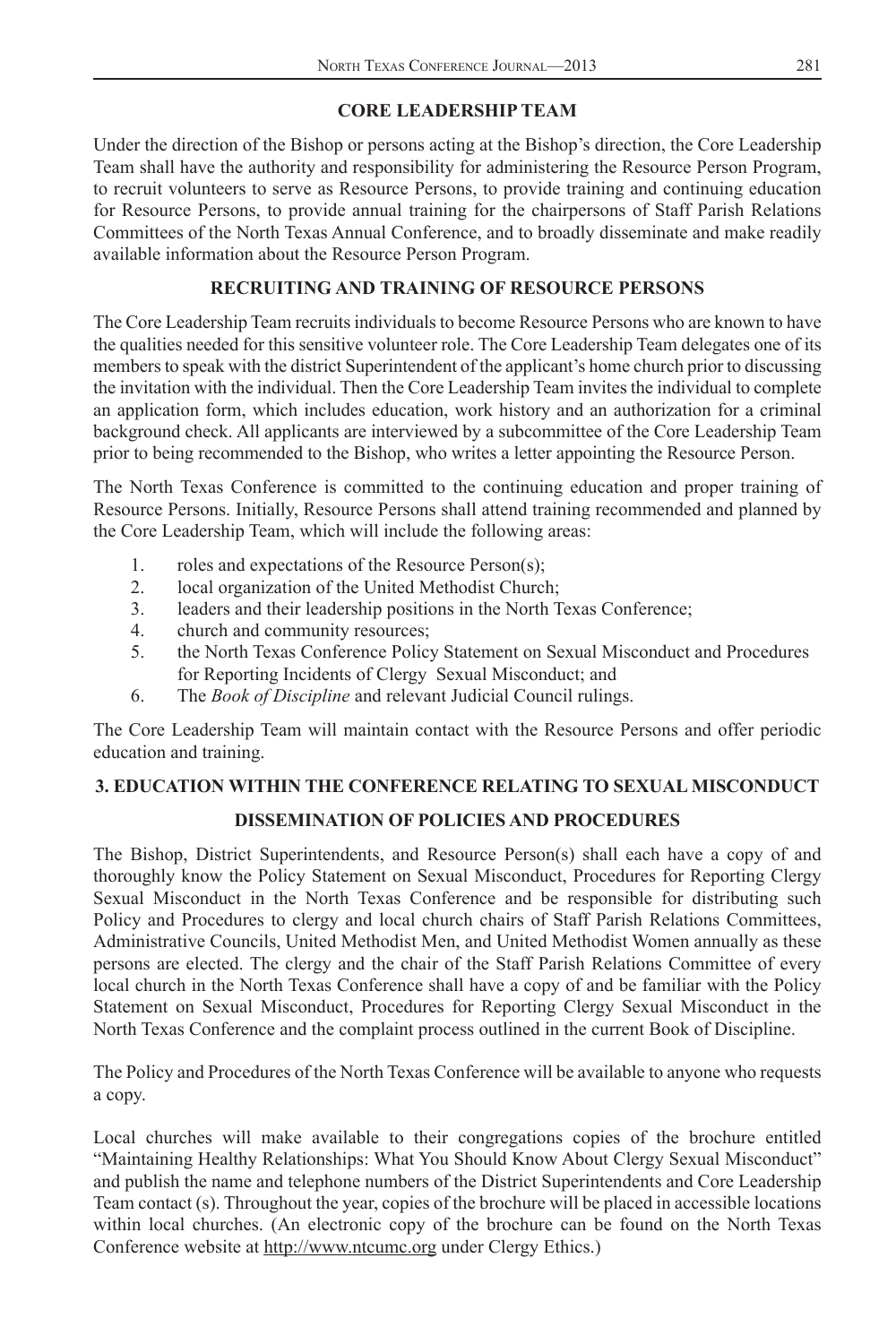### **TRAINING AND EDUCATION**

The North Texas Conference shall provide annual training to educate the clergy and laity about the complaint process in the event of allegations of sexual misconduct and to heighten awareness of the clergy and laity about the seriousness of the problem of sexual misconduct, thereby aiding in the prevention of this problem in our local churches.

The goals of the training include the following:

- 1. to explain the abuse of power and dynamics of trust in abusive relationships;
- 2. to provide behavioral definitions of sexual abuse and sexual harassment;
- 3. to describe the impact on the victim, the perpetrator, the families, and the church;
- 4. to explain the Policy and Procedures of the North Texas Conference and the United Methodist Church regarding sexual misconduct;
- 5. to explain legal responsibilities regarding minors;
- 6. to introduce the Resource Person(s) and clarify their role;
- 7. to define the risk to church vitality, attendance and giving, liability to individuals, congregations, and the annual conference;
- 8. to discuss the importance of healing and how the church is an agent in the healing process;
- 9. to explain the need for preventative measures;
- 10. to discuss the importance of local church policies and procedures addressing issues of sexual misconduct;
- 11. to distribute copies of the brochure entitled "Maintaining Healthy Relationships: What You Should Know About Clergy Sexual Misconduct," and to explain its purpose and educational use; and
- 12. to provide resources for local churches

Training will be provided separately for clergy and laity. Professionals from the General Commission on the Status and Role of Women and/or others trained and knowledgeable about the issues of sexual misconduct will conduct the training.

The Board of Ordained Ministry, specifically the Committee on Conference Relations and the Residency Committee (who may choose to seek help from the chairs of the Order of Deacons, Order of Elders, Fellowship of Local Pastors, Fellowship of Diaconal Ministers, the Core Leadership Team and/or the Cabinet), will be responsible for planning and organizing the training for clergy and diaconal ministers. Pastors and diaconal ministers from every local church or charge in the North Texas Conference and those in extension ministries and the District Superintendents will receive an announcement regarding the clergy training. Clergy and diaconal ministers will be expected to attend training a minimum of once every four years. Particular attention will be given to insuring the training of new pastors in the conference (through the residency program and district training events).

With the help of the Board of Laity, and the District Superintendents, the Core Leadership Team will offer training to the laity through the District Training events in January.

## **4. RESPONSIBILITY OF THE LOCAL CHURCH**

Each local church shall establish its own policy statement on sexual misconduct, consistent with the *Book of Discipline* and the policy statement of the North Texas Annual Conference, and shall establish guidelines and procedures for resolving incidents of sexual misconduct by persons other than clergy, including paid staff, counselors, lay volunteers and others.

### **5. PRIORITY OF THE BOOK OF DISCIPLINE**

If any provision of these Procedures is in conflict with the 2012 Book of Discipline, the current Book of Discipline shall prevail.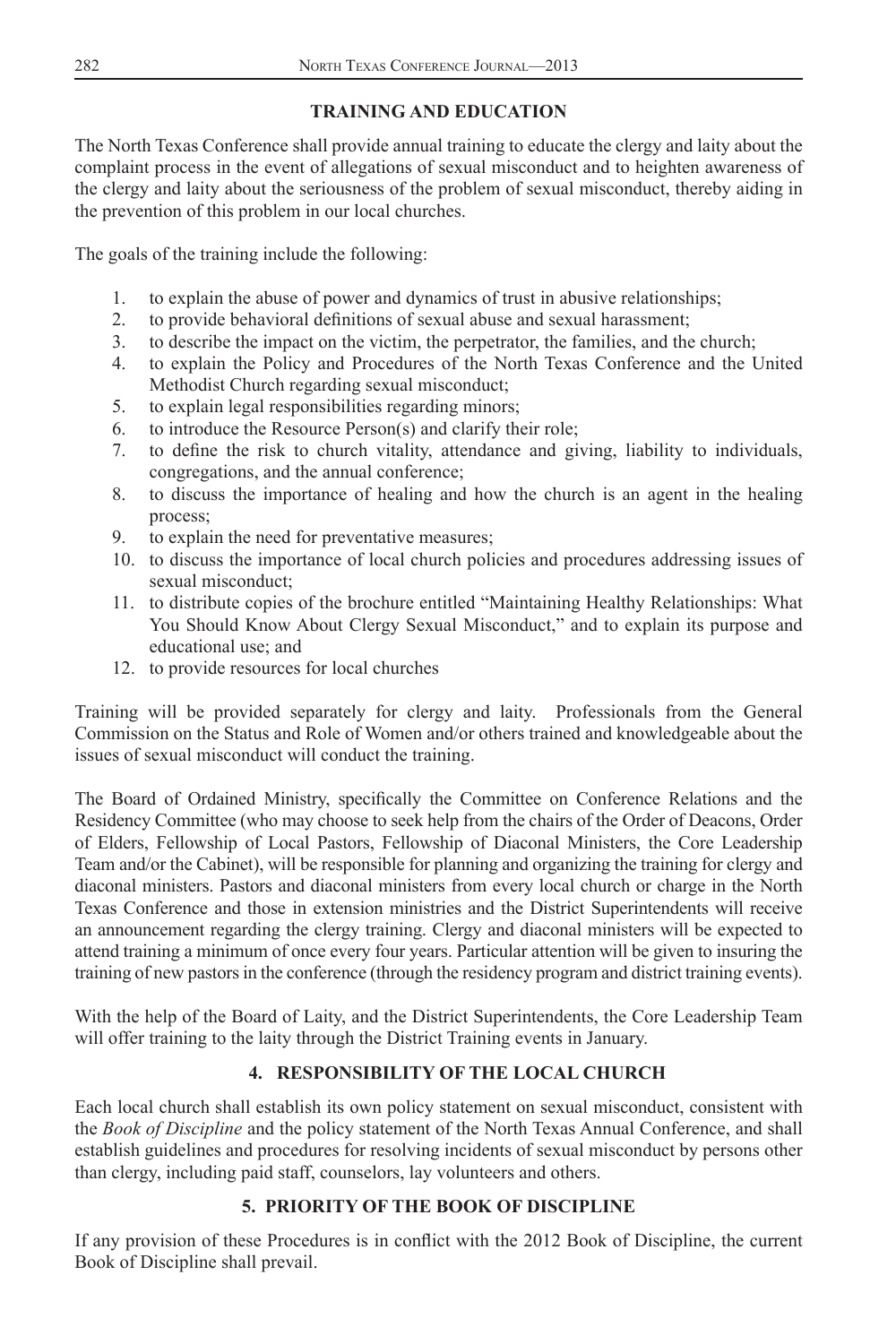## <span id="page-32-0"></span>**G. MINISTRYSAFE SAFETY SYSTEM**

### **MINISTRYSAFE SAFETY SYSTEM FOR ALL CONFERENCE AND DISTRICT EVENTS NORTH TEXAS ANNUAL CONFERENCE OF THE UNITED METHODIST CHURCH**

### **Introduction to Annual Conference Policy**

OUR CALLING AND OUR MANDATE IS TO ENSURE A SAFE HAVEN FOR ALL OF GOD'S PEOPLE.

Throughout the gospels, Jesus provides teachings on providing a peaceable kingdom for all of God's people, including our most precious gifts, our children and youth (Matthew 5:9, Luke 18:15–17). The peaceable kingdom begins with sanctuary. Scriptures provide examples of how sanctuary is to be a community of protective nurture and harmony (Psalms 20:1–2, 27:4–5).

As Christians, we are called to create a protective environment in our churches. They must be holy, safe and protective communities for all of God's children, regardless of age or ability. The purpose of this policy is to address the communal responsibility of our children, youth, and vulnerable persons at all local churches, and at all District or Annual Conference sponsored events. The North Texas Annual Conference of The United Methodist Church recognizes the need to have a formal, written policy with procedures in place (1) to help prevent the opportunity for the occurrence and/or the appearance of abuse of children, youth, and vulnerable persons, (2) to help provide safeguards for workers from false accusations and/or suspicions and (3) to hold accountable all those who minister in the name of Jesus Christ.

The following policy and procedures are not based on a lack of trust in workers, but are intended to protect our preschoolers, children, youth, vulnerable persons, workers, employees, volunteers and the entire church body. Careful and confidential documentation is essential to show compliance with policies, to verify information as needed, and to have an accurate record in the case of an incident.

### **Scope of Annual Conference Policy**

This policy and its provisions shall apply to all persons including all paid and unpaid persons, whether lay or clergy who have any direct or indirect contact with children and youth who participate in any activities or events sponsored by the North Texas Annual Conference of The United Methodist Church and/or its Districts.

This Annual Conference policy is effective as of July 1, 2012 for all Conference and District Events. The North Texas Annual Conference policy shall be applicable at all Conference and District activities. The local congregation's policy may expand the Conference policy, but may not/should not alter the minimum standards established by the Conference or those standards mandated by the State of Texas' licensures.

### **Supervision**

An adult is defined as anyone 18 years of age or older.

A youth assistant is anyone under the age of 18 who may work with children and youth only when supervised by at least two adults over the age of 18 years. Youth assistants cannot be in charge of, nor left alone with children and youth. Background checks on youth under the age of 18 are inaccessible, so choose youth with great care. If using youth assistants, ensure the following is completed: 1) Application, 2) six-month volunteer history and 3) verify references. Also note, with using youth assistants, MinistrySafe training will need to be adapted for age-appropriateness.

To achieve compliance with the MinistrySafe policy it may be necessary to combine groups; recruit, train, and reference additional volunteers; or cancel an event. It is also strongly encouraged that there be present at least one adult who is trained and certified in First Aid and CPR.

Observation of activities in rooms is essential, whether it is done by windows, open doors, glass doors, electronic technology, etc.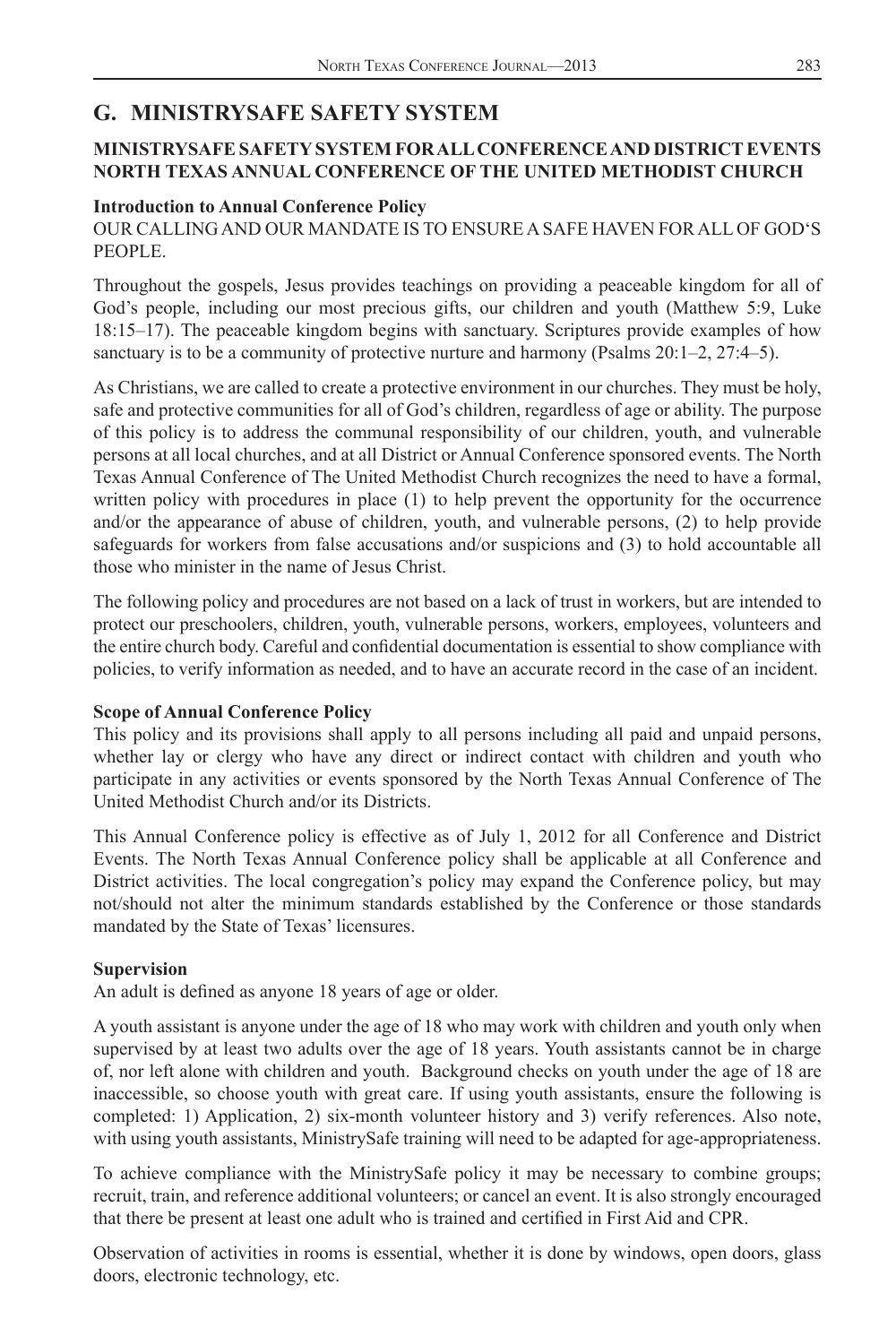All volunteers seeking to work with children, youth and vulnerable persons, shall have at least 6 months involvement in a local church or provide a written recommendation by a senior pastor or appropriate designee.

For the sake of outreach, evangelism, and family involvement in our ministries, Parents, Grandparents, and Legal Guardians who have not met these criteria may volunteer as guest, so long as 2 or more properly MinistrySafe trained staff or volunteers are on site and in charge. Any such individuals who intend to be a guest on an ongoing basis shall be subject to all MinistrySafe guidelines and screenings.

Supervision for Nursery/childcare at Conference and District events:

- There shall be a minimum of two (2) adults per room or within line of sight.
- The State of Texas Childcare Minimum Standards (http://www.dfps.state.tx.us/Child\_ Care) must be followed, particularly in relation to the number of adults to child ratio.

Supervision of children and youth at Conference and District events:

- Conference and District events shall observe the—"2 Adult Rule" (2 adults per classroom, 2 adults within line of sight). -OR-
- Any one-to-one mentoring or consulting shall be conducted in sight of another adult. -OR-
- Understanding that there is safety in numbers, one adult can be in contact with multiple youth (6th–12th grades) so long as they are in line of sight of other adults.

### **Overnight Accommodations**

At events that require overnight accommodations:

- At least (2) adults are present in every room/cabin. OR -
- When staying in a hotel, adults shall sleep in an adjoining room with the same gender of the children/youth; or if necessary for children/youth to share a room with an adult, adults shall sleep in separate beds from children/youth so long as any one adult shall not be alone with any one child/youth.

### **Definitions of Abuse**

Verbal Abuse—Any verbal act that humiliates degrades or threatens any child or youth.

Physical Abuse—Any act of omission or an act that endangers a person's physical or mental health. In the case of child or youth physical abuse, this definition includes any intentional physical injury caused by the individual's caretaker. Physical abuse may result from punishment that is overly punitive or inappropriate to the individual's age or condition. In addition, physical abuse may result from purposeful acts that pose serious danger to physical health of a child or youth.

Sexual Abuse—Child or youth sexual abuse is the sexual exploitation or use of same for satisfaction of sexual drives. This includes, but is not limited to: 1) incest, 2) rape, 3) prostitution, 4) romantic involvement with any participant, 5) any sexual intercourse, or sexual conduct with, or fondling of an individual enrolled as a child or youth in sponsored activities of this church, 6) sexualized behavior that communicates sexual interest and/or content.

Examples are not limited to: displaying sexually suggestive visual materials, making sexual comments or innuendo about one's own or another person's body, touching another person's body, hair or clothing, touching or rubbing oneself in the presence of another person, kissing, and sexual intercourse.

Emotional Abuse—Exposing a youth or younger child to spoken and/or unspoken violence or emotional cruelty. Emotional abuse sends a message to the youth or child that she or he is worthless, bad, unloved, and undeserving of love and care. Emotional abuse may include being locked in closets or other confining spaces, being incessantly told they are bad, or being forced to abuse alcohol or illegal drugs.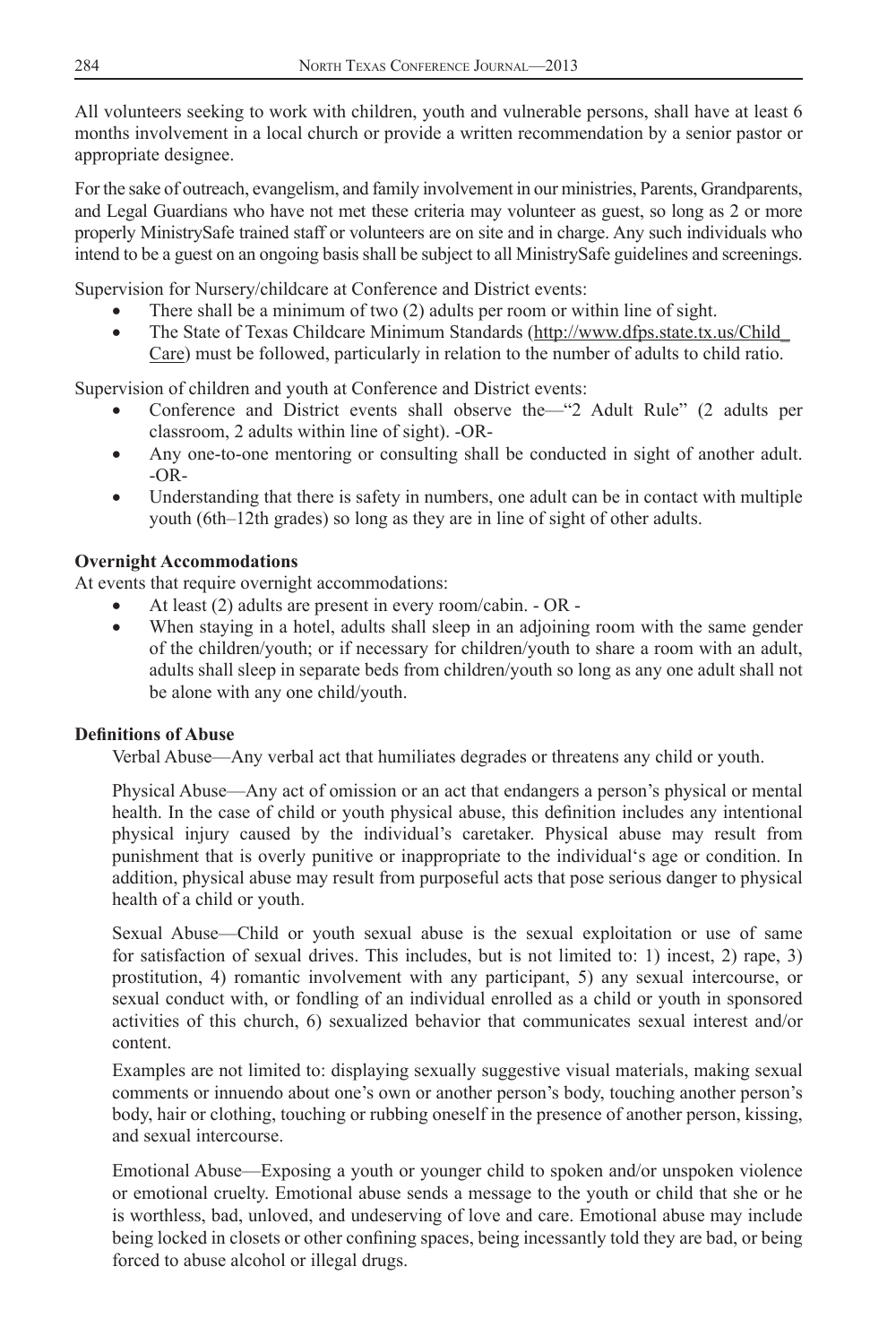Neglect—Endangering a child or teen's health, welfare, and/or safety through negligence. It may include withholding food, medical care, affection to destroy the child or teen's sense of self-esteem and self-worth.

Ritual Abuse—Abuse in which physical, sexual, or psychological violence is inflicted on a child or youth, intentionally and in a stylized way, by someone (or multiple people) with responsibility for the victim's welfare. Typically the perpetrator appeals to some higher authority or power to justify his or her abuse. Examples of ritual abuse may include cruel treatment of animals or repetitious threats of sexual or physical violence to the youth or child victim or to people related to the victim.

### **Screening for Adults**

Careful screening is one way to prevent the abuse of children and youth and vulnerable persons. Screening calls for a careful gathering and review of information in search of those who can provide safe and caring supervision in a safe environment. All screening shall be done in accordance with guidelines to be established by the Conference MinistrySafe Awareness and Training Task Force.

Persons having a criminal history of any of the following types of offenses shall not be allowed to serve in any ministry with children and youth:

- Child abuse, whether physical, emotional, sexual, or neglectful
- Violent offenses, including murder, rape, assault, domestic violence, etc.
- Drug related conviction within the five  $(5)$  years immediately prior to application.
- Persons having a criminal history of DUI or DWI conviction within the five (5) years immediately prior to application shall not be allowed to act as a driver.

If there are questions regarding an individual's background check or screening, due to special circumstances (acquittals, discharges, exonerations, pardons, etc.), please notify the District Superintendent or appropriate Conference Staff before making those decisions.

### **Training**

The North Texas Annual Conference shall develop and implement training for all persons in leadership who work with children, youth and vulnerable populations at the District and Conference level. None of these persons shall, after July 1, 2012, have any direct or indirect contact with children and/or youth until they have completed the MinistrySafe Safety System. We recommend that at the beginning of each Conference/District event a review of this policy be conducted. As of January 1, 2013, all congregations shall implement this same training standard.

The MinistrySafe Safety System must be reviewed and renewed annually.

### **Reporting of Incidents**

- 1. When an adult leader of an event or activity suspects that abuse or any suspected violation of the Texas Penal Code is taking or has taken place, he or she shall call 911 when needed and report the abuse to the appropriate local law enforcement agency and/or the Department of Protective and Regulatory Services (800-252-5400). The adult leader shall contact the administrator or event leader immediately, and cooperate fully with the investigation conducted by law enforcement officials or child protective services.
- 2. Address any needs the child or youth may have, medical or otherwise. Report to the parent(s) and/or legal guardians(s).
- 3. The person suspected of abuse (respondent) shall, for the safety and well-being of the children or youth, be removed with dignity from further contact with the children and youth until an appropriate investigation has taken place. The matter shall remain confidential. If the adult event leader is the respondent, then the report should be made to that person's supervisor.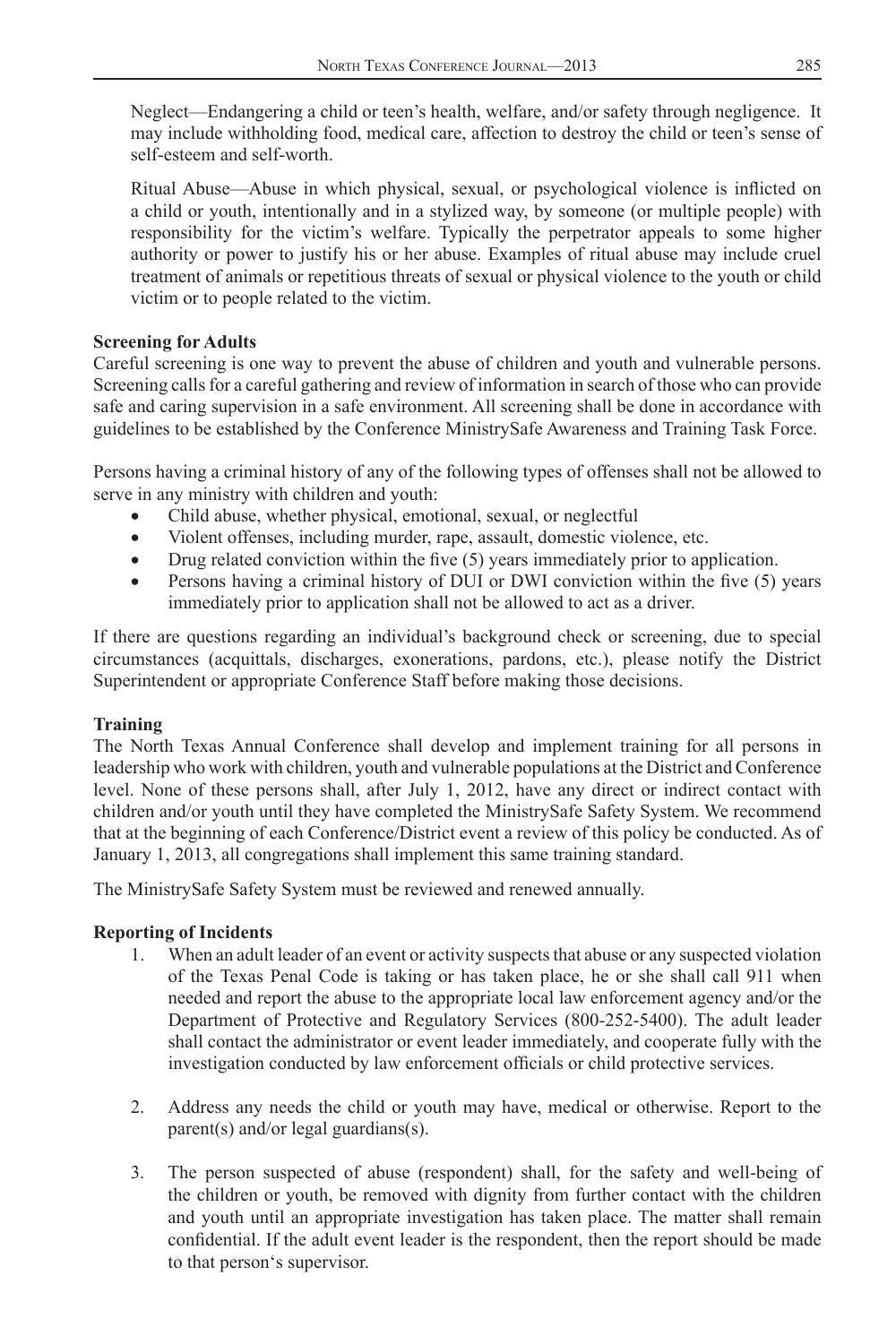- 4. Following the report of an incident, the adult event leader, or supervisor in charge shall speak with the alleged victim, and document the report, according to Section 5.
- 5. All such conversations shall be documented. Careful and confidential documentation is essential. The documentation should include the following:
	- a. The name of the adult leader observing or receiving the disclosure of abuse, including the date, time and place and any action taken by this person.
	- b. The alleged victim's name, age, and date of birth.
	- c. Any statement made by the alleged victim.
	- d. Name of the respondent, the date, time and place of any conversation or any statement made by the respondent.
	- e. Any action taken, i.e. suspension of the respondent.
	- f. Date and time of call to the appropriate agency, name of worker spoken to, content of that conversation and case number assigned.
	- g. Date and time of call to law enforcement agency, name of officer spoken to and content of that conversation.
	- h. Date and time of any other contacts made regarding this incident.
- 6. Notify the Conference/District authorities immediately.
- 7. It shall be the goal to provide supportive care to both the victim and the respondent and to restore such persons to wholeness. Supportive care can include the procedures of the criminal justice system, provisions of the current Book of Discipline, appropriate counseling referrals and continued pastoral visitation.
- 8. Confirmed reports of proven incidents of abuse shall be retained in a confidential file for future screening purposes.

### **Media Response**

The Bishop shall be informed of all investigations or allegations of abuse. If investigations or allegations of abuse should come to the attention of the media, a response shall come from the Office of the Bishop.

### **Do not give out any information, simply state that all inquiries will be answered through the Office of the Bishop.**

### **OTHER INFORMATION**

### **Appropriate Discipline**

Children and youth should be made aware that appropriate behavior is expected at all events. Gentle reminders are always necessary when dealing with children and youth. When these reminders don't work, then discipline needs to move to the next step. In cases where behavior has to be addressed, designated event adults should handle it. In no case is physical discipline an appropriate measure to deal with problems. A reasonable response might include a period of "time out" for the child or youth. This should be done with necessary supervision keeping MinistrySafe guidelines in mind.

Keeping parents involved is important. They need to be kept up-to-date on their child's behavior. For serious offenses, the appropriate response will be to send the child or youth home immediately. Parents and the leaders will help make proper arrangements.

### **Appropriate Physical and Emotional Boundaries**

Physical boundaries are most important in dealing with children and youth. Persons working with children and youth have to understand and respect those boundaries. Obviously these boundaries change as children grow older. A young child sitting in the lap of a caregiver is most appropriate, whereas an older child or youth sitting in an adult's lap would not be acceptable. Hugs and kisses from a toddler to an adult are entirely different than the same from a youth.

Emotional boundaries are also important. As a child grows older it is important for the adult to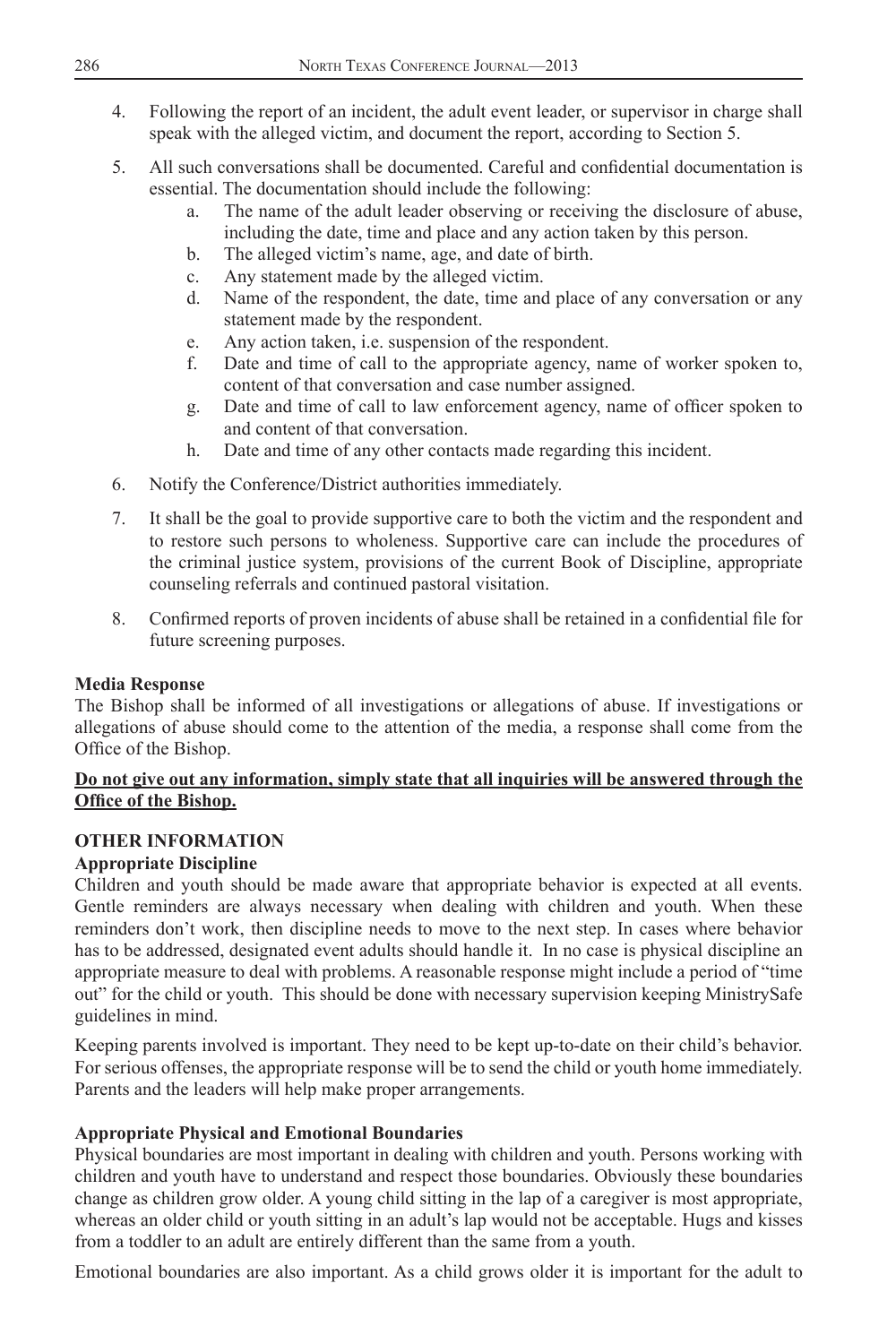<span id="page-36-0"></span>maintain appropriate boundaries in relationships. It is important for those working with children and youth to not step outside of those lines and allow the younger person to become too attached to them. It is important for the older person to be careful where conversations might lead and to steer clear of inappropriate talk. When an adult recognizes that there might be an issue with these boundaries, great space should be allowed to come between them and the child or youth in question. If that does not solve the problem, then the event leadership should address the issue.

### **Leader Misconduct**

It is a privilege to work with youth. Great responsibility is required. Those who violate this policy shall immediately be removed from contact with children and youth and appropriate authorities shall be notified immediately.

### **Spiritual Boundaries for MinistrySafe**

As we seek to lead young people in the development of their faith story, it is essential that we guide them and do not manipulate their emotions. This is especially true at longer youth/children's events. The attendees may be exhausted by longer and more active days than they are accustomed to and thereby more susceptible to emotional manipulation. It is therefore necessary that, as we present the message of the Gospel of Jesus Christ and the opportunity to follow Jesus in a life-long journey, we present the invitation with "no strings-attached." We must allow each person involved to make their own decisions without stigma, coercion, or pressure in any form. As we do this faithfully, we will see more fruitful commitments in the lives of all our participants.

## **H. MISCELLANEOUS**

1. *Conflict of Interests*. In order to avoid conflicts of interest, the following rules shall apply: a. No one shall be a voting member of an Agency who is in the salaried employment of an institution that receives support from that Agency.

b. No member of an Agency shall participate in that Agency's deliberation of or vote on a proposed grant to his or her local church.

c. Each member of an Agency shall disclose to all other members of that Agency all potential conflicts of interest in which they find themselves placed because of church, business, or personal relationships with persons affected by the decisions of the Agency.

d. No clergy member or diaconal minister member of this Annual Conference who is a salaried employee of any institution to which this conference contributes shall be a member of the board of trustees of the institution by which that person is employed.

- 2. *Local Church Officers*. The term of office of local church officials elected by the Fall Charge Conference shall begin on January 1 and run for the length of their term.
- 3*. Amending or Suspending Standing Rules*. It shall require a two-thirds vote of all lay and clergy members present and voting to suspend or to amend any of these Standing Rules.

# **III. PROCEDURES FOR MEETINGS OF THE ANNUAL CONFERENCE**

# **A. PRE-CONFERENCE PROCEDURES**

1. *Lay-Clergy Equalization*. The following formula is the procedure used to determine the number of lay and clergy members of the Annual Conference.

a. Subtract the total number of lay members prior to equalization from the total number of clergy members. In making this calculation, the lay members required by section  $III(A)(1)(c)$  below shall be included. These people are described in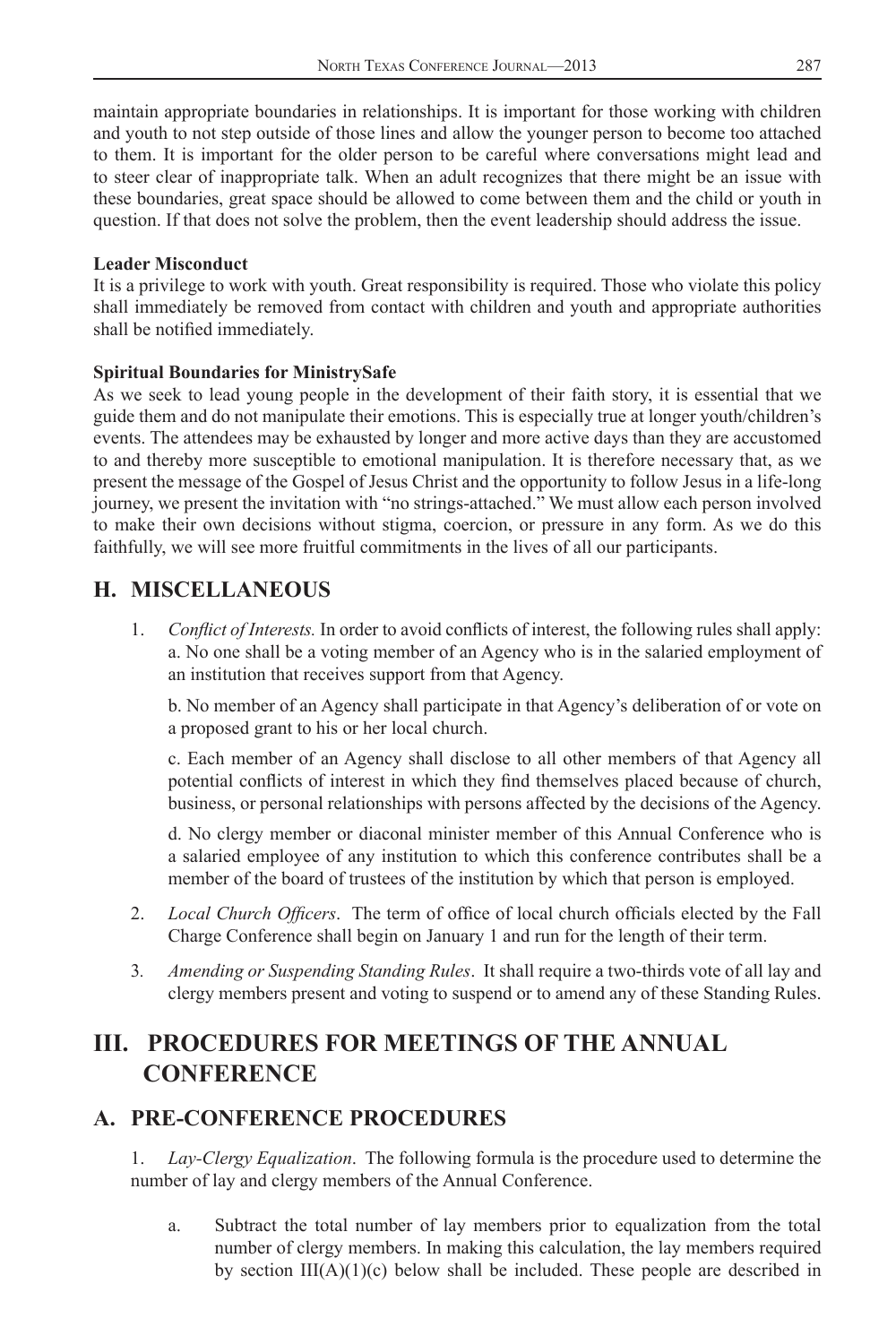section (c) below. The remainder is the Lay Equalization Factor (LEF).

b. Compute the District Membership Percentage (DMP) for each district as follows. If a district has *more* lay members than clergy members prior to equalization, subtract the number of local church members in this district from the total of local church members for the Annual Conference. Such districts will not compute a DMP. The resulting number is the Adjusted Lay Membership (ALM). Next, for each district that has *fewer* lay than clergy members, divide the total number of local church members in each district by the ALM. The resulting quotient is the DMP for that district.

c. The *Book of Discipline* provides that certain persons shall be lay members to Annual Conference. According to ¶32 of the 2012 *Book of Discipline*, these are: Conference President of United Methodist Women; Conference President of United Methodist Men; Conference Lay Leader; District Lay Leaders; President of the Conference Council on Youth Ministries; and one youth between the ages of twelve and eighteen and one young adult between the ages of eighteen and thirty from each district. In addition, Deaconesses, Home Missioners, all Diaconal Ministers, all members of the Core Leadership Team not otherwise provided for, and all elected Chairs of Agencies of the Annual Conference not otherwise provided for are lay members of the Annual Conference with voice and vote. These persons shall be elected to the lay membership of the Annual Conference by the District Section.

d. For each district with fewer lay than clergy members, multiply the LEF by the DMP. The product is the District Adjusted Lay Equalization Factor (DALEF). The DALEF is the number of additional lay members to be elected by the District Section to achieve lay/clergy equalization. Districts with more lay than clergy members do not calculate a DALEF.

e. The DALEF shall be computed as of January 1. The equalization lay members shall be elected by the lay members present at the District Conference from nominations made by the District Lay Leader, the District Superintendent, and the Lay members of the District Nominating Committee. Nominations may also be made from the floor of the District Section.

f. If the actual number of clergy in the Annual Conference increases after January 1, the District Lay Leader of a district in which the imbalance occurs shall select lay member(s) from within the district to equalize the increase of clergy members.

g. If the formula fails to compute the exact number of additional lay persons per district to equalize lay and clergy numbers (due to the use of fractions in calculations), the Board of Laity shall be authorized to correct the imbalance through negotiation.

h. After the DALEF has been determined, the Board of Laity as a courtesy may rearrange among districts the number of lay members to be elected, in order that a district that has more lay members than clergy prior to equalization may elect additional lay members in its District Section.

i. Lay members elected under an equalization process by the District Section shall take office immediately and shall serve until the District Section elects lay members for the succeeding year.

2. *Election of Local Church Lay Members to Annual Conference*. The lay members to the Annual Conference may be elected annually or quadrennially at the Charge Conference preceding the regular quadrennial meeting of the General Conference. The term of office of lay members to Annual Conference shall begin on January 1 after their election at the Fall Charge Conference. If, for any reason, the Charge Conference is delayed until after January 1, their term of office shall begin immediately upon election.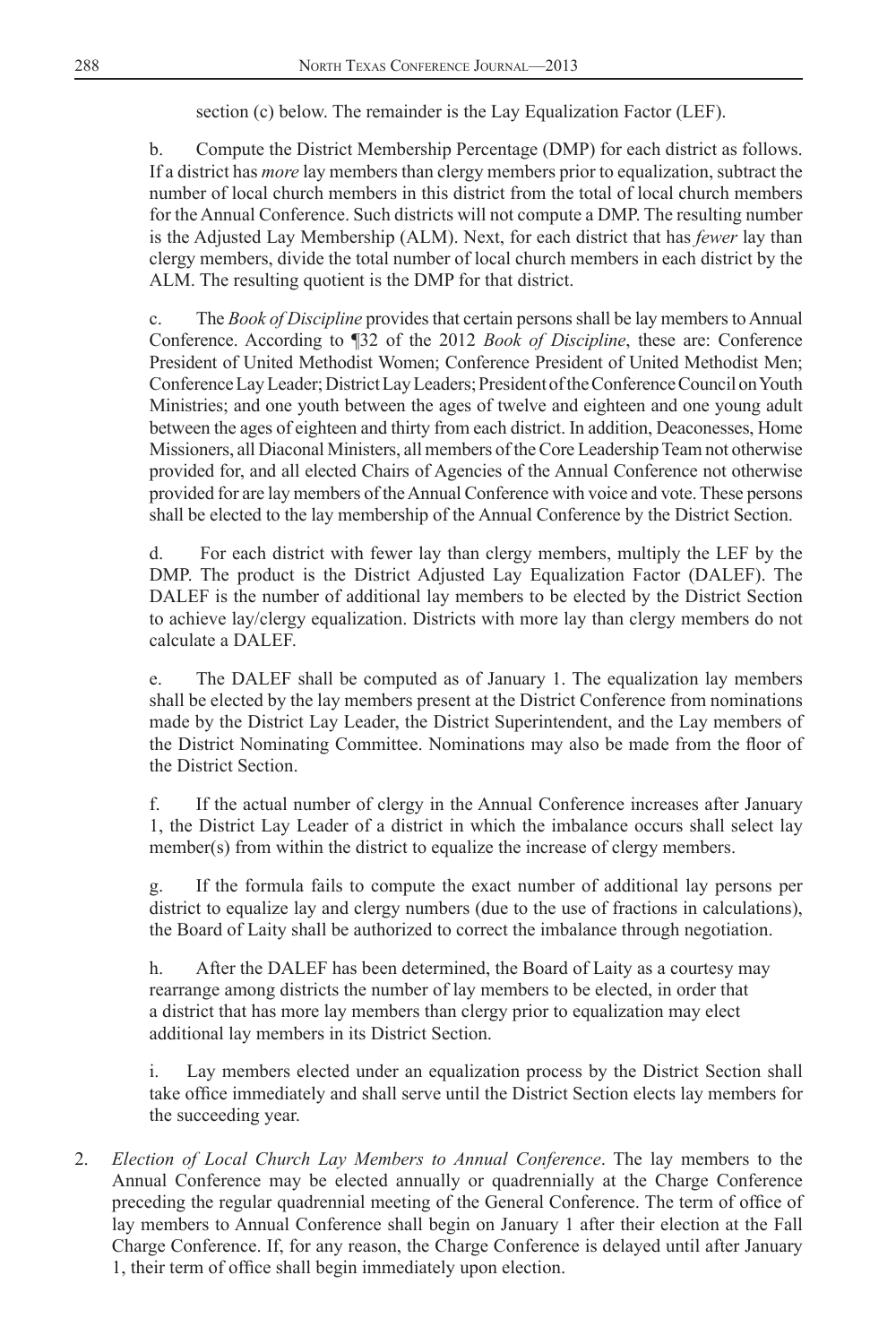- <span id="page-38-0"></span>3. *Notice of Legislative Items*. Agencies shall submit reports and legislation to the conference office in the form requested no later than April 1 for inclusion in the *Conference Workbook*. Any Annual Conference member or Agency may initiate legislative items at Annual Conference concerning matters which are not part of the *Conference Workbook* only if they are duplicated and distributed to Annual Conference members by the beginning of the day they are to be considered. This rule shall not be construed so as to preclude proper subsidiary motions or privileged motions.
- 4. *Proposed Amendments to Standing Rules*. In order that the Standing Rules Committee have time to consider proposals and forward them to the conference office by the April 1 deadline, proposed new standing rules and proposed changes in existing standing rules shall be submitted to the Standing Rules Committee no later than March 1.
- 5. *Notice of Procedural Rules*. Each year, the charts entitled "Common Motions: Ranking and Requirements (by function)" and "Motions: Ranking and Requirements (by rank)" shall be included in the Pre-Conference Workbook.

## **B. RULES OF ORDER FOR ANNUAL CONFERENCE SESSIONS**

1. *Purpose of Rules of Order*. These rules of order are intended to allow the orderly consideration of the business of the Annual Conference, extend courtesy and fairness to all, ensure the right of the majority, protect the rights of the minority, and defend the rights of individual members.

2. *Definitions*. As used in these Standing Rules, the following definitions shall apply.

Adjourn. End a meeting officially. Adjournment is accomplished either by direct majority vote or by unanimous consent.

b. Agenda. List of items of business that the members of Annual Conference will consider. An agenda has a specific arrangement and content.

c. Amend. Change a resolution or motion by adding, striking out, or substituting a word or phrase.

d. Appeal. A question that occurs when a member of Annual Conference questions (appeals) a decision by the presiding bishop because the member believes that an error in procedure has occurred. An appeal must have a second. The decision of the presiding bishop is sustained by a majority vote or a tie vote.

e. Call for orders of the day. A motion that brings to the presiding bishop's attention the fact that a specific item of business was due to come up in the meeting at a specified time.

f. Dividing the question. Separation of the parts of a motion to be considered and voted on as if they were separate motions.

g. Floor. The right of a person to address the Annual Conference and have the members' undivided attention.

h. Main motion. Method of introducing new business to the Annual Conference session. Only one main motion can be under consideration at a time.

i. Majority. More than half of the members present and voting on an issue. Those who do not vote are not counted in the final tally.

j. Motion. Proposal for action by the Annual Conference. A motion is introduced with the words, "I move that \_\_\_\_\_\_\_," (with the wording intended to become the Annual Conference's official statement of action taken if the motion is passed).

k. Parliamentary inquiry. A request for an immediate answer to a question concerning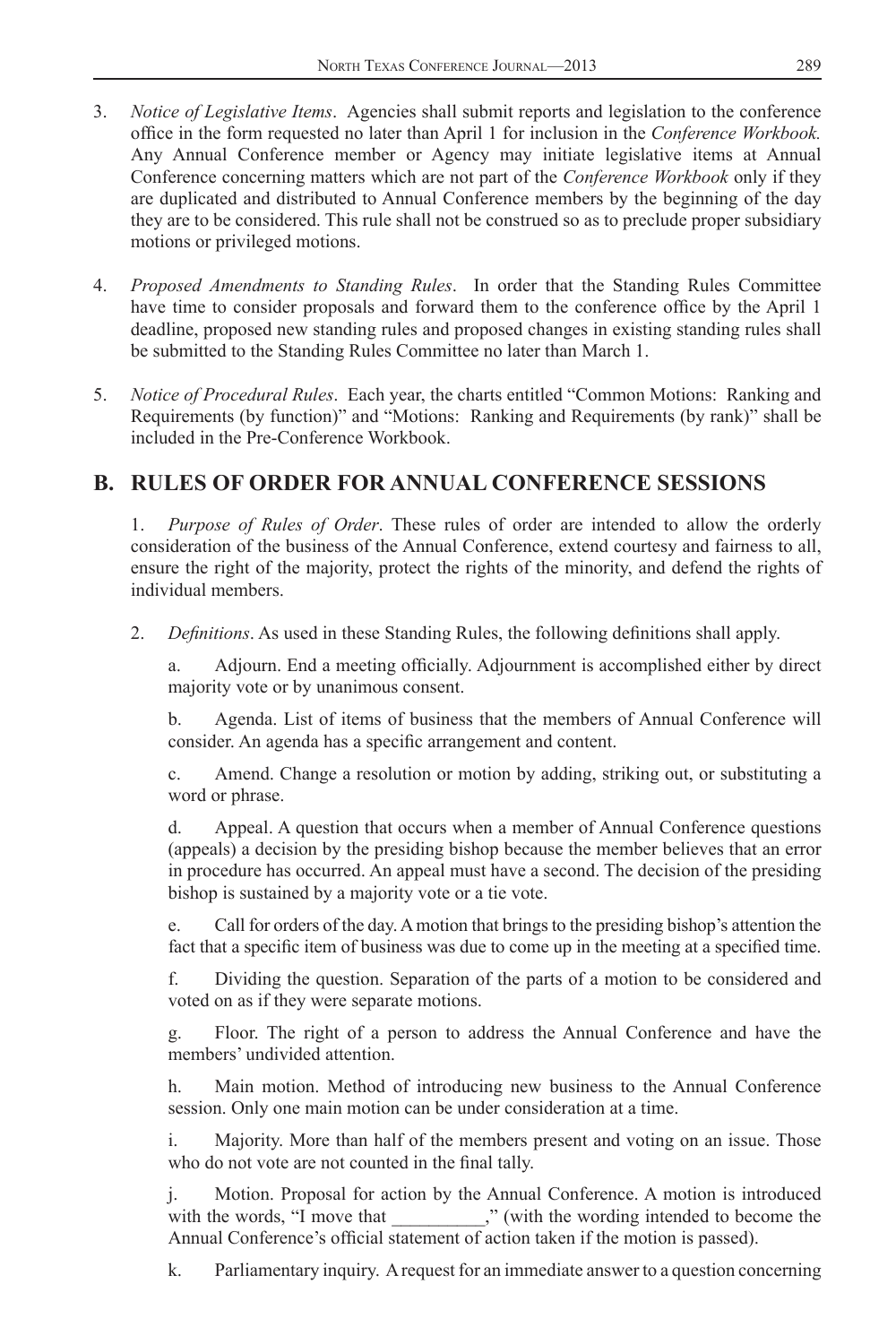the rules of procedure. It is directed to the presiding bishop.

l. Point of information. A request directed to the presiding bishop for an immediate answer to a question concerning the background or content of a motion or resolution. The information requested does not pertain to procedure.

m. Point of order. A point raised against any proceeding or motion that the member believes is a violation of the rules. It must be raised at the time of the alleged infraction. The presiding bishop rules on the validity of the point of order. This ruling can be appealed.

n. Precedence of motion. Claim of a motion to the 'right of way" over another motion. The attached charts summarize the precedence of various motions.

o. Presiding bishop. The Bishop of the North Texas Annual Conference, or another bishop designated by that Bishop, shall preside over sessions of the Annual Conference.

p. Previous question. Motion to close debate and vote immediately on a motion. Moving the previous question requires a second, is not debatable or amendable, and needs a two-thirds vote for adoption.

q. Question of privilege. If there is something wrong with the physical surroundings or a situation arises that affects the rights of the entire assembly, any individual member can interrupt the motion under consideration to bring the matter to the attention of the presiding bishop. If the situation cannot be resolved informally, then the presiding bishop rules on whether the matter is a question of privilege and should be considered before business is resumed.

r. Reconsider. Motion to review a previous decision and vote on it again. It must be made by a person who voted on the prevailing (winning) side, and it requires a majority vote. Reconsideration may not be moved more than once on the same motion.

s. Second. Indication that a member wants a motion discussed by the members. The member says, "I second the motion" or "Second."

t. Table. Motion to place a main motion and all pending amendments aside temporarily, with the intention of bringing them back at a later time for action. Tabling a motion requires a second, is not debatable, cannot be amended, and requires a majority vote.

u. Take from the table. Motion to bring a previously tabled motion back before the Annual Conference. It requires a second, is not debatable, cannot be amended, and requires a majority vote.

v. Two-thirds vote. This occurs when there are twice as many people voting "Yes' as those who are voting "No."

w. Withdraw a motion. Take back a motion one has made. A person may withdraw a motion by merely requesting to do so up until the time it is stated by the presiding bishop. After the presiding bishop has stated the motion, the person who made it can withdraw it only by the consent of the members.

3. *Order of Business*. The order of business of the meeting of Annual Conference shall be determined by the Annual Conference Planning Committee, which shall set an Agenda. The session shall open with a period of devotion, followed by a call of the roll, including the roll of the local pastors.

### 4. *Authority of the Presiding Bishop*.

*Calling the Conference to order.* When the presiding bishop stands in his or her place and calls the Annual Conference session to order, no member shall speak, address the chair, or stand while the presiding bishop stands.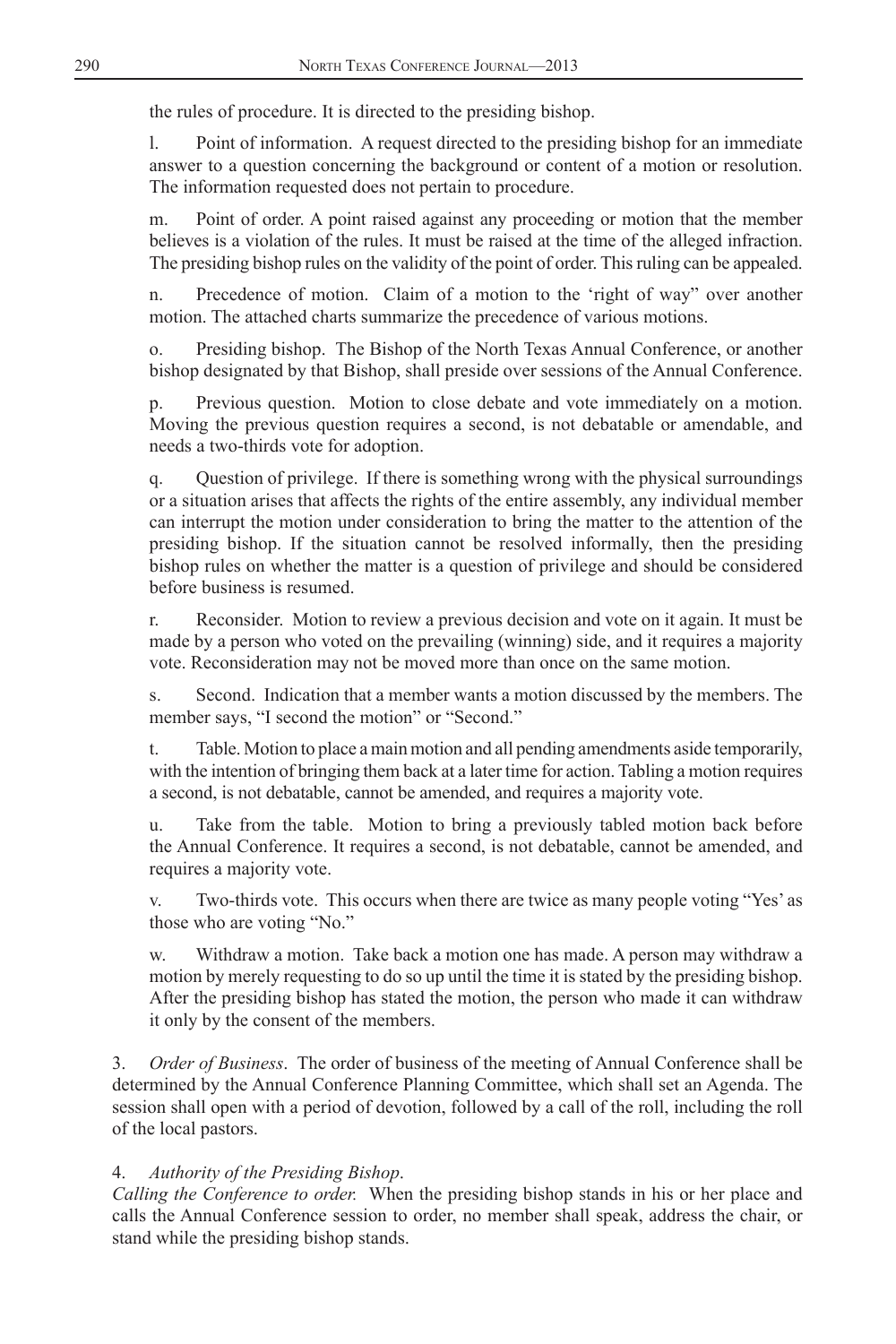*Raising points of order.* Any member of Annual Conference may raise a point of order. In order to do so, the member must cite specifically the rule he or she judges to have been violated.

*Ruling on points of order.* The presiding bishop shall decide points of order, whether raised by a member or by the presiding bishop, as necessary to conform to these Standing Rules.

*Appealing a ruling on a point of order.* Any member may appeal a decision on a point of order to the Annual Conference. In the event of such an appeal, there shall be no debate. However, the presiding bishop shall have five minutes to make a statement in support of his or her position, and then the person appealing shall have five minutes to make a statement in support of his or her position. Following the statements, the Annual Conference shall vote on the appeal; a tie vote shall sustain the presiding bishop.

*Recessing the session.* The presiding bishop shall have the right to recess a session of the Annual Conference at any time at his or her discretion and to reconvene at such times as he or she shall announce.

5. *Opening a Question for Debate*. Before any subject is open to debate, three things must happen. First, a member must actually make a motion that the Annual Conference consider a particular issue. Second, in most instances, the motion must also be seconded. (Calls for orders of the day, calling a member to order, Agency recommendations, nominations, parliamentary inquiries, points of information, and withdrawal of motions do not require a second.) Third, the presiding bishop must restate the motion. For example, the presiding bishop may say, "A motion has been made and seconded that The motion is open to debate."

6. *Obtaining the Floor.* When a member desires the floor, he or she shall proceed to a microphone and wait to be recognized by the presiding bishop. Each speaker should begin by stating his or her name and the church, charge, or other entity he or she represents. A member with the floor may be interrupted only to call for orders of the day, a point of order, a point of information, a parliamentary inquiry, or an appeal of the decision of the chair. A person who cuts off another speaker must state the reasons for the interruption. It is the sense of the Annual Conference that a speaker with the floor should not be interrupted, even for these listed reasons, unless the issue cannot wait until the speaker yields the floor.

7. *Limits on Speakers*. A member may speak for up to five minutes at one time on any question under discussion and only twice on the same question. No member shall speak for the second time until all members seeking recognition have had the opportunity to speak. The Annual Conference, by two-thirds vote, may change the rules about how often and how long members can speak during a debate.

8. *Types and Precedence of Motions*. There are four main types of motions: (1) main motions; (2) subsidiary motions; (3) incidental motions; and (4) privileged motions. Each type of motion accomplishes a different purpose and is treated differently.

a. *Main motions.* A main motion introduces a new item of business. Only one main motion can be considered at a time. Generally, main motions are secondable, debatable, amendable, require a majority vote, and can be reconsidered.

*b. Subsidiary Motions*. Subsidiary motions are motions applied to other motions to help the members dispose of the main motion. Here are the five subsidiary motions: table; previous question; postpone to a certain time; refer to Agency or committee; amend. These subsidiary motions fi t into an order of precedence. This means that some subsidiary motions take precedence over others, and all subsidiary motions must be decided before the members can act on the main motion. This is the order of precedence for the subsidiary motions: 1) to table; 2) to move the previous question; 3) to postpone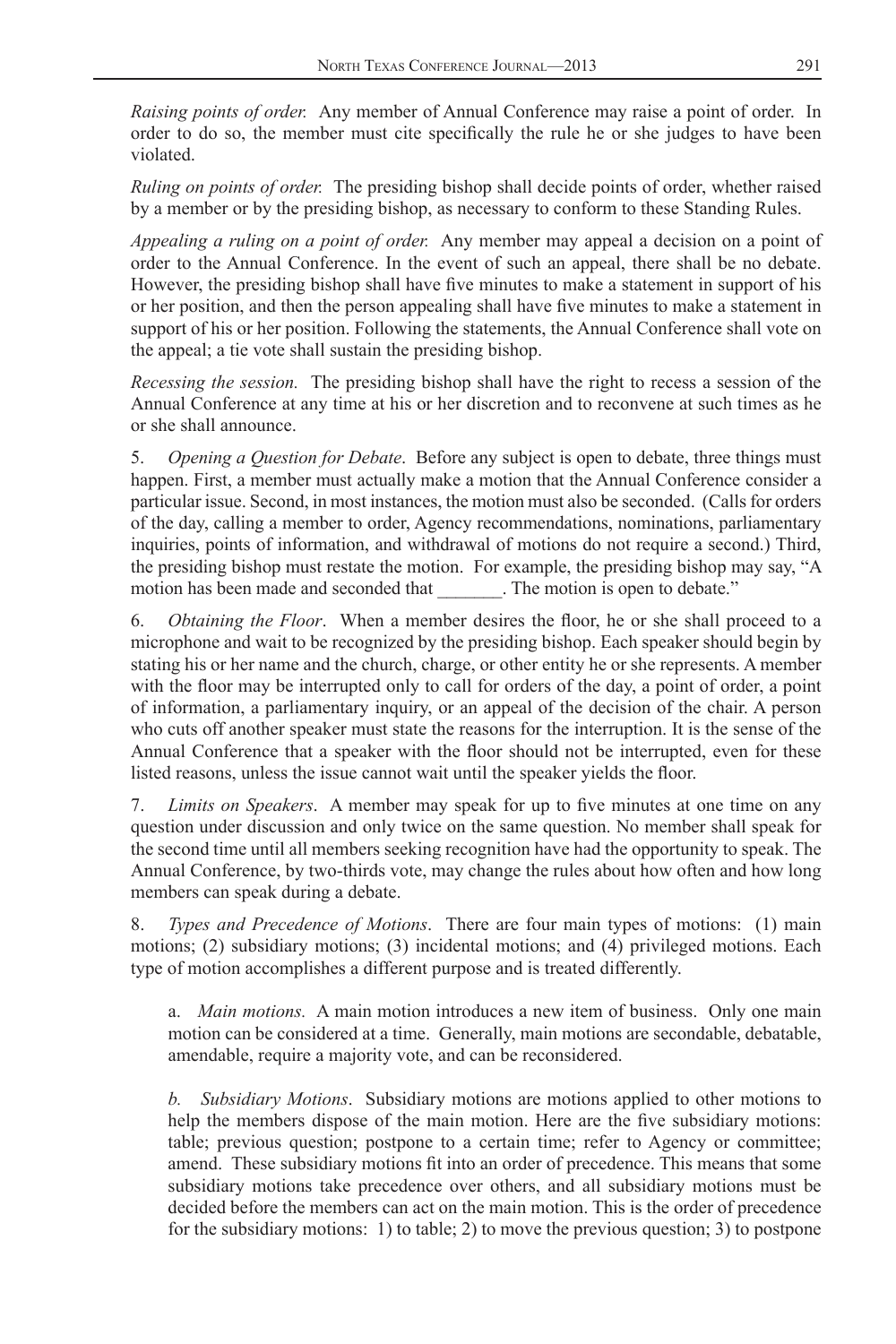to a certain time; 4) to refer to committee; and 5) to amend. You can make any of these subsidiary motions when a lower order motion is on the floor, but you cannot make a subsidiary motion if a higher order one is being considered.

c. *Incidental Motions and Inquiries*. Incidental motions must relate directly to the business on the floor. Incidental motions take precedence over all other motions except privileged ones. They are: appeals; divisions of the question; and suspending the rules. In addition, incidental inquiries are proper and have precedence over main and subsidiary motions. Parliamentary inquiries, points of order, and points of information fall into this category. All three are answered by the presiding bishop.

d. *Privileged Motions*. Privileged motions are different from subsidiary and incidental motions, because they do not deal with business on the floor. Rather, they deal with special matters of pressing importance. The three privileged motions (in order of precedence) are: adjourning, questions of privilege, and orders of the day.

The attached charts set out the precedence of motions and specify which motions need a second, which can be debated, which can be amended, and what vote is necessary for passage.

9. *Tabling Related Motions*. No motion which adheres to another motion, or has another motion adhering to it, can be laid on the table by itself. Such motions, if laid on the table, carry with them the motions to which they respectively adhere, or which adhere to them.

10. *Referring Matters to Agency*. It shall be proper for the Annual Conference to refer to an Agency or specially created committee a motion, resolution, report, or a part of a motion, resolution, or report which is before the Annual Conference for consideration, or any amendment offered thereto.

11. *Substitutes*. When a motion, resolution or Agency report is properly before the Annual Conference for consideration and action, even if amendments have been proposed, a substitute motion, resolution, or report may be offered by any member moving that the same be substituted for the report or resolution under consideration. The Annual Conference shall then proceed first to perfect the original motion, resolution or report, including consideration and action upon any amendments which may be offered to it. The same perfecting process shall then be followed with respect to the substitute. The question shall then be put first on the motion to substitute, followed by the motion to adopt the motion, resolution, or report. However, a motion for the previous question shall not be in order on the adoption of the report or recommendation or on making the proposed substitution until opportunity has been given for at least two members to speak on each side of the question of substitution or adoption.

12. *Moving for a Vote on the Previous Question*. No member may call for a vote on the previous question until at least three members have been given the opportunity to speak on each side of a question. When any member moves the previous question (that is, that the vote be now taken on the motion or motions pending), that member shall indicate the question to which they intend it to apply. If the movant does not so indicate, the motion shall apply only to the immediately pending question. A motion for a vote on the previous question is not debatable. It requires a vote of two-thirds of those present and voting for its adoption. If the motion for a vote on the previous question passes, the vote shall be taken on the previous question without further debate.

*13. No Motion After Speech*. It shall not be in order for a member immediately after discussing a pending question, and before relinquishing the floor, to make a motion whose adoption would limit or stop debate.

14. *Reconsideration*. A motion to reconsider an action of the Annual Conference shall be in order at any time, but only if offered by a member who voted with the prevailing side. If the motion proposed for reconsideration is non-debatable, the motion to reconsider may not be debated.

15. *Voting Generally*. Voting rights shall be governed by the *Book of Discipline*. Voting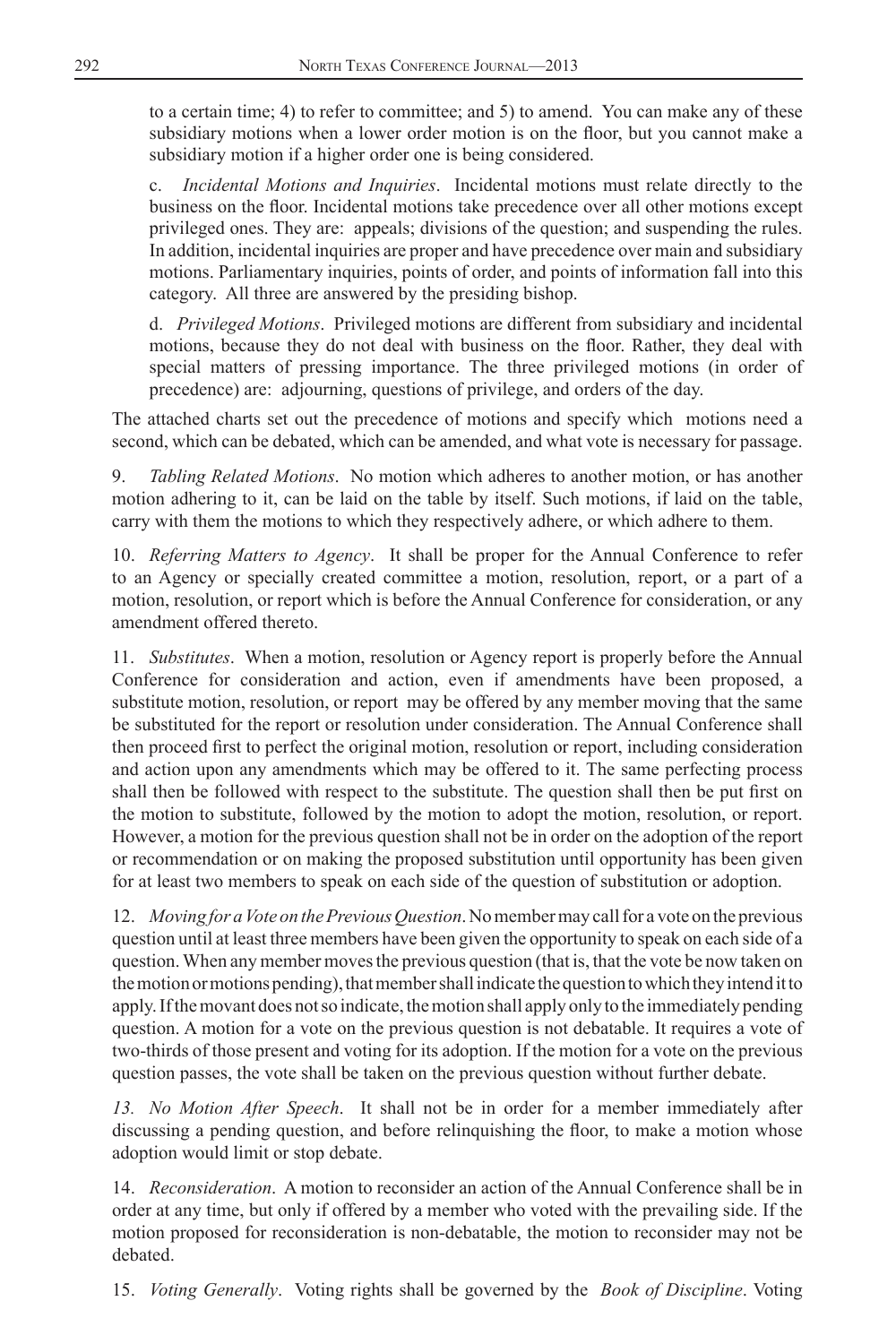procedures shall be determined by the Annual Conference Planning Committee, depending on the technology available at the site of the Annual Conference session. If the method generally used is not already secret, a vote by secret ballot may be ordered on call of any member, supported by one-third of the members present and voting. No other business shall be in order when a vote is being taken or when the previous question has been called until the voting process is completed, except such as relates to the vote itself, or business that can be appropriately fitted into the time while waiting for the report on the vote.

16. *Dividing the Question*. Before a vote is taken, any member shall have the right to call for a division of any question, if it is subject to such division as they indicate. If no member objects, the division shall be made. If any member objects and is seconded, the presiding bishop shall put the question of division to vote.

17. *Robert's Rules of Order*. Questions of procedure not answered by these Standing Rules shall be determined in accordance with *Robert's Rules of Order Newly Revised (2000)*, except when they are inconsistent with these Standing Rules or the *Book of Discipline*.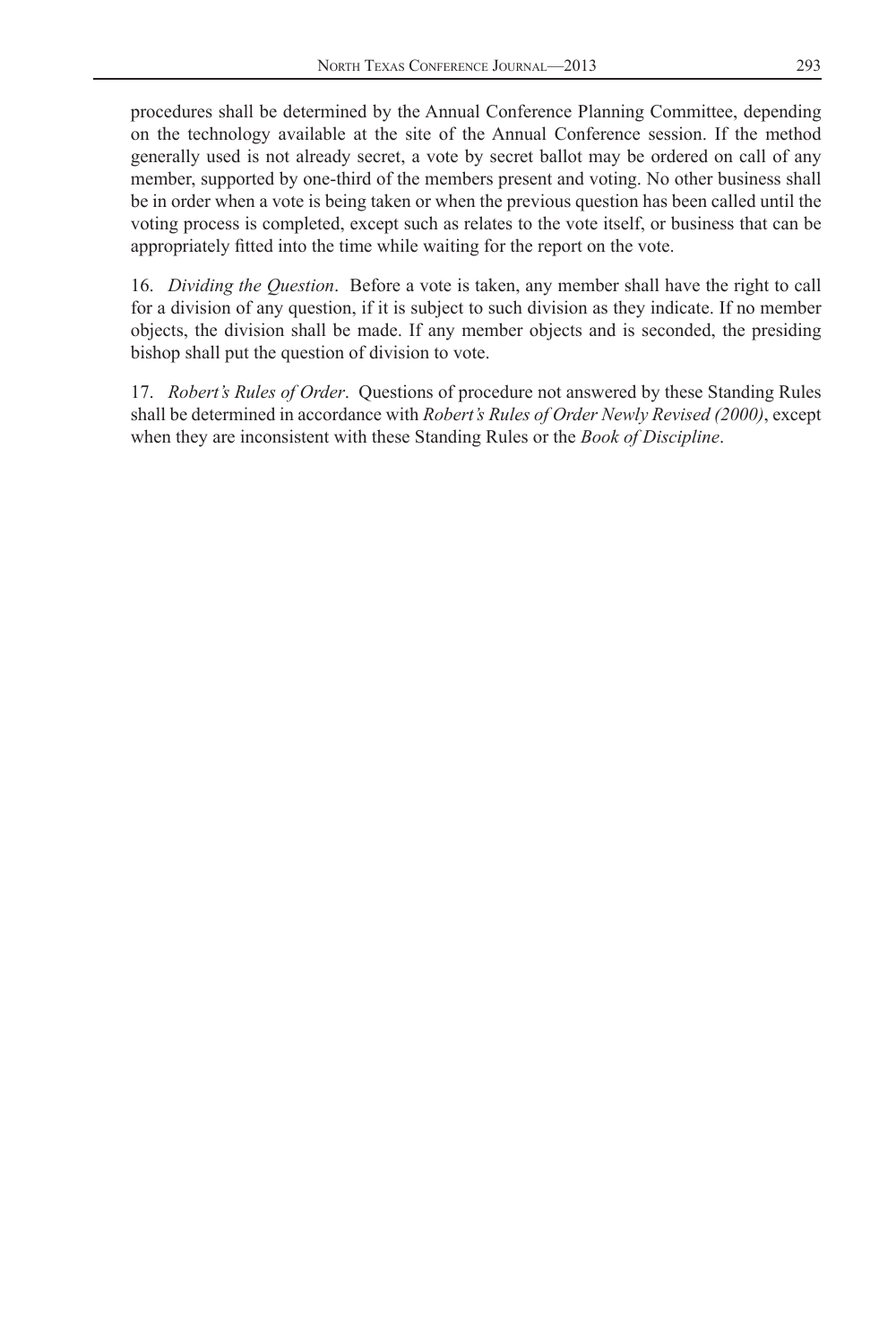# <span id="page-43-0"></span>*Common Motions: Ranking and Requirements (by function)*

| Motion                                                   | What to say                                                                  | Second?        | Debate?                       | Amend?         | Vote?                         |
|----------------------------------------------------------|------------------------------------------------------------------------------|----------------|-------------------------------|----------------|-------------------------------|
| Adjourn                                                  | "I move that we adjourn."                                                    | Yes            | N <sub>0</sub>                | No             | Majority                      |
| Adopt a report                                           | "I move that the report be<br>adopted."                                      | Yes            | Yes                           | N <sub>0</sub> | Majority                      |
| Amend a motion<br>on the floor                           | "I move to amend by<br>[describe]."                                          | Yes            | Yes                           | Yes            | Majority                      |
| Complain about air<br>conditioning, noise,<br>etc.       | "I rise to a question of<br>privilege."                                      | No             | No                            | No             | No vote.<br>Chair<br>rules    |
| Divide motion into<br>parts to be voted on<br>separately | "I move that we divide<br>the question to consider<br>separately [specify]." | Yes            | N <sub>0</sub>                | Yes            | Majority                      |
| End debate                                               | "I move the previous<br>question."                                           | Yes            | N <sub>0</sub>                | No             | Two-<br>thirds                |
| Introduce a main<br>motion                               | "I move that"                                                                | Yes            | <b>Yes</b>                    | Yes            | Majority                      |
| Give closer study                                        | "I move to refer the matter<br>to committee."                                | Yes            | <b>Yes</b>                    | Yes            | Majority                      |
| Protest a breach of<br>rules or conduct                  | "I rise to a point of order."                                                | N <sub>0</sub> | N <sub>0</sub>                | N <sub>o</sub> | No vote.<br>Chair<br>rules    |
| Reconsider an action                                     | "I move to reconsider the<br>vote on [specify]."                             | Yes            | same as<br>original<br>motion | No             | Majority                      |
| Request information                                      | "Point of information."                                                      | No             | N <sub>0</sub>                | No             | No vote.<br>Chair<br>responds |
| Suspend an issue                                         | "I move to table the<br>motion."                                             | Yes            | N <sub>0</sub>                | N <sub>0</sub> | Majority                      |
| Suspend the rules                                        | "I move to suspend the rules<br>so that [specify]."                          | Yes            | N <sub>0</sub>                | N <sub>0</sub> | Two-<br>thirds                |
| Take up a tabled<br>matter                               | "I move to take from the<br>table [specify]."                                | Yes            | N <sub>0</sub>                | No             | Majority                      |
| Vote on a chair's<br>ruling                              | "I appeal from the decision<br>that [specify]."                              | Yes            | No                            | No             | Majority                      |